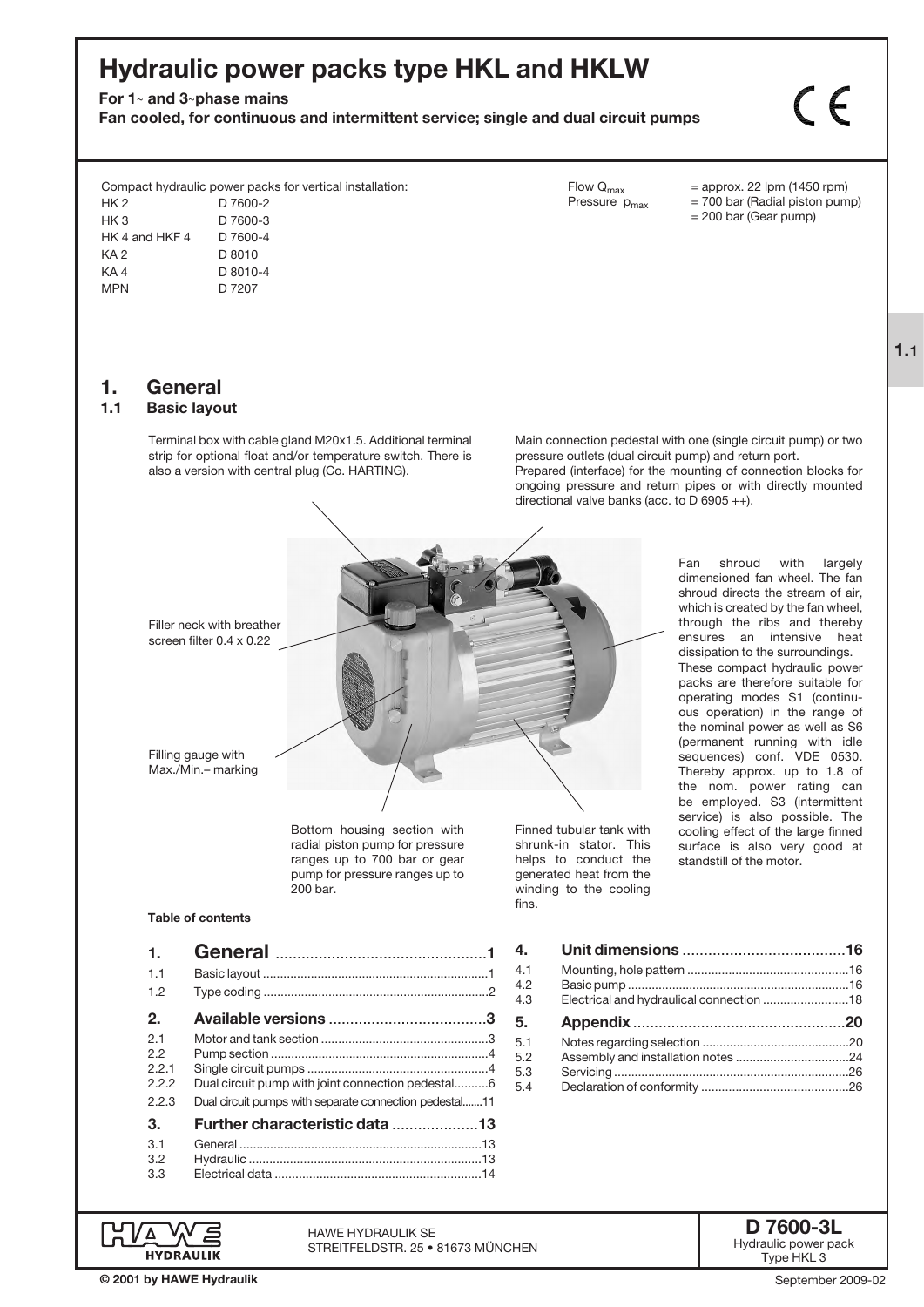| (Single circuit pump, see section 2.2.1)<br><b>HKL 34</b> | DT/1P - H 7,7 | $-$ A1/150                                                                                                                           |                                                                                                                                                                                                                                                                                                                                                                                       | - 3x400/230V 50Hz                                                                                                                                                                                                                                                                                                                                                                                                                                                                                  |                                                                                                                                                                       |
|-----------------------------------------------------------|---------------|--------------------------------------------------------------------------------------------------------------------------------------|---------------------------------------------------------------------------------------------------------------------------------------------------------------------------------------------------------------------------------------------------------------------------------------------------------------------------------------------------------------------------------------|----------------------------------------------------------------------------------------------------------------------------------------------------------------------------------------------------------------------------------------------------------------------------------------------------------------------------------------------------------------------------------------------------------------------------------------------------------------------------------------------------|-----------------------------------------------------------------------------------------------------------------------------------------------------------------------|
|                                                           |               | (Dual circuit pump, see section 2.2.2 and section 2.2.3)                                                                             | HKLW 328T /1C - HZ 0,88/5,2 - NA31-A700R/100/120-WGZ4-1R-WG110                                                                                                                                                                                                                                                                                                                        |                                                                                                                                                                                                                                                                                                                                                                                                                                                                                                    | $-1x110V$ 60Hz - G $1/4x300$                                                                                                                                          |
|                                                           |               |                                                                                                                                      | Motor voltage<br>(see sect 3.3, table 9)                                                                                                                                                                                                                                                                                                                                              |                                                                                                                                                                                                                                                                                                                                                                                                                                                                                                    | Fluid drain hose<br>(see sect. 2.1. table 1a)                                                                                                                         |
|                                                           |               |                                                                                                                                      |                                                                                                                                                                                                                                                                                                                                                                                       | Connection block depending on pump version                                                                                                                                                                                                                                                                                                                                                                                                                                                         | (if required in combination with directional valve bank. see sect. 5.1 k and 5.1 l)                                                                                   |
|                                                           |               | Pump version:<br>H<br>Z<br>DHH<br>Fan shroud:<br>Electrical connection:<br>P1, P2<br>F<br>/1<br>Standard                             | - Single circuit pump<br>- Single circuit pump<br>HH  /  - Dual circuit pump<br>- Dual circuit pump<br>$HZ /  - Dual circuit pump$<br><b>ZZ</b> /  - Dual circuit pump<br>$Z$ - H  - Dual circuit pump<br>no coding - Sheet steel version<br>no coding - Terminal box and terminal strip<br>- Central plug (Co. HARTING)<br>the motor<br>Position of the terminal box (see sect. 2.1) | (radial piston pump. see sect. 2.2.1 table 2)<br>(gear pump. see sect. 2.2.1 table 2)<br>(radial piston pump - radial piston pump.<br>see sect. 2.2.2 a) table 3 and 4)<br>(radial piston pump - radial piston pump.<br>see sect. 2.2.2 b) table 5)<br>(radial piston pump - gear pump.<br>see sect. 2.2.2 a) table 3 and 4)<br>(gear pump - gear pump.<br>see sect. 2.2.2 c) table 6)<br>with separate connection pedestals<br>(radial piston pump - gear pump.<br>see sect. 2.2.3 table 7 and 8) | FP1, FP2 - Central plug (Co. HARTING) and epsecially sealed feedthrough to the motor<br>- Terminal box with blade type terminals and epsecially sealed feedthrough to |
|                                                           |               | /2<br>/3<br>т<br>T60<br>D<br>s                                                                                                       | Additional functions (combinations are also possible)<br>no coding No additional functions (only type HKL)<br>Temperature switch 60°C (only type HKL)<br>Float switch (NC-contact)<br>Float switch (NO-contact)                                                                                                                                                                       | Installation position. rotated by 90° to the left (only with version H and Z)<br>Installation position. rotated by 90° to the right (only with version H and Z)<br>Temperature switch (standard with type HKLW)                                                                                                                                                                                                                                                                                    |                                                                                                                                                                       |
|                                                           |               | Tank size<br>no coding<br>7<br>8<br>9<br>79<br>89                                                                                    | Standard, filling volume approx. 3.7 I<br>Filling volume approx. 4.1 I<br>Filling volume approx. 5.5 l<br>Filling volume approx. 11.21<br>Filling volume approx. 11.6 l<br>Filling volume approx. 13 l                                                                                                                                                                                |                                                                                                                                                                                                                                                                                                                                                                                                                                                                                                    |                                                                                                                                                                       |
|                                                           |               | Basic types, motor version<br><b>HKL 34</b><br><b>HKL 34 V</b><br><b>HKL 32</b><br><b>HKL 36</b><br><b>HKL 38</b><br><b>HKL 38 V</b> | 3~phase motor. nom. power 1.5 kW<br><b>HKLW 34</b> 1~phase motor. nom. power 1.5 kW<br>3~phase motor. nom. power 1.5 kW<br><b>HKLW 32</b> 1~phase motor. nom. power 1.5 kW<br>1~phase motor. nom. power 2.0 kW<br>3~phase motor. nom. power 2.2 kW                                                                                                                                    | 3~phase motor, nom, power 1.5 kW with moulded motor<br>3~phase motor. nom. power 2.2 kW with moulded motor                                                                                                                                                                                                                                                                                                                                                                                         |                                                                                                                                                                       |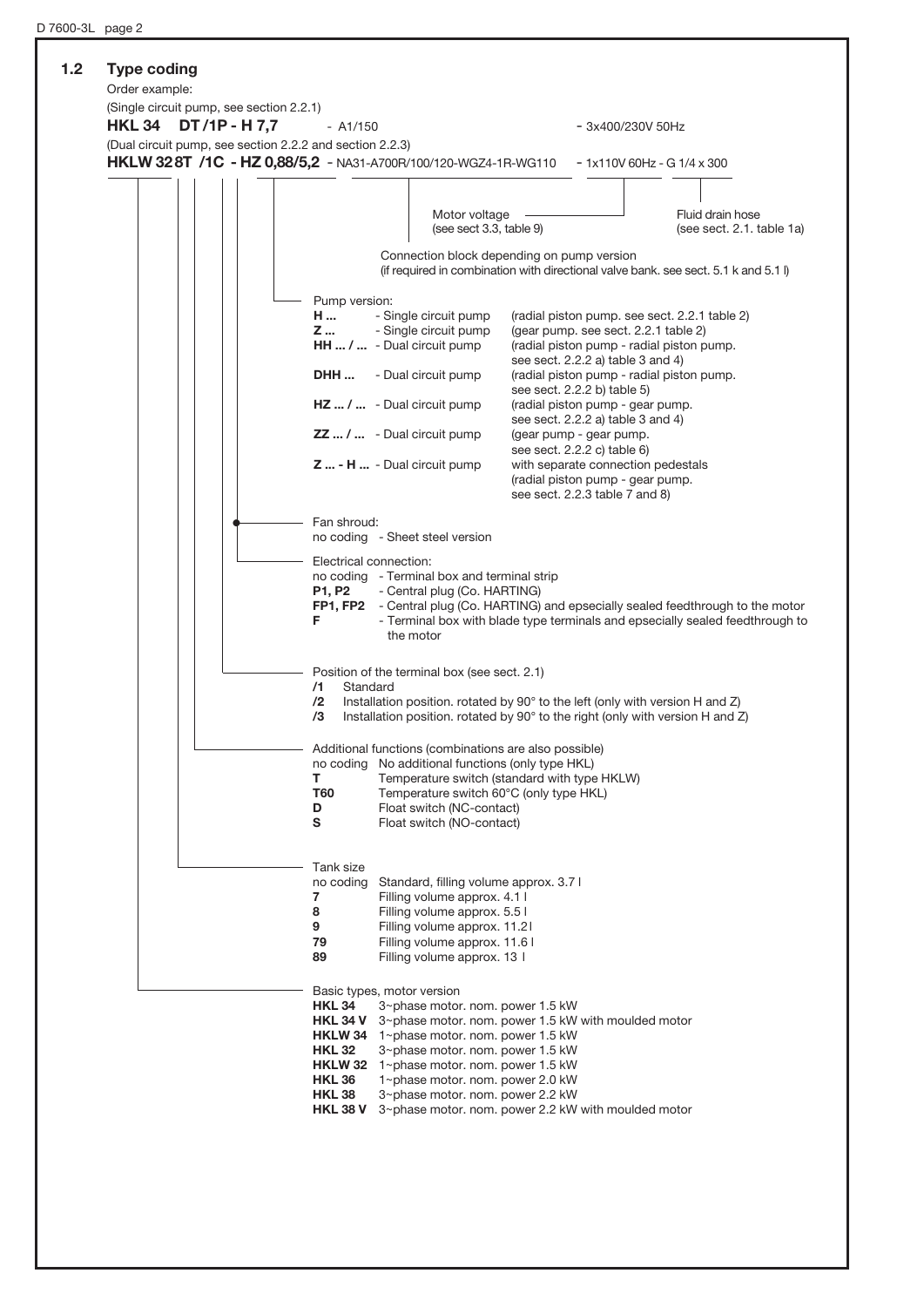# 2. Available versions<br>2.1 Motor and tank section

# **Motor and tank section**

Motor and tank section plus the pump section (see section 2.2) yield the basic hydraulic power pack.

| Order<br>example: HKL 32                                             |                    | <b>HKL 348 DT/1P1-H1,15</b><br><b>HKLW 34 DT/1</b> | $/2 - H6,70$<br>$-Z6.0$ | $- A1/500$<br>- B31/80 - EM11V - G 24<br>- AL11C/80<br>HKLW 32 T /1 - HZ 0,88/5,2 - NA31-A700R/100/120-WGZ4-1R-WG110-1x110V 60Hz - G 1/4 x 300 |                                                                                                                       |                            |                                      | -3x400/230V 50Hz<br>$-3x400V$ 50Hz<br>-1x230V 50Hz |                                                         |                                                               |
|----------------------------------------------------------------------|--------------------|----------------------------------------------------|-------------------------|------------------------------------------------------------------------------------------------------------------------------------------------|-----------------------------------------------------------------------------------------------------------------------|----------------------------|--------------------------------------|----------------------------------------------------|---------------------------------------------------------|---------------------------------------------------------------|
|                                                                      |                    |                                                    |                         | Pump version<br>(sect. 2.2)                                                                                                                    |                                                                                                                       |                            |                                      | Motor voltage<br>(sect. 3.3 table 9)               |                                                         | Fluid drain hose<br>(sect. 2.1. table 1a)                     |
| Table 1:                                                             |                    | Basic type and power rating                        |                         |                                                                                                                                                |                                                                                                                       |                            |                                      |                                                    |                                                         |                                                               |
|                                                                      |                    |                                                    |                         | For available motor valtage 50 Hz/60 Hz and                                                                                                    |                                                                                                                       |                            |                                      |                                                    |                                                         |                                                               |
|                                                                      | Coding             |                                                    |                         | additioneal data, see sect, 3.3 table 9                                                                                                        | Power (kW)                                                                                                            |                            | Speed (min-1)                        |                                                    |                                                         |                                                               |
| Basic<br>type                                                        | <b>HKL 34</b>      | <b>HKL 34 V</b> <sup>1</sup> ) <sup>3</sup> )      |                         | 3~phase motor                                                                                                                                  |                                                                                                                       | 1.5/1.8                    | 1410 (50 Hz) /<br>1690 (60 Hz)       |                                                    |                                                         | Symbol accordingly to the<br>1. order example                 |
|                                                                      | <b>HKL 32</b>      |                                                    |                         |                                                                                                                                                |                                                                                                                       | 1.5 / 1.8                  | 2840 (50 Hz) /<br>3410 (60 Hz)       |                                                    |                                                         |                                                               |
|                                                                      | <b>HKL 38</b>      | 1)<br><b>HKL 38 V</b> $(1)$ $(3)$                  |                         |                                                                                                                                                |                                                                                                                       | 2.2 / 2.65                 | 1375 (50 Hz) /<br>1650 (60 Hz)       |                                                    |                                                         |                                                               |
|                                                                      | <b>HKLW 34</b> $1$ |                                                    |                         | 1~phase motor                                                                                                                                  |                                                                                                                       | 1.5/1.5                    | 1375 (50 Hz) /<br>1650 (60 Hz)       |                                                    |                                                         |                                                               |
|                                                                      | <b>HKLW 32</b>     |                                                    |                         |                                                                                                                                                |                                                                                                                       | 1.5/1.5                    | 2800 (50 Hz) /<br>3420 (60 Hz)       |                                                    |                                                         |                                                               |
|                                                                      | <b>HKLW 36</b> $5$ |                                                    |                         |                                                                                                                                                | 2.0<br>3420 (60 Hz)<br>Note: A actual power consumption is load dependent and can be up to 1.8 x                      |                            |                                      |                                                    | Coding T                                                | Coding D                                                      |
|                                                                      |                    | nominal power.                                     |                         |                                                                                                                                                |                                                                                                                       |                            |                                      |                                                    |                                                         |                                                               |
| Tank size                                                            |                    |                                                    |                         | Filling volume (I)                                                                                                                             |                                                                                                                       |                            | Usable filling volume (I)            |                                                    |                                                         | <sup>1</sup> ) Only in comb. with tank size<br>7, 8, 79 or 89 |
|                                                                      |                    | no coding                                          |                         | 3.7                                                                                                                                            |                                                                                                                       |                            | 1.7                                  |                                                    |                                                         | <sup>2</sup> ) Usable filling volume for                      |
|                                                                      | $7^{4}$            |                                                    |                         | 4.1                                                                                                                                            | $2.1 / 1.7$ <sup>2</sup> )                                                                                            |                            |                                      |                                                    |                                                         | single/dual circuit pumps                                     |
|                                                                      | 8                  |                                                    |                         | 5.5                                                                                                                                            | $2.6 / 1.7$ <sup>2</sup> )                                                                                            |                            |                                      |                                                    |                                                         | 3) Version with moulded stator,<br>see note in sect. 5.1 e    |
|                                                                      |                    | 9                                                  |                         | 11.2                                                                                                                                           | 8.2<br>$8.6 / 8.2$ <sup>2</sup> )                                                                                     |                            |                                      |                                                    |                                                         | 4) Only in comb. with pump vers.                              |
|                                                                      |                    | 79 $4)$                                            |                         | 11.6                                                                                                                                           |                                                                                                                       |                            |                                      |                                                    | HZ, Z-H<br><sup>5</sup> ) only in combination with pump |                                                               |
|                                                                      |                    | 89                                                 |                         | 13                                                                                                                                             |                                                                                                                       | $9.1 / 8.2$ <sup>2</sup> ) |                                      |                                                    |                                                         | version HZ and tank size                                      |
| Additional<br>functions                                              |                    | no coding<br>D                                     |                         | only type HKL<br>Float switch (NC-contact)                                                                                                     |                                                                                                                       |                            |                                      |                                                    |                                                         | coding 7 or 79                                                |
|                                                                      |                    | S                                                  |                         | Float awitch (NO-contact)                                                                                                                      |                                                                                                                       |                            |                                      |                                                    |                                                         |                                                               |
|                                                                      |                    | T                                                  |                         | Temperature switch (standard with type HKLW)                                                                                                   |                                                                                                                       |                            |                                      |                                                    |                                                         |                                                               |
|                                                                      |                    | T 60                                               |                         | Temperature switch (switchpoint 60°C only with type HKL)                                                                                       |                                                                                                                       |                            |                                      |                                                    |                                                         |                                                               |
|                                                                      |                    | Arrangement of the connection                      |                         | 1                                                                                                                                              |                                                                                                                       | $\mathbf{2}$               | 3                                    |                                                    |                                                         |                                                               |
| pedestal (viewed from the fan                                        |                    |                                                    |                         | standard                                                                                                                                       |                                                                                                                       |                            | only at single circuit pumps acc. to |                                                    |                                                         |                                                               |
| wheel) for direct mounting of                                        |                    |                                                    |                         | Connec-<br>tion ped-                                                                                                                           | sect. 2.2.1                                                                                                           | 90°turned                  | 90°turned                            |                                                    |                                                         |                                                               |
| connection block / directional                                       |                    |                                                    |                         | <u>[⊕e⁄n</u> _estal                                                                                                                            |                                                                                                                       | $\overline{\circ}$         | $\overline{e}$ $\overline{e}$        |                                                    |                                                         |                                                               |
| valve bank (see sect. 5.1 k and<br>$5.1 \,$<br>Electrical connection |                    |                                                    |                         |                                                                                                                                                |                                                                                                                       |                            |                                      |                                                    |                                                         |                                                               |
|                                                                      |                    |                                                    |                         | no coding                                                                                                                                      | Terminal box                                                                                                          |                            |                                      |                                                    |                                                         |                                                               |
|                                                                      |                    |                                                    |                         | P <sub>1</sub><br>P <sub>2</sub>                                                                                                               | Central plug                                                                                                          | HAN 10 E (Co. HARTING)     | (for difference, see sect. pos. 4.2) |                                                    |                                                         |                                                               |
|                                                                      |                    |                                                    |                         | F<br>FP <sub>1</sub><br>FP <sub>2</sub>                                                                                                        | Oil proof vers., terminal box with<br>blade type contacts (F) or central plug<br>(FP1, FP2) (see note in sect. 5.1 e) |                            |                                      |                                                    |                                                         |                                                               |
| Fan shroud                                                           |                    |                                                    |                         | no coding                                                                                                                                      |                                                                                                                       | Sheet steel version        |                                      |                                                    |                                                         |                                                               |
|                                                                      | Table 1 a:         |                                                    |                         |                                                                                                                                                |                                                                                                                       |                            | $*$ (BSPP)                           |                                                    |                                                         |                                                               |

| Coding              | Description                                              |
|---------------------|----------------------------------------------------------|
| no coding           | Tapped plug G 1/4*                                       |
| G 1/4* x 300        | Fluid drain hose approx. 300 mm with ball cock           |
| $G1/4^* \times 500$ | Fluid drain hose approx. 500 mm with ball cock           |
| G 1/4* W x 300      | Fluid drain hose approx. 300 mm with elbow and ball cock |
| G 1/4* W x 500      | Fluid drain hose approx. 500 mm with elbow and ball cock |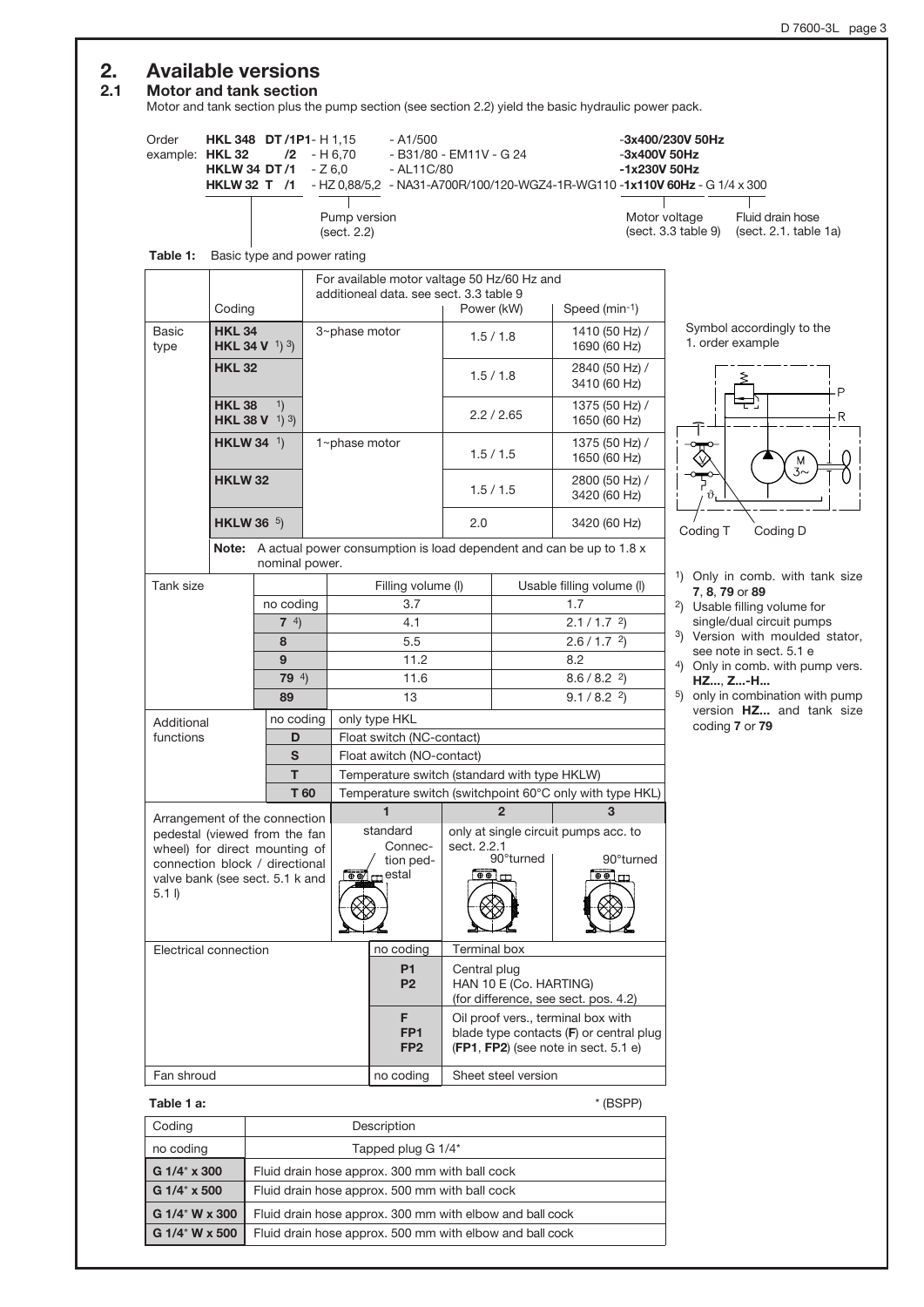| <b>Pump section</b><br>Single circuit pumps |                                                                                                                                                                                                                                                                                                                                                                                                    |       |       |            |             |                |            | Circuitry symbol<br>acc. to order |            |            |            |            |
|---------------------------------------------|----------------------------------------------------------------------------------------------------------------------------------------------------------------------------------------------------------------------------------------------------------------------------------------------------------------------------------------------------------------------------------------------------|-------|-------|------------|-------------|----------------|------------|-----------------------------------|------------|------------|------------|------------|
|                                             | Order example 1: HKL 348 DT/1 - H6,7 - A1/180<br>Order example 2: HKL 32/1P1 - Z4,5 - AL11E/120 3x400/230V 50Hz                                                                                                                                                                                                                                                                                    |       |       |            | 3x400V 50Hz |                | example 1: |                                   |            |            |            |            |
|                                             | Table 2 a: Single circuit pumps with $3$ ~phase motor                                                                                                                                                                                                                                                                                                                                              |       |       |            |             |                |            |                                   |            |            |            |            |
|                                             | Radial piston pump H or gear pump Z<br>Note: Guide line figure, based on nom. rev. rating at mains frequency 50 Hz or 60 Hz.<br>The delive flow rating $Q_{\text{pu}}$ is a guide line figure, based on nom. rev. rating that will be<br>slightly reduced dep. on load (see sect. 3.3).<br>For notes regarding pressure $p_{max}$ and $p_1$ (see sect. 3.3, table 9). The perm. pressure $p_{max}$ |       |       |            |             |                |            |                                   |            |            | M          |            |
|                                             | correspond to motors 3x400 / 230V 60 Hz. For othervoltage: $p_{max} = (pV_q)_{max}/V_q$ with $(pV_q)_{max}$ from table 9 on page 14. The<br>max. value for the hydraulic work ( $pV_q$ <sub>max</sub> is reduced by 10% with pumps type <b>Z</b> .<br>* Note: Gear pumps size 2 can be combined only with tank coding 9 and 89 (see table 1)!                                                      |       |       |            |             |                |            |                                   |            |            |            |            |
| н                                           | Coding for radial piston pump                                                                                                                                                                                                                                                                                                                                                                      |       |       | 6          | 7           | 8              | 10         | Piston diameter (mm)<br>12        | 13         | 14         | 15         | 16         |
|                                             | Delivery flow coding (4-cylinder pump)                                                                                                                                                                                                                                                                                                                                                             |       |       | 1,15       | 1,65        | 2,15           | 3,35       | 4,8                               | 5,7        | 6,7        | 7,7        | 8,7        |
|                                             | Geom. displace $V_a$ (cm <sup>3</sup> /rev)                                                                                                                                                                                                                                                                                                                                                        |       |       | 0.86       | 1.17        | 1.53           | 2.39       | 3.44                              | 4.04       | 4.68       | 5.37       | 6.11       |
| <b>HKL 34</b>                               | Delivery Q <sub>Pu</sub>                                                                                                                                                                                                                                                                                                                                                                           | (lpm) | 50 Hz | 1.21       | 1.65        | 2.15           | 3.37       | 4.85                              | 5.69       | 6.60       | 7.57       | 8.62       |
|                                             |                                                                                                                                                                                                                                                                                                                                                                                                    |       | 60 Hz | 1.45       | 1.98        | 2.58           | 4.04       | 5.81                              | 6.82       | 7.91       | 9.08       | 10.33      |
|                                             | Perm. pressure $p_{max}$ (bar)                                                                                                                                                                                                                                                                                                                                                                     |       |       | 700        | 700         | 700            | 485        | 335                               | 285        | 245        | 215        | 190        |
|                                             | Dauerbetrieb S1 p <sub>1</sub> (bar)                                                                                                                                                                                                                                                                                                                                                               |       |       | 670        | 490         | 380            | 240        | 170                               | 140        | 120        | 105        | 95         |
| <b>HKL 32</b>                               | Delivery Q <sub>Pu</sub>                                                                                                                                                                                                                                                                                                                                                                           | (lpm) | 50 Hz | 2.44       | 3.32        | 4.34           | 6.78       | 9.76                              | 11.46      | 13.29      | 15.26      | 17.36      |
|                                             |                                                                                                                                                                                                                                                                                                                                                                                                    |       | 60 Hz | 2.93       | 3.99        | 5.21           | 8.14       | 11.72                             | 13.76      | 15.96      | 18.32      | 20.84      |
|                                             | Perm. pressure $p_{max}$ (bar)                                                                                                                                                                                                                                                                                                                                                                     |       |       | 700        | 520         | 395            | 255        | 175                               | 150        | 130        | 110        | 95         |
|                                             | Continuous operation S1 p <sub>1</sub> (bar)                                                                                                                                                                                                                                                                                                                                                       |       |       | 330        | 245         | 185            | 120        | 80                                | 70         | 60         | 50         | 45         |
| <b>HKL 38</b>                               | Delivery Q <sub>Pu</sub>                                                                                                                                                                                                                                                                                                                                                                           | (lpm) | 50 Hz | 1.18       | 1.61        | 2.10           | 3.28       | 4.73                              | 5.55       | 6.43       | 7.39       | 8.40       |
|                                             |                                                                                                                                                                                                                                                                                                                                                                                                    |       | 60 Hz | 1.42       | 1.93        | 2.52           | 3.94       | 5.67                              | 6.66       | 7.72       | 8.86       | 10.09      |
|                                             | Perm. pressure p <sub>max</sub> (bar)                                                                                                                                                                                                                                                                                                                                                              |       |       | 700        | 700         | 700            | 560        | 390                               | 330        | 290        | 250        | 220        |
|                                             | Continuous operation S1 $p_1$ (bar)                                                                                                                                                                                                                                                                                                                                                                |       |       | 700        | 700         | 570            | 360        | 250                               | 210        | 180        | 160        | 140        |
| z                                           | Coding for gear                                                                                                                                                                                                                                                                                                                                                                                    |       |       |            |             |                |            | Size 1                            |            |            |            |            |
|                                             |                                                                                                                                                                                                                                                                                                                                                                                                    |       |       | 1,1        | 1,7         | $\overline{2}$ | 2,7        | 3,5                               | 4,5        | 5,2        | 6,4        | 6,9        |
|                                             | Delivery flow coding<br>Geom. displace $V_a$ (cm <sup>3</sup> /rev)                                                                                                                                                                                                                                                                                                                                |       |       | 0.80       | 1.20        | 1.60           | 2.10       | 2.50                              | 3.30       | 3.60       | 4.30       | 4.80       |
| <b>HKL 34</b>                               | Delivery Q <sub>Pu</sub>                                                                                                                                                                                                                                                                                                                                                                           | (lpm) | 50 Hz | 1.13       | 1.69        | 2.26           | 2.96       | 3.53                              | 4.65       | 5.08       | 6.06       | 6.77       |
|                                             |                                                                                                                                                                                                                                                                                                                                                                                                    |       | 60 Hz | 1.35       | 2.03        | 2.70           | 3.55       | 4.23                              | 5.58       | 6.08       | 7.27       | 8.11       |
|                                             | Perm. pressure p <sub>max</sub> (bar)                                                                                                                                                                                                                                                                                                                                                              |       |       | 210        | 210         | 210            | 210        | 210                               | 210        | 195        | 185        | 170        |
|                                             | Continuous operation S1 p <sub>1</sub> (bar)                                                                                                                                                                                                                                                                                                                                                       |       |       | 210        | 210         | 210            | 210        | 210                               | 160        | 145        | 120        | 105        |
| <b>HKL 32</b>                               | Delivery Q <sub>Pu</sub>                                                                                                                                                                                                                                                                                                                                                                           | (lpm) | 50 Hz | 2.27       | 3.41        | 4.54           | 5.96       | 7.10                              | 9.37       | 10.22      | 12.21      | 13.63      |
|                                             |                                                                                                                                                                                                                                                                                                                                                                                                    |       | 60 Hz | 2.73       | 4.09        | 5.46           | 7.16       | 8.53                              | 11.25      | 12.28      | 14.66      | 16.37      |
|                                             |                                                                                                                                                                                                                                                                                                                                                                                                    |       |       |            |             |                |            | 210                               |            |            |            |            |
|                                             | Perm. pressure $p_{max}$ (bar)<br>Continuous operation S1 p <sub>1</sub> (bar)                                                                                                                                                                                                                                                                                                                     |       |       | 210<br>210 | 210<br>210  | 210<br>185     | 210<br>120 | 80                                | 150<br>70  | 130<br>60  | 110<br>50  | 95<br>45   |
|                                             |                                                                                                                                                                                                                                                                                                                                                                                                    |       |       | 1.10       | 1.65        | 2.20           | 2.89       | 3.44                              | 4.54       | 4.95       | 5.91       | 6.60       |
| <b>HKL 38</b>                               | Delivery Q <sub>Pu</sub>                                                                                                                                                                                                                                                                                                                                                                           | (lpm) | 50 Hz | 1.32       |             |                | 3.47       | 4.13                              |            | 5.94       |            | 7.92       |
|                                             |                                                                                                                                                                                                                                                                                                                                                                                                    |       | 60 Hz |            | 1.98        | 2.64           |            |                                   | 5.45       |            | 7.10       |            |
|                                             | Perm. pressure p <sub>max</sub> (bar)<br>Continuous operation S1 $p_1$ (bar)                                                                                                                                                                                                                                                                                                                       |       |       | 210<br>210 | 210<br>210  | 210<br>210     | 210<br>210 | 210<br>210                        | 210<br>210 | 195<br>180 | 185<br>160 | 170<br>140 |
| Z.                                          | Coding for gear                                                                                                                                                                                                                                                                                                                                                                                    |       |       | Size 1     |             |                | Size 2 *   |                                   |            |            |            |            |
|                                             | Delivery flow coding                                                                                                                                                                                                                                                                                                                                                                               |       |       | 8,2        | 8,8         | 11,3           | 9,0        | 11                                | 12,3       | 16         | 21         |            |
|                                             | Geom. displace $V_q$ (cm <sup>3</sup> /rev)                                                                                                                                                                                                                                                                                                                                                        |       |       | 5.80       | 6.20        | 7.9            | 6.00       | 7.60                              | 8.50       | 11.00      | 14.50      |            |
| <b>HKL 34</b>                               | Delivery Q <sub>Pu</sub>                                                                                                                                                                                                                                                                                                                                                                           | (lpm) | 50 Hz | 8.18       | 8.74        | 11.14          | 8.46       | 10.72                             | 11.99      | 15.51      | 20.45      |            |
|                                             |                                                                                                                                                                                                                                                                                                                                                                                                    |       | 60 Hz | 9.80       | 10.48       | 13.35          | 10.14      | 12.84                             | 14.37      | 18.59      | 24.51      |            |
|                                             | Perm. pressure p <sub>max</sub> (bar)                                                                                                                                                                                                                                                                                                                                                              |       |       | 135        | 125         | 115            | 170        | 140                               | 125        | 95         | 75         |            |
|                                             | Continuous operation S1 $p_1$ (bar)                                                                                                                                                                                                                                                                                                                                                                |       |       | 90         | 80          | 60             | 85         | 65                                | 60         | 45         | 35         |            |
| <b>HKL 32</b>                               | Delivery Q <sub>Pu</sub>                                                                                                                                                                                                                                                                                                                                                                           | (lpm) | 50 Hz | 16.47      | 17.61       | 22.44          | 17.04      | 21.58                             | 24.14      | 31.24      | 41.18      |            |
|                                             |                                                                                                                                                                                                                                                                                                                                                                                                    |       |       | 19.78      | 21.14       | 26.94          | 20.46      | 25.92                             | 28.99      | 37.51      | 49.45      |            |
|                                             |                                                                                                                                                                                                                                                                                                                                                                                                    |       | 60 Hz | 95         |             | 65             | 95         | 75                                | 65         |            |            |            |
|                                             | Perm. pressure $p_{max}$ (bar)                                                                                                                                                                                                                                                                                                                                                                     |       |       |            | 90          |                |            |                                   |            | 50         | 35         |            |
|                                             | Continuous operation S1 p <sub>1</sub> (bar)                                                                                                                                                                                                                                                                                                                                                       |       |       | 45         | 40          |                | 40         | 30                                | 30         |            |            |            |
| <b>HKL 38</b>                               | Delivery Q <sub>Pu</sub>                                                                                                                                                                                                                                                                                                                                                                           | (lpm) | 50 Hz | 7.98       | 8.53        | 10.86          | 8.25       | 10.45                             | 11.69      | 15.13      | 19.94      |            |
|                                             |                                                                                                                                                                                                                                                                                                                                                                                                    |       |       |            |             |                |            |                                   |            |            |            |            |
|                                             |                                                                                                                                                                                                                                                                                                                                                                                                    |       | 60 Hz | 9.57       | 10.23       | 13.04          | 9.90       | 12.54                             | 14.03      | 18.15      | 23.93      |            |
|                                             | Perm. pressure $p_{max}$ (bar)<br>Continuous operation S1 p <sub>1</sub> (bar)                                                                                                                                                                                                                                                                                                                     |       |       | 135<br>135 | 125<br>125  | 115<br>95      | 195<br>130 | 180<br>100                        | 160<br>90  | 125<br>70  | 95<br>50   |            |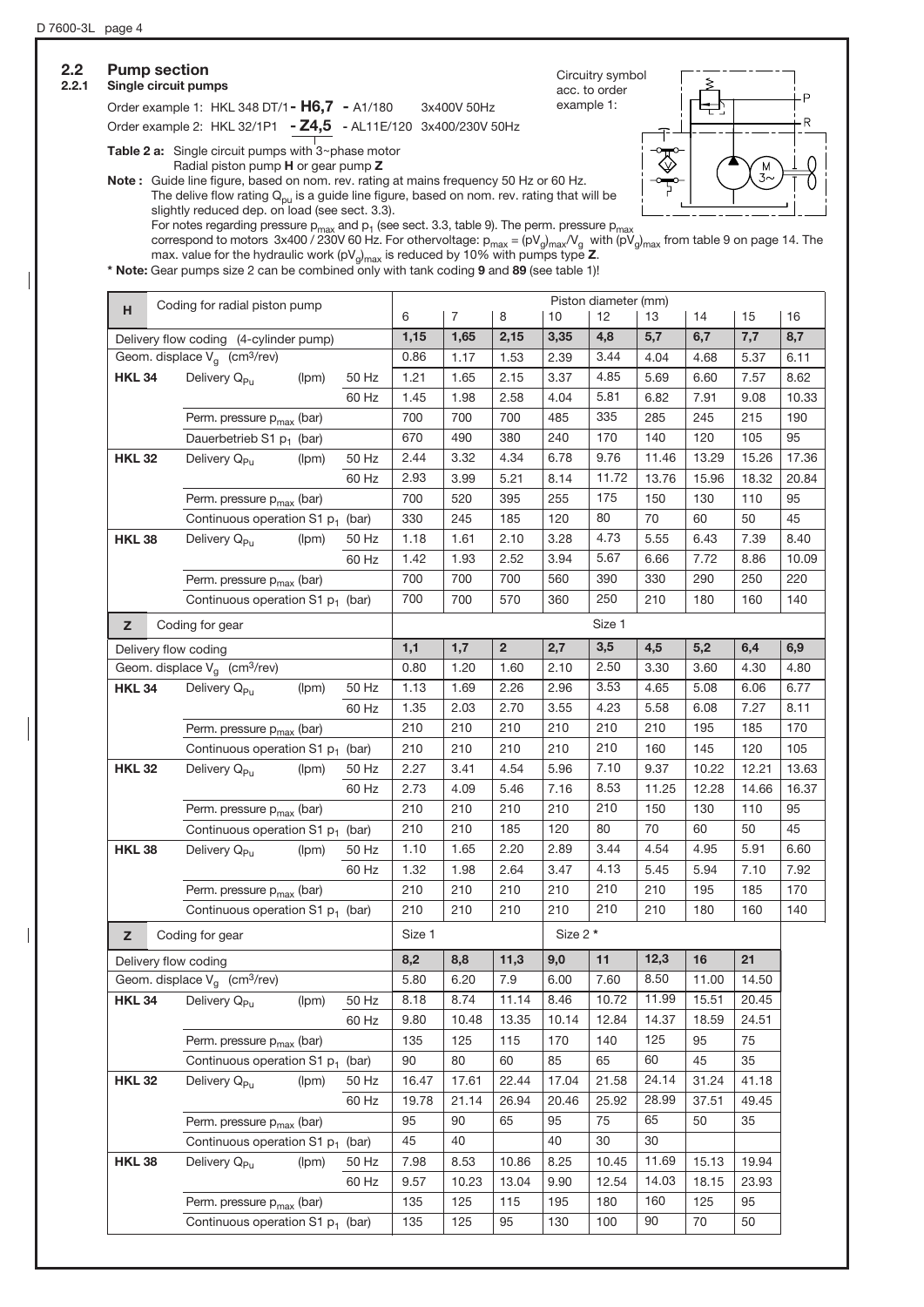Table 2 b: Single circuit pumps with  $1$ ~phase motor Radial piston pump H or gear pump Z

Note: Guide line figure, based on nom. rev. rating at mains frequency 50 Hz or 60 Hz. The delivery flow rating  $Q_{pu}$  is a guide line figure, based on nom. rev. rating that will be slightly reduced dep. on load (see sect. 3.3). For notes regarding pressure  $p_{max}$  and  $p_1$  (see sect. 3.3, table 9).

The perm. pressure  $p_{max}$  correspond to motors 1x230V 50 Hz / 1x110V 60 Hz.

For other voltage:  $p_{max}$  = (pV $_{g})_{max}$ V $_{g}$  with (pV $_{g})_{max}$  from table 9 on page 14. The max. value for the hydraulic work  $(pV_g)_{max}$  is reduced by 10% with pumps type **Z**.

A capacitor is mandatory for the version with 1~phase motor, which is not scope of delivery. For recommendations and notes regarding selection, see sect. 3.3 and. 5.1 i.

These power packs won't start-up against pressure!

\* Note: Gear pumps size 2 can be combined only with tank coding 9 and 89 (see table 1)!

| н              | Coding for radial piston pump                  |       |        |                |                |       |          | Piston diameter (mm) |       |       |       |       |
|----------------|------------------------------------------------|-------|--------|----------------|----------------|-------|----------|----------------------|-------|-------|-------|-------|
|                |                                                |       | 6      | $\overline{7}$ | 8              | 10    | 12       | 13                   | 14    | 15    | 16    |       |
|                | Delivery flow coding                           |       | 1,15   | 1,65           | 2,15           | 3,35  | 4,8      | 5,7                  | 6,7   | 7,7   | 8,7   |       |
|                | Geom. displace $V_g$ (cm <sup>3</sup> /rev)    |       | 0.86   | 1.17           | 1.53           | 2.39  | 3.44     | 4.04                 | 4.68  | 5.37  | 6.11  |       |
| HKLW 34        | Delivery Q <sub>Pu</sub><br>(Ipm)              | 50 Hz | 1.18   | 1.61           | 2.10           | 3.28  | 4.73     | 5.55                 | 6.43  | 7.39  | 8.40  |       |
|                |                                                | 60 Hz | 1.42   | 1.93           | 2.52           | 3.94  | 5.67     | 6.66                 | 7.72  | 8.86  | 10.09 |       |
|                | Perm. pressure p <sub>max</sub> (bar)          | 50 Hz | 700    | 700            | 540            | 340   | 240      | 205                  | 175   | 150   | 135   |       |
|                |                                                | 60 Hz | 690    | 510            | 390            | 250   | 170      | 145                  | 125   | 110   | 95    |       |
|                | Continuous oper. S1 p <sub>1</sub> (bar) 50 Hz |       | 690    | 510            | 390            | 250   | 170      | 145                  | 125   | 110   | 95    |       |
|                |                                                | 60 Hz | 560    | 410            | 315            | 200   | 140      | 120                  | 100   | 90    | 75    |       |
| <b>HKLW 32</b> | Delivery Q <sub>Pu</sub><br>(lpm)              | 50 Hz | 2.41   | 3.28           | 4.28           | 6.69  | 9.63     | 11.30                | 13.10 | 15.04 | 17.11 |       |
|                |                                                | 60 Hz | 2.94   | 4.00           | 5.23           | 8.17  | 11.76    | 13.80                | 16.00 | 18.37 | 20.90 |       |
|                | Perm. pressure p <sub>max</sub> (bar)          | 50 Hz | 420    | 310            | 235            | 150   | 105      | 85                   | 75    | 65    | 55    |       |
|                |                                                | 60 Hz | 285    | 210            | 160            | 100   | 70       | 60                   | 50    | 45    | 35    |       |
|                | Continuous oper. S1 p <sub>1</sub> (bar) 50 Hz |       | 340    | 250            | 190            | 120   | 85       | 70                   | 60    | 50    | 45    |       |
|                |                                                | 60 Hz | 250    | 185            | 140            | 90    | 60       | 50                   | 45    | 40    | 35    |       |
| Z              | Coding for gear                                |       |        |                |                |       |          | Size 1               |       |       |       |       |
|                | Delivery flow coding                           |       | 1,1    | 1,7            | $\overline{2}$ | 2,7   |          | 3,5                  | 4,5   | 5,2   | 6,4   | 6,9   |
|                | Geom. displace $V_g$ (cm <sup>3</sup> /rev)    |       | 0.80   | 1.20           | 1.60           | 2.10  |          | 2.50                 | 3.30  | 3.60  | 4.30  | 4.80  |
|                | <b>HKLW 34</b> Delivery $Q_{PU}$<br>(lpm)      | 50 Hz | 1.10   | 1.65           | 2.20           | 2.89  |          | 3.44                 | 4.54  | 4.95  | 5.91  | 6.60  |
|                |                                                | 60 Hz | 1.32   | 1.98           | 2.64           | 3.47  |          | 4.13                 | 5.45  | 5.94  | 7.10  | 7.92  |
|                | Perm. pressure p <sub>max</sub> (bar)          | 50 Hz | 210    | 210            | 210            | 210   |          | 210                  | 210   | 195   | 170   | 135   |
|                |                                                | 60 Hz | 210    | 210            | 210            | 210   |          | 210                  | 160   | 150   | 125   | 110   |
|                | Continuous oper. S1 p <sub>1</sub> (bar) 50 Hz |       | 210    | 210            | 210            | 210   |          | 210                  | 170   | 155   | 130   | 115   |
|                |                                                | 60 Hz | 210    | 210            | 210            | 205   |          | 175                  | 130   | 120   | 102   | 90    |
|                | Delivery Q <sub>Pu</sub><br>(lpm)              | 50 Hz | 2.24   | 3.36           | 4.48           | 5.88  |          | 7.00                 | 9.24  | 10.08 | 12.04 | 13.44 |
| <b>HKLW 32</b> |                                                | 60 Hz | 2.74   | 4.10           | 5.47           | 7.18  |          | 8.55                 | 11.29 | 12.31 | 14.71 | 16.42 |
|                | Perm. pressure p <sub>max</sub> (bar)          | 50 Hz | 210    | 210            | 210            | 160   |          | 135                  | 100   | 95    | 75    | 70    |
|                |                                                | 60 Hz | 210    | 195            | 140            | 105   |          | 90                   | 65    | 60    | 50    | 45    |
|                | Continuous oper. S1 p <sub>1</sub> (bar) 50 Hz |       | 210    | 210            | 160            | 120   |          | 100                  | 75    | 70    | 60    | 50    |
|                |                                                | 60 Hz | 210    | 160            | 120            | 90    |          | 75                   | 55    | 50    | 40    | 35    |
| $\mathsf{z}$   | Coding for gear                                |       | Size 1 |                |                |       | Size 2 * |                      |       |       |       |       |
|                |                                                |       |        |                |                |       |          |                      |       |       |       |       |
|                | Delivery flow coding                           |       | 8,2    | 8,8            | 11,3           | 9,0   |          | 11                   | 12,3  | 16    | 21    |       |
|                | Geom. displace $V_g$ (cm <sup>3</sup> /rev)    |       | 5.80   | 6.20           | 7.90           | 6.00  |          | 7.60                 | 8.50  | 11.00 | 14.50 |       |
|                | <b>HKLW 34</b> Delivery $Q_{Pu}$<br>(lpm)      | 50 Hz | 7.98   | 8.53           | 10.86          | 8.25  |          | 10.45                | 11.69 | 15.13 | 19.24 |       |
|                |                                                | 60 Hz | 9.57   | 10.23          | 13.04          | 9.90  |          | 12.54                | 14.03 | 18.15 | 23.93 |       |
|                | Perm. pressure p <sub>max</sub> (bar)          | 50 Hz | 135    | 120            | 105            | 130   |          | 100                  | 90    | 70    | 50    |       |
|                |                                                | 60 Hz | 95     | 85             | 75             | 95    |          | 75                   | 65    | 50    | 35    |       |
|                | Continuous oper. S1 p <sub>1</sub> (bar) 50 Hz |       | 90     | 85             | 70             | 90    |          | 70                   | 60    | 45    | 35    |       |
|                |                                                | 60 Hz | 75     | 70             | 55             | 70    |          | 55                   | 50    | 40    | 30    |       |
| <b>HKLW 32</b> | Delivery Q <sub>Pu</sub><br>(lpm)              | 50 Hz | 16.24  | 17.36          | 22.12          | 16.80 |          | 21.28                | 23.80 | 30.80 | 40.60 |       |
|                |                                                | 60 Hz | 19.84  | 21.20          | 27.02          |       | 20.52    | 25.99                | 29.07 | 37.62 | 49.59 |       |
|                | Perm. pressure p <sub>max</sub> (bar)          | 50 Hz | 55     | 50             | 45             | 55    |          | 45                   | 40    | 30    |       |       |
|                |                                                | 60 Hz | 45     | 35             | 30             | 35    |          | 30                   |       |       |       |       |
|                | Continuous oper. S1 p <sub>1</sub> (bar) 50 Hz |       | 40     | 40             | 30             | 40    |          | 30                   | 30    |       |       |       |
|                |                                                | 60 Hz | 30     |                |                | 30    |          |                      |       |       |       |       |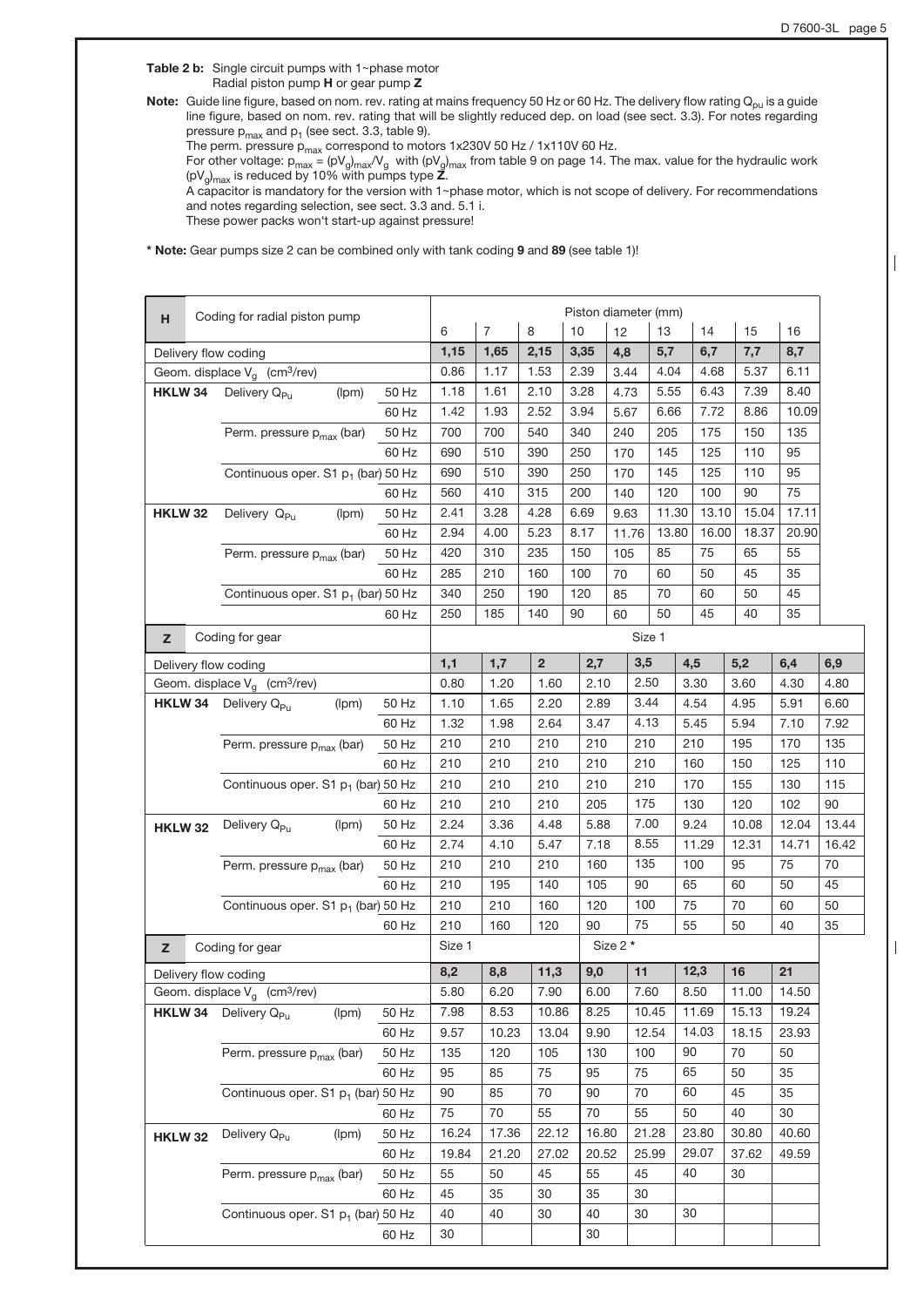#### 2.2.2 Dual circuit pump with joint connection pedestal a) Version radial piston pump -- radial piston pump and radial piston pump -- gear pump coding HH For version HKL ... DHH and HKL ... ZZ, see table 5 and 6 Order example 1:HKLW 32 DT/1 - HH 0,88/5,7 - NA31-A700R/100/120-WGZ4-1R-WG110 1x110V 60Hz Order example 2: HKL 348 /1 - HZ 0,57/4,5 - C30 - A1/300 3x400/230V 50Hz Pressure connection P3: Circuitry symbol acc. to order example 2: Radial piston pump H or gear pump Z acc. to table 4 Table 3 a: Pressure connection P1 Dual circuit pumps with  $3$ ~phase motor Radial piston pump H Note: R3 Guide line figure, based on nom. rev. rating at mains frequency 50 Hz or 60 Hz.  $+P3$ The delivery flow rating  $Q_{pu}$  is a guide line figure, based on nom. rev. rating that will be slightly reduced dep. on load (see sect. 3.3).

For notes regarding pressure  $p_{max}$  and  $p_1$  (see sect. 3.3, table 9).

The perm. pressure  $p_{max}$  correspond to motors 3x400 / 230V 60 Hz.

For other voltage:  $p_{max} = (pV_g)_{max}/V_g$  with  $(pV_g)_{max}$  from table 9 on page 14. The max. value for the hydraulic work (pV<sub>g</sub>)<sub>max</sub> is reduced by 10% with pumps type HH, HZ, ZZ, DHH or Z-H.

| н             |                                            | Coding for radial piston pump               |       |       |      |      |      | Piston diameter (mm) |                |      |      |
|---------------|--------------------------------------------|---------------------------------------------|-------|-------|------|------|------|----------------------|----------------|------|------|
|               |                                            |                                             |       |       | 4    | 4/5  | 5    | 6                    | $\overline{7}$ | 8    | 9    |
|               |                                            | Delivery flow coding (4-cylinder pump)      |       |       | 0,37 | 0,47 | 0,57 | 0.88                 | 1,12           | 1,42 | 1,82 |
|               |                                            | Geom. displace $V_a$ (cm <sup>3</sup> /rev) |       |       | 0.25 | 0.32 | 0.39 | 0.57                 | 0.77           | 1.01 | 1.27 |
| <b>HKL 34</b> | Delivery Q <sub>Pu</sub><br>50 Hz<br>(lpm) |                                             |       |       |      | 0.45 | 0.55 | 0.80                 | 1.09           | 1.42 | 1.79 |
|               |                                            |                                             |       | 60 Hz | 0.42 | 0.54 | 0.66 | 0.96                 | 1.30           | 1.70 | 2.15 |
|               |                                            | Perm. pressure $p_{max}$ (bar)              |       |       | 700  | 700  | 700  | 700                  | 700            | 700  | 550  |
| <b>HKL 32</b> |                                            | Delivery Q <sub>pu</sub>                    | (lpm) | 50 Hz | 0.71 | 0.90 | 1.12 | 1.61                 | 2.19           | 2.86 | 3.61 |
|               |                                            |                                             |       | 60 Hz | 0.86 | 1.08 | 1.34 | 1.93                 | 2.62           | 3.43 | 4.34 |
|               |                                            | Perm. pressure $p_{max}$ (bar)              |       |       | 700  | 700  | 700  | 700                  | 700            | 570  | 450  |
| <b>HKL 38</b> |                                            | Förderstrom Q <sub>Pu</sub>                 | (lpm) | 50 Hz | 0.35 | 0.44 | 0.54 | 0.78                 | 1.06           | 1.38 | 1.75 |
|               | 60 Hz                                      |                                             |       |       | 0.41 | 0.52 | 0.65 | 0.93                 | 1.27           | 1.66 | 2.10 |
|               |                                            | Perm. pressure $p_{max}$ (bar)              |       |       | 700  | 700  | 700  | 700                  | 700            | 700  | 700  |

Table 3 b: Pressure connection P1

Dual circuit pumps with 1~phase motor Radial piston pump H

Note:

Guide line figure, based on nom. rev. rating at mains frequency 50 Hz or 60 Hz.

The delivery flow rating  $Q_{\text{pu}}$  is a guide line figure, based on nom. rev. rating that will be slightly reduced dep. on load (see sect. 3.3).

For notes regarding pressure  $p_{max}$  and  $p_1$  (see sect. 3.3, table 9).

The perm. pressure  $p_{max}$  correspond to motors 1x230V 50 Hz  $/$  1x110V 60 Hz.

For other voltage:  $p_{max} = (pV_g)_{max}/V_g$  with  $(pV_g)_{max}$  from table 9 on page 14.

A capacitor is mandatory for the version with  $1$ ~phase motor, which is not scope of delivery. For recommendations and notes regarding selection, see sect. 3.3 and. 5.1 i. These power packs won't start-up against pressure!

| н              | Coding for radial piston pump               |       |       | 4    | 4/5  | 5    | 6    | 7    | 8    | 9    |
|----------------|---------------------------------------------|-------|-------|------|------|------|------|------|------|------|
|                | Delivery flow coding                        |       |       | 0.37 | 0,47 | 0,57 | 0,88 | 1,12 | 1,42 | 1,82 |
|                | Geom. displace $V_a$ (cm <sup>3</sup> /rev) |       |       | 0.25 | 0.32 | 0.39 | 0.57 | 0.77 | 1.01 | 1.27 |
| HKLW 34        | Delivery Q <sub>Pu</sub>                    | (lpm) | 50 Hz | 0.35 | 0.44 | 0.54 | 0.78 | 1.06 | 1.38 | 1.75 |
|                |                                             |       | 60 Hz | 0.41 | 0.52 | 0.65 | 0.93 | 1.27 | 1.66 | 2.10 |
|                | Perm. pressure $p_{max}$ (bar)              |       | 50 Hz | 700  | 700  | 700  | 700  | 700  | 700  | 610  |
|                |                                             |       | 60 Hz | 700  | 700  | 700  | 700  | 700  | 560  | 440  |
| <b>HKLW 32</b> | Delivery Q <sub>Pu</sub>                    | (lpm) | 50 Hz | 0.70 | 0.89 | 1.10 | 1.58 | 2.16 | 2.81 | 3.56 |
|                |                                             |       | 60 Hz | 0.86 | 1.09 | 1.34 | 1.93 | 2.63 | 3.44 | 4.35 |
|                | Perm. pressure $p_{max}$ (bar)              |       | 50 Hz | 700  | 700  | 700  | 600  | 440  | 335  | 265  |
|                |                                             |       | 60 Hz | 700  | 700  | 590  | 410  | 300  | 230  | 180  |
| <b>HKLW 36</b> | Delivery Q <sub>Pu</sub>                    | (lpm) | 60 Hz | 0.86 | 1.09 | 1.34 | 1.93 | 2.63 | 3.44 | 4.35 |
|                | Perm. pressure $p_{max}$ (bar)              |       | 60 Hz | 700  | 700  | 700  | 515  | 380  | 290  | 230  |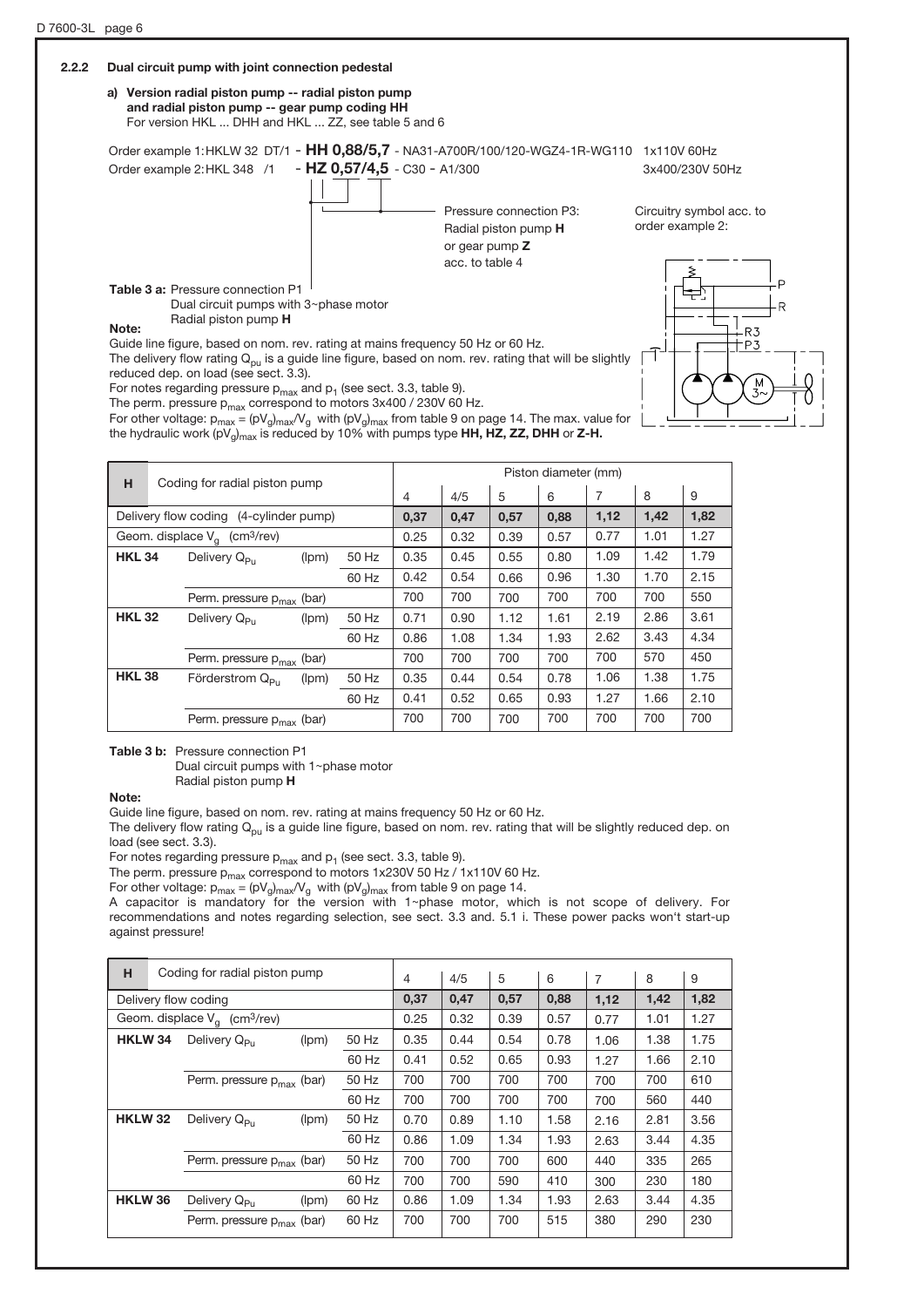|                  | Continuation sect. 2.2.2 a               |                                                   |                                                                            |                 |
|------------------|------------------------------------------|---------------------------------------------------|----------------------------------------------------------------------------|-----------------|
| Order example 1: |                                          |                                                   | HKLW 32 DT/1 - HH 0,88/5,7 - NA31- A700R/100/120-WGZ4-1R-WG110 1x110V 60Hz |                 |
| Order example 2: |                                          | HKL 348 /1                                        | $-$ HZ 0,57/4,5 - C30 - A1/300                                             | 3x400/230V 50Hz |
|                  | Pressure connection P1<br>table 3        |                                                   |                                                                            |                 |
|                  | <b>Table 4 a:</b> Pressure connection P3 |                                                   |                                                                            |                 |
|                  |                                          | Dual circuit pumps with 3~phase motor             |                                                                            |                 |
|                  |                                          | Radial piston pump <b>H</b> or gear pump <b>Z</b> |                                                                            |                 |

Note:

Guide line figure, based on nom. rev. rating at mains frequency 50 Hz or 60 Hz.

The delivery flow rating  $Q_{pu}$  is a guide line figure, based on nom. rev. rating that will be slightly reduced dep. on load (see sect. 3.3).

For notes regarding pressure  $p_{max}$  and  $p_1$  (see sect. 3.3, table 9).

The perm. pressure  $p_{max}$  correspond to motors 3x400 / 230V 60 Hz.

For other voltage: p<sub>max</sub> = (pV<sub>g</sub>)<sub>max</sub>/V<sub>g</sub> with (pV<sub>g</sub>)<sub>max</sub> from table 9 on page 14. The max. value for the hydraulic work (pV<sub>g</sub>)<sub>max</sub><br>is reduced by 10% with pumps type **HH, HZ, ZZ, DHH** or **Z-H**.

| н             |                                        | Coding for radial piston pump               |       |       | Piston diameter (mm) |      |      |      |       |       |       |       |       |  |
|---------------|----------------------------------------|---------------------------------------------|-------|-------|----------------------|------|------|------|-------|-------|-------|-------|-------|--|
|               |                                        |                                             |       |       | 6                    | 7    | 8    | 10   | 12    | 13    | 14    | 15    | 16    |  |
|               | Delivery flow coding (4-cylinder pump) |                                             |       |       |                      |      | 2,15 | 3,35 | 4,8   | 5,7   | 6,7   | 7,7   | 8,7   |  |
|               |                                        | Geom. displace $V_a$ (cm <sup>3</sup> /rev) |       |       | 0.86                 | 1.17 | 1.53 | 2.39 | 3.44  | 4.04  | 4.68  | 5.37  | 6.11  |  |
| <b>HKL 34</b> |                                        | Delivery Q <sub>Pu</sub>                    | (lpm) | 50 Hz | 1.21                 | 1.65 | 2.15 | 3.37 | 4.85  | 5.69  | 6.60  | 7.57  | 8.62  |  |
|               |                                        |                                             |       | 60 Hz | 1.45                 | 1.98 | 2.58 | 4.04 | 5.81  | 6.82  | 7.91  | 9.08  | 10.33 |  |
|               |                                        | Perm. pressure $p_{max}$ (bar)              |       |       | 700                  | 700  | 700  | 460  | 315   | 270   | 235   | 200   | 180   |  |
| <b>HKL 32</b> |                                        | Delivery $Q_{\text{P}_{11}}$                | (lpm) | 50 Hz | 2.44                 | 3.32 | 4.34 | 6.78 | 9.76  | 11.46 | 13.29 | 15.26 | 17.36 |  |
|               |                                        |                                             |       | 60 Hz | 2.93                 | 3.99 | 5.21 | 8.14 | 11.72 | 13.76 | 15.96 | 18.32 | 20.84 |  |
|               |                                        | Perm. pressure $p_{max}$ (bar)              |       |       | 670                  | 490  | 375  | 240  | 165   | 140   | 120   | 105   | 90    |  |
| <b>HKL38</b>  |                                        | Delivery Q <sub>Pu</sub>                    | (lpm) | 50 Hz | 1.18                 | 1.61 | 2.10 | 3.28 | 4.73  | 5.55  | 6.43  | 7.39  | 8.40  |  |
|               |                                        |                                             |       | 60 Hz | 1.42                 | 1.93 | 2.52 | 3.94 | 5.67  | 6.66  | 7.72  | 8.86  | 10.09 |  |
|               |                                        | Perm. pressure $p_{max}$ (bar)              |       |       | 700                  | 700  | 700  | 560  | 390   | 330   | 290   | 250   | 220   |  |

| z                                                             |  | Coding for gear                |       |       |      |      |                | Size 1 |      |       |       |       |       |
|---------------------------------------------------------------|--|--------------------------------|-------|-------|------|------|----------------|--------|------|-------|-------|-------|-------|
|                                                               |  | Delivery flow coding           |       |       | 1,1  | 1,7  | $\overline{2}$ | 2,7    | 3,5  | 4,5   | 5,2   | 6,4   | 6,9   |
| $\left($ cm $3$ /rev $\right)$<br>Geom. displace $V_{\alpha}$ |  |                                |       |       | 0.80 | 1.20 | 1.60           | 2.10   | 2.50 | 3.30  | 3.60  | 4.30  | 4.80  |
| <b>HKL 34</b>                                                 |  | Delivery Q <sub>Pu</sub>       | (lpm) | 50 Hz | 1.13 | 1.69 | 2.26           | 2.96   | 3.53 | 4.65  | 5.08  | 6.06  | 6.77  |
|                                                               |  |                                |       | 60 Hz | 1.35 | 2.03 | 2.70           | 3.55   | 4.23 | 5.58  | 6.08  | 7.27  | 8.11  |
|                                                               |  | Perm. pressure $p_{max}$ (bar) |       |       | 210  | 210  | 210            | 210    | 210  | 210   | 195   | 170   | 130   |
| <b>HKL 32</b>                                                 |  | Delivery $Q_{\mathsf{P}_{11}}$ | (lpm) | 50 Hz | 2.27 | 3.41 | 4.54           | 5.96   | 7.10 | 9.37  | 10.22 | 12.21 | 13.63 |
|                                                               |  |                                |       | 60 Hz | 2.73 | 4.09 | 5.46           | 7.16   | 8.53 | 11.25 | 12.28 | 14.66 | 16.37 |
|                                                               |  | Perm. pressure $p_{max}$ (bar) |       |       | 210  | 210  | 210            | 210    | 210  | 175   | 160   | 130   | 120   |
| <b>HKL 38</b>                                                 |  | Delivery Q <sub>Pu</sub>       | (lpm) | 50 Hz | 1.10 | 1.65 | 2.20           | 2.89   | 3.44 | 4.54  | 4.95  | 5.91  | 6.60  |
|                                                               |  |                                |       | 60 Hz | 1.32 | 1.98 | 2.64           | 3.47   | 4.13 | 5.45  | 5.94  | 7.10  | 7.92  |
|                                                               |  | Perm. pressure $p_{max}$ (bar) |       |       | 210  | 210  | 210            | 210    | 210  | 210   | 195   | 185   | 170   |

| z             | Coding for gear                             |       |       |       | Size 1 |       |
|---------------|---------------------------------------------|-------|-------|-------|--------|-------|
|               | Delivery flow coding                        |       |       | 8,2   | 8,8    | 11,3  |
|               | Geom. displace $V_q$ (cm <sup>3</sup> /rev) |       |       | 5.80  | 6.20   | 7.9   |
| <b>HKL 34</b> | Delivery Q <sub>Pu</sub>                    | (lpm) | 50 Hz | 8.18  | 8.74   | 11.14 |
|               |                                             |       | 60 Hz | 9.80  | 10.48  | 13.35 |
|               | Perm. pressure p <sub>max</sub>             | (bar) |       | 130   | 125    | 100   |
| <b>HKL 32</b> | Delivery Q <sub>Pu</sub>                    | (lpm) | 50 Hz | 16.47 | 17.61  | 22.44 |
|               |                                             |       | 60 Hz | 19.78 | 21.14  | 26.94 |
|               | Perm. pressure p <sub>max</sub>             | (bar) |       | 95    | 90     | 55    |
| <b>HKL38</b>  | Delivery Q <sub>pu</sub>                    | (lpm) | 50 Hz | 7.98  | 8.53   | 10.86 |
|               |                                             |       | 60 Hz | 9.57  | 10.23  | 13.04 |
|               | Perm. pressure $p_{max}$ (bar)              |       |       | 150   | 135    | 120   |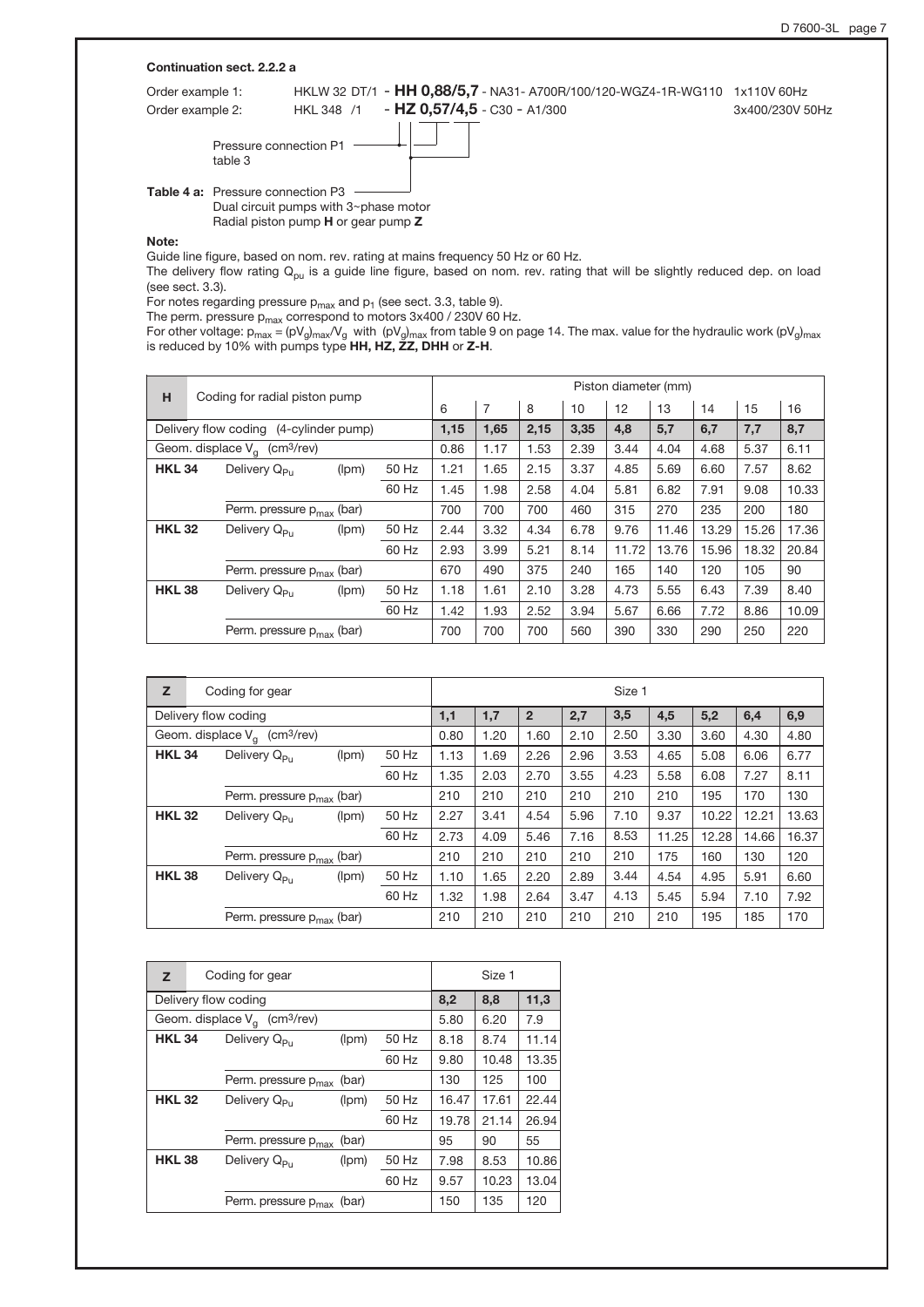#### Continuation sect. 2.2.2 a

Order example 1: HKLW 32 DT/1 - HH 0,88/5,7 - NA31- A700R/100/120-WGZ4-1R-WG110 1x110V 60Hz Order example 2: HKL 348 /1 - HZ 0.57/4.5 - C30 - A1/300 3x400/230V 50Hz

Pressure connection P1 . table 3

Table 4 b: Pressure connection P3-Dual circuit pumps with 1~phase motor Radial piston pump H oder gear pump Z

#### Note:

Guide line figure, based on nom. rev. rating at mains frequency 50 Hz or 60 Hz.

The delivery flow rating  $Q_{\text{pu}}$  is a guide line figure, based on nom. rev. rating that will be slightly reduced dep. on load (see sect. 3.3).

For notes regarding pressure  $p_{max}$  and  $p_1$  (see sect. 3.3, table 9).

The perm. pressure  $p_{max}$  correspond to motors 1x230V 50

#### Hz / 1x110V 60 Hz.

For other voltage:  $p_{max} = (pV_g)_{max}/V_g$  with  $(pV_g)_{max}$  from table 9 on page 14. The max. value for the hydraulic work (pV $_{\rm g/max}$  is reduced by 10% with pumps type **HH, HZ, ZZ, DHH** or **Z-H** . A capacitor is mandatory for the version with 1~phase motor, which is not scope of delivery. For recommendations and notes regarding selection, see sect. 3.3 and. 5.1 i. These power packs won't start-up against pressure!

| н              | Coding for radial piston pump               |       |       | 6     | $\overline{7}$ | 8              | 10   | 12    | 13    | 14    | 15    | 16    |
|----------------|---------------------------------------------|-------|-------|-------|----------------|----------------|------|-------|-------|-------|-------|-------|
|                | Delivery flow coding                        |       |       | 1,15  | 1,65           | 2,15           | 3,35 | 4,8   | 5,7   | 6,7   | 7,7   | 8,7   |
|                | Geom. displace $V_a$ (cm <sup>3</sup> /rev) |       |       | 0.86  | 1.17           | 1.53           | 2.39 | 3.44  | 4.04  | 4.68  | 5.37  | 6.11  |
| HKLW 34        | Delivery Q <sub>Pu</sub>                    | 50 Hz | 1.18  | 1.61  | 2.10           | 3.28           | 4.73 | 5.55  | 6.43  | 7.39  | 8.40  |       |
|                |                                             |       | 60 Hz | 1.42  | 1.93           | 2.52           | 3.94 | 5.67  | 6.66  | 7.72  | 8.86  | 10.09 |
|                | Perm. pressure $p_{max}$ (bar)              |       | 50 Hz | 700   | 665            | 510            | 325  | 225   | 195   | 165   | 145   | 125   |
|                |                                             |       | 60 Hz | 660   | 480            | 370            | 235  | 165   | 140   | 120   | 100   | 90    |
| <b>HKLW 32</b> | Delivery Q <sub>Pu</sub>                    | (lpm) | 50 Hz | 2.41  | 3.28           | 4.28           | 6.69 | 9.63  | 11.30 | 13.10 | 15.04 | 17.11 |
|                |                                             |       | 60 Hz | 2.94  | 4.00           | 5.23           | 8.17 | 11.76 | 13.80 | 16.00 | 18.37 | 20.90 |
|                | Perm. pressure p <sub>max</sub> (bar)       |       | 50 Hz | 390   | 290            | 220            | 140  | 95    | 80    | 70    | 60    | 50    |
|                |                                             |       | 60 Hz | 272   | 200            | 150            | 95   | 65    | 55    | 50    | 40    | 35    |
| z              | Coding for gear                             |       |       |       |                |                |      |       |       |       |       |       |
|                | Delivery flow coding                        |       |       | 1,1   | 1,7            | $\overline{2}$ | 2,7  | 3,5   | 4,5   | 5,2   | 6,4   | 6,9   |
|                | Geom. displace $V_a$ (cm <sup>3</sup> /rev) |       |       | 0.80  | 1.20           | 1.60           | 2.10 | 2.50  | 3.30  | 3.60  | 4.30  | 4.80  |
| HKLW 34        | Delivery Q <sub>Pu</sub>                    | (lpm) | 50 Hz | 1.10  | 1.65           | 2.20           | 2.89 | 3.44  | 4.54  | 4.95  | 5.91  | 6.60  |
|                |                                             |       | 60 Hz | 1.32  | 1.98           | 2.64           | 3.47 | 4.13  | 5.45  | 5.94  | 7.10  | 7.92  |
|                | Perm. pressure $p_{max}$ (bar)              |       | 50 Hz | 210   | 210            | 210            | 210  | 210   | 210   | 195   | 170   | 135   |
|                |                                             |       | 60 Hz | 210   | 210            | 210            | 210  | 210   | 170   | 155   | 130   | 115   |
| <b>HKLW 32</b> | Delivery Q <sub>Pu</sub>                    | (lpm) | 50 Hz | 2.24  | 3.36           | 4.48           | 5.88 | 7.00  | 9.24  | 10.08 | 12.04 | 13.44 |
|                |                                             |       | 60 Hz | 2.74  | 4.10           | 5.47           | 7.18 | 8.55  | 11.29 | 12.31 | 14.71 | 16.42 |
|                | Perm. pressure $p_{max}$ (bar)              |       | 50 Hz | 210   | 210            | 210            | 160  | 135   | 100   | 95    | 80    | 70    |
|                |                                             |       | 60 Hz | 210   | 195            | 145            | 110  | 90    | 70    | 65    | 50    | 45    |
| HKLW 36        | Delivery Q <sub>Pu</sub>                    | (lpm) | 60 Hz | 2.74  | 4.10           | 5.47           | 7.18 | 8.55  | 11.29 | 12.31 | 14.71 | 16.42 |
|                | Perm. pressure p <sub>max</sub> (bar)       |       | 60 Hz | 210   | 210            | 210            | 170  | 140   | 105   | 100   | 80    | 75    |
| z              | Coding for gear                             |       |       |       |                |                |      |       |       |       |       |       |
|                | Delivery flow coding                        |       |       | 8,2   | 8,8            | 11,3           |      |       |       |       |       |       |
|                | Geom. displace $V_q$ (cm <sup>3</sup> /rev) |       |       | 5.80  | 6.20           | 7.9            |      |       |       |       |       |       |
| HKLW 34        | Delivery Q <sub>Pu</sub>                    | (lpm) | 50 Hz | 7.98  | 8.53           | 10.86          |      |       |       |       |       |       |
|                |                                             |       | 60 Hz | 9.57  | 10.23          | 13.04          |      |       |       |       |       |       |
|                | Perm. pressure $p_{max}$ (bar)              |       | 50 Hz | 135   | 125            | 90             |      |       |       |       |       |       |
|                |                                             |       | 60 Hz | 95    | 90             | 60             |      |       |       |       |       |       |
| <b>HKLW 32</b> | Delivery Q <sub>Pu</sub>                    | (lpm) | 50 Hz | 16.24 | 17.36          | 22.12          |      |       |       |       |       |       |
|                |                                             |       | 60 Hz | 19.84 | 21.20          | 27.02          |      |       |       |       |       |       |
|                | Perm. pressure $p_{max}$ (bar)              |       | 50 Hz | 55    | 55             | 40             |      |       |       |       |       |       |
|                |                                             |       | 60 Hz | 40    | 35             | 20             |      |       |       |       |       |       |
| HKLW 36        | Delivery Q <sub>Pu</sub>                    | (lpm) | 60 Hz | 19.84 | 21.20          | 27.02          |      |       |       |       |       |       |
|                | Perm. pressure $p_{max}$ (bar)              |       | 60 Hz | 60    | 55             | 30             |      |       |       |       |       |       |

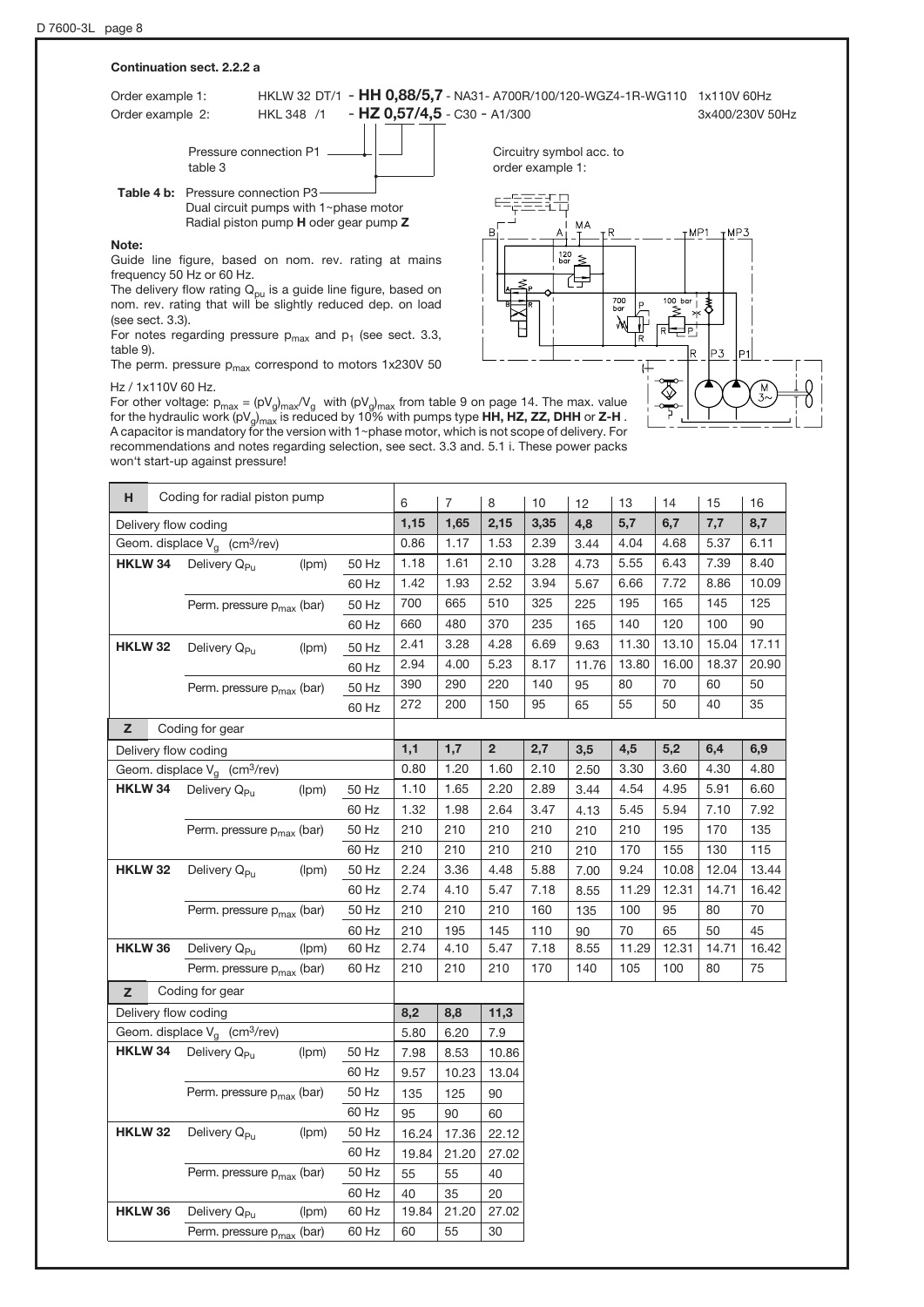# Order example: HKL 34 D/2 - DHH 4,4/4,4 - ... - 3x400/230V 50Hz Pressure connection P3 Table 5 a: Pressure connection P1 and P3 Dual circuit pumps with 3~phase motor Radial piston pump H Pressure connection P1 b) Version with radial piston pump -- radial piston pump coding DHH (2 pump elements PE for each) Application: Synchron operation of two cylinders

Note:

Guide line figure, based on nom. rev. rating at mains frequency 50 Hz or 60 Hz.

The delivery flow rating  $Q_{pu}$  is a guide line figure, based on nom. rev. rating that will be slightly reduced dep. on load (see sect. 3.3). For notes regarding pressure  $p_{max}$  and  $p_1$  (see sect. 3.3, table 9).

The perm. pressure  $p_{\rm max}$  correspond to motors 3x400 / 230V 60 Hz.

For other voltage:  $p_{max} = (pV_q)_{max}/V_q$  with  $(pV_q)_{max}$  from table 9 on page 14. The max. value for the hydraulic work (pV<sub>g</sub>)<sub>max</sub> is reduced by 10% with pumps type HH, HZ, ZZ, DHH or Z-H.

| н                                           |                                | Coding for radial piston pump          |       |      |      |                |      |      | Piston diameter (mm) |      |      |      |       |
|---------------------------------------------|--------------------------------|----------------------------------------|-------|------|------|----------------|------|------|----------------------|------|------|------|-------|
|                                             |                                |                                        |       |      | 6    | $\overline{7}$ | 8    | 10   | 12                   | 13   | 14   | 15   | 16    |
|                                             |                                | Delivery flow coding (2-cylinder pump) |       |      | 0,6  | 0,83           | 1    | 1,6  | 2,4                  | 2,8  | 3,3  | 3,8  | 4,4   |
| Geom. displace $V_a$ (cm <sup>3</sup> /rev) |                                |                                        |       |      | 0.43 | 0.58           | 0.76 | 1.1  | 1.72                 | 2.02 | 2.34 | 2.6  | 3.06  |
| <b>HKL 34</b>                               |                                | Delivery Q <sub>Pu</sub>               | (lpm) | 50Hz | 0.61 | 0.82           | 1.08 | 1.68 | 2.42                 | 2.84 | 3.30 | 3.79 | 4.31  |
|                                             |                                |                                        |       | 60Hz | 0.73 | 0.99           | 1.29 | 2.02 | 2.91                 | 3.41 | 3.95 | 4.54 | 5.16  |
|                                             |                                | Perm. pressure $p_{max}$ (bar)         |       |      | 700  | 700            | 700  | 560  | 390                  | 330  | 290  | 250  | 220   |
| <b>HKL 32</b>                               |                                | Delivery $Q_{\text{P}_{11}}$           | (lpm) | 50Hz | 1.22 | 1.66           | 2.17 | 3.39 | 4.88                 | 5.73 | 6.65 | 7.63 | 8.68  |
|                                             |                                |                                        |       | 60Hz | 1.47 | 1.99           | 2.61 | 4.07 | 5.86                 | 6.88 | 7.98 | 9.16 | 10.42 |
|                                             |                                | Perm. pressure $p_{max}$ (bar)         |       |      | 700  | 700            | 700  | 475  | 330                  | 280  | 240  | 210  | 180   |
| <b>HKL 38</b>                               |                                | Delivery $Q_{\text{P}_{11}}$           | (lpm) | 50Hz | 0.59 | 0.80           | 1.05 | 1.64 | 2.36                 | 2.77 | 3.22 | 3.69 | 4.20  |
|                                             |                                |                                        |       | 60Hz | 0.71 | 0.97           | 1.26 | 1.97 | 2.84                 | 3.33 | 3.86 | 4.43 | 5.04  |
|                                             | Perm. pressure $p_{max}$ (bar) |                                        |       |      | 700  | 700            | 700  | 560  | 390                  | 330  | 290  | 250  | 220   |

Table 5 b: Pressure connection P1 and P3 Dual circuit pumps with  $1$ ~phase motor Radial piston pump H

#### Note:

Guide line figure, based on nom. rev. rating at mains frequency 50 Hz or 60 Hz.

The delivery flow rating  $Q_{pu}$  is a guide line figure, based on nom. rev. rating that will be slightly reduced dep. on load (see sect. 3.3). For notes regarding pressure  $p_{max}$  and  $p_1$  (see sect. 3.3, table 9).

The perm. pressure  $p_{max}$  correspond to motors 1x230V 50 Hz / 1x110V 60 Hz.

For other voltage: p<sub>max</sub> = (pV<sub>g</sub>)<sub>max</sub>/V<sub>g</sub> with (pV<sub>g</sub>)<sub>max</sub> from table 9 on page 14. The max. value for the hydraulic work (pV<sub>g</sub>)<sub>max</sub><br>is reduced by 10% with pumps type **HH, HZ, ZZ, DHH** or **Z-H.** 

A capacitor is mandatory for the version with 1~phase motor, which is not scope of delivery. For recommendations and notes regarding selection, see sect. 3.3 and. 5.1 i. These power packs won't start-up against pressure!

| н                                                         | Coding for radial piston pump  |       |       | 6    | 7    | 8    | 10   | 12   | 13   | 14   | 15   | 16    |
|-----------------------------------------------------------|--------------------------------|-------|-------|------|------|------|------|------|------|------|------|-------|
|                                                           | Delivery flow coding           |       |       | 0,6  | 1,65 | 2,15 | 3,35 | 4,8  | 5,7  | 6,7  | 7,7  | 8,7   |
| Geom. displace $V_{\alpha}$<br>$\text{(cm}^3\text{/rev)}$ |                                |       | 0.43  | 0.58 | 0.76 | 1.19 | 1.72 | 2.02 | 2.34 | 2.69 | 3.06 |       |
| HKLW <sub>34</sub>                                        | Delivery Q <sub>Pu</sub>       | (lpm) | 50 Hz | 0.59 | 0.80 | 1.05 | 1.64 | 2.36 | 2.77 | 3.22 | 3.69 | 4.20  |
|                                                           |                                |       | 60 Hz | 0.71 | 0.97 | 1.26 | 1.97 | 2.84 | 3.33 | 3.86 | 4.43 | 5.04  |
|                                                           | Perm. pressure $p_{max}$ (bar) |       | 50 Hz | 700  | 700  | 700  | 656  | 455  | 388  | 335  | 292  | 256   |
|                                                           |                                |       | 60 Hz | 700  | 700  | 700  | 475  | 330  | 280  | 240  | 210  | 185   |
| <b>HKLW 32</b>                                            | Delivery Q <sub>Pu</sub>       | (lpm) | 50 Hz | 1.20 | 1.64 | 2.14 | 3.34 | 4.81 | 5.65 | 6.55 | 7.52 | 8.56  |
|                                                           |                                |       | 60 Hz | 1.47 | 2.00 | 2.61 | 4.08 | 5.88 | 6.90 | 8.00 | 9.19 | 10.45 |
|                                                           | Perm. pressure $p_{max}$ (bar) |       | 50 Hz | 700  | 585  | 445  | 285  | 195  | 165  | 145  | 125  | 110   |
|                                                           |                                |       | 60 Hz | 540  | 395  | 305  | 195  | 135  | 115  | 95   | 85   | 75    |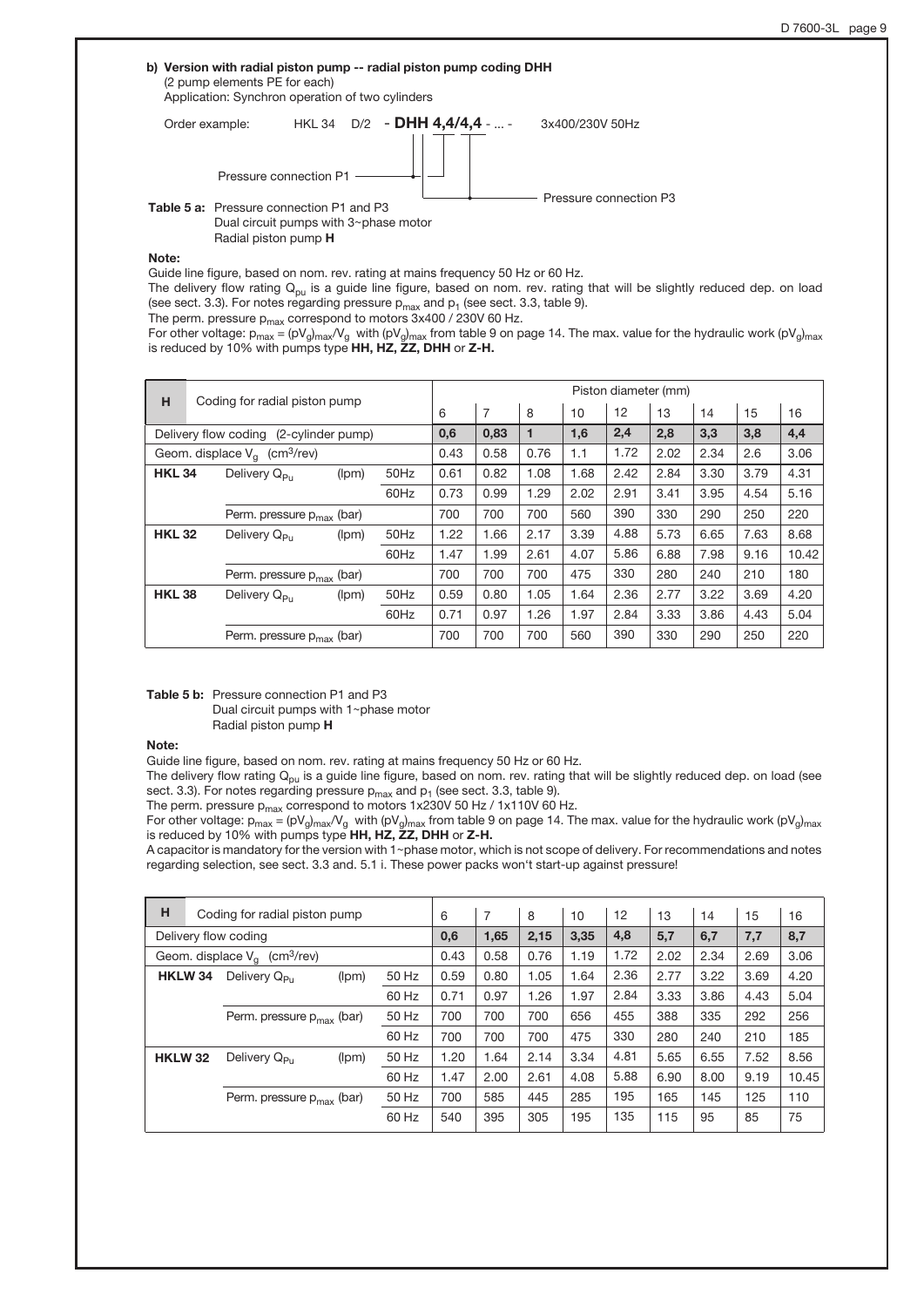

Available combinations **ZZ 5,2/16**  ZZ 6,9/12,3 ZZ 5,2/21 ZZ 6,5/16

|               |                                |                                                                                               |                                                                                                           | 1     | 2     | $\mathbf{1}$ | 2     | $\overline{2}$ | $\overline{2}$ |
|---------------|--------------------------------|-----------------------------------------------------------------------------------------------|-----------------------------------------------------------------------------------------------------------|-------|-------|--------------|-------|----------------|----------------|
|               |                                |                                                                                               |                                                                                                           | 5,2   | 6,5   | 6,9          | 12,3  | 16             | 21             |
|               |                                |                                                                                               |                                                                                                           | 3.60  | 5.00  | 4.80         | 8.50  | 11.00          | 14.50          |
| <b>HKL 34</b> | Delivery Q <sub>Pu</sub>       | (lpm)                                                                                         | 50 Hz                                                                                                     | 5.08  | 7.05  | 6.77         | 11.99 | 15.51          | 20.45          |
|               |                                |                                                                                               | 60 Hz                                                                                                     | 6.08  | 8.45  | 8.11         | 14.37 | 18.59          | 24.51          |
|               |                                |                                                                                               |                                                                                                           | 195   | 170   | 130          | 125   | 100            | 75             |
| <b>HKL 32</b> | Delivery Q <sub>Pu</sub>       | (lpm)                                                                                         | 50 Hz                                                                                                     | 10.22 | 14.20 | 13.63        | 24.14 | 31.24          | 41.18          |
|               |                                |                                                                                               | 60 Hz                                                                                                     | 12.28 | 17.05 | 16.37        | 28.99 | 37.51          | 49.45          |
|               |                                |                                                                                               |                                                                                                           | 160   | 115   | 115          | 65    | 50             | 40             |
| <b>HKL 38</b> | Delivery $Q_{\mathsf{P}_{11}}$ | (lpm)                                                                                         | 50 Hz                                                                                                     | 4.95  | 6.88  | 6.60         | 11.69 | 15.13          | 19.94          |
|               |                                |                                                                                               | 60 Hz                                                                                                     | 5.94  | 8.25  | 7.92         | 14.03 | 18.15          | 23.93          |
|               |                                |                                                                                               |                                                                                                           | 210   | 170   | 130          | 160   | 120            | 90             |
|               |                                | Coding for gear<br>Delivery flow coding<br>Geom. displace $V_{\alpha}$ (cm <sup>3</sup> /rev) | Perm. pressure $p_{max}$ (bar)<br>Perm. pressure $p_{max}$ (bar)<br>Perm. pressure p <sub>max</sub> (bar) |       |       |              |       |                |                |

Table 6 b: Pressure connection P1 and P3:

Dual circuit pumps with 1~phase motor

gear pump - gear pump ZZ

The delivery flow rating  $Q_{\text{pu}}$  is a guide line figure, based on nom. rev. rating that will be slightly reduced dep. on load (see sect. 3.3).

For notes regarding pressure  $p_{max}$  and  $p_1$  (see sect. 3.3, table 9).

The perm. pressure  $p_{max}$  correspond to motors 1x230V 50 Hz / 1x110V 60 Hz.

For other voltage:  $p_{max} = (pV_g)_{max}/V_g$  with  $(pV_g)_{max}$  from table 9 on page 14. The max. value for the hydraulic work (pV<sub>a</sub>)<sub>max</sub> is reduced by 10% with pumps type HH, HZ, ZZ, DHH or Z-H.

A capacitor is mandatory for the version with  $1$ -phase motor, which is not scope of delivery. For recommendations and notes regarding selection, see sect. 3.3 and. 5.1 i. These power packs won't start-up against pressure!

| <b>ZZ</b>            | Coding for gear                             |       |       |       | 2     | -1    | 2     | $\overline{2}$ | $\overline{2}$ |
|----------------------|---------------------------------------------|-------|-------|-------|-------|-------|-------|----------------|----------------|
| Delivery flow coding |                                             |       |       | 5,2   | 6,5   | 6,9   | 12,3  | 16             | 21             |
|                      | Geom. displace $V_a$ (cm <sup>3</sup> /rev) |       |       | 3.60  | 5.00  | 4.80  | 8.50  | 11.00          | 14.50          |
| HKLW <sub>34</sub>   | Delivery Q <sub>Pu</sub>                    | (lpm) | 50 Hz | 4.95  | 6.88  | 6.60  | 11.69 | 15.13          | 19.94          |
|                      |                                             |       | 60 Hz | 5.94  | 8.25  | 7.92  | 14.03 | 18.15          | 23.93          |
|                      | Perm. pressure $p_{max}$ (bar)              |       | 50 Hz | 195   | 155   | 135   | 90    | 70             | 50             |
|                      |                                             |       | 60 Hz | 155   | 110   | 115   | 65    | 50             | 35             |
| <b>HKLW 32</b>       | Delivery Q <sub>Pu</sub>                    | (lpm) | 50 Hz | 10.08 | 14.00 | 13.44 | 23.80 | 30.80          | 40.60          |
|                      |                                             |       | 60 Hz | 12.31 | 17.10 | 16.42 | 29.07 | 37.62          | 49.59          |
|                      | Perm. pressure $p_{max}$ (bar)              |       | 50 Hz | 95    | 68    | 71    | 40    | 31             | 24             |
|                      |                                             |       | 60 Hz | 65    | 45    | 45    |       |                |                |

Note:

Guide line figure, based on nom. rev. rating at mains frequency 50 Hz or 60 Hz.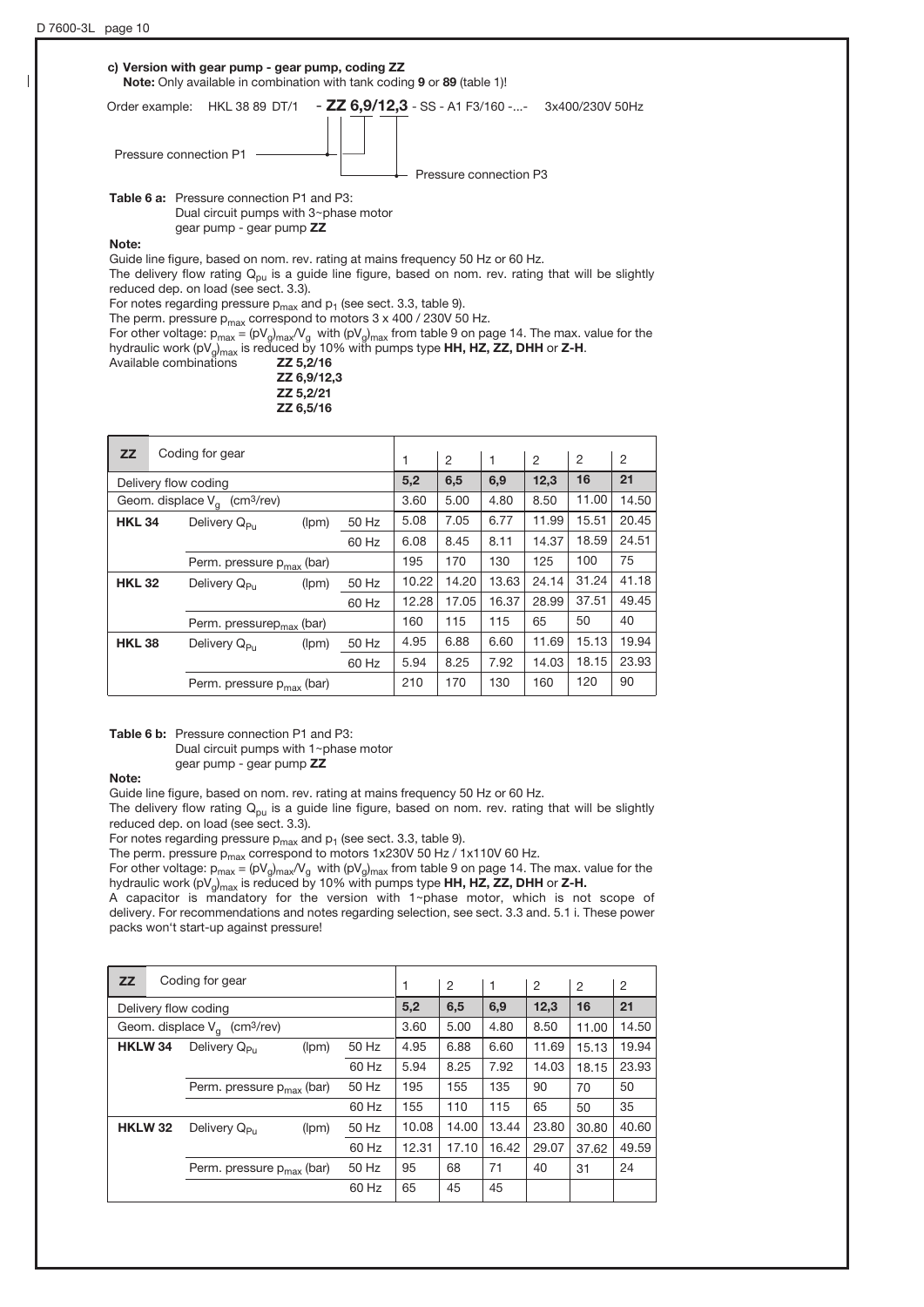| 2.2.3 | Dual circuit pumps with separate connection pedestals<br>Note: Only available in combination with tank coding 8 or 89 (table 1)!                                  |
|-------|-------------------------------------------------------------------------------------------------------------------------------------------------------------------|
|       | Order example 1: HKL W 328 T/1 - Z5,2 - H0,88 - A1/120 - A1/350 -<br>- 1x110 V 60Hz                                                                               |
|       | Order example 2: $HKL$ 3889 DT/1 - $Z8.8$<br>- H0,57 - B1/100 - 1 - 31D - G24 - A1/700 - 3x400/230 V 50Hz                                                         |
|       | Pressure connection P1<br>Pressure connection P2<br><b>Table 7 a:</b> Pressure connection P1<br>table 8<br>Dual circuit pumps with 3~phase motor<br>gear pump $Z$ |
| Note: | Guide line figure, based on nom. rev. rating at mains frequency 50 Hz or 60 Hz.                                                                                   |

The delivery flow rating  $\mathsf{Q}_{\mathsf{pu}}$  is a guide line figure, based on nom. rev. rating that will be slightly reduced dep. on load (see sect. 3.3).

For notes regarding pressure  $p_{max}$  and  $p_1$  (see sect. 3.3, table 9).

The perm. pressure  $p_{max}$  correspond to motors 3x400 / 230V 60 Hz.

For other voltage: p<sub>max</sub> = (pV<sub>g</sub>)<sub>max</sub>/V<sub>g</sub> with (pV<sub>g</sub>)<sub>max</sub> from table 9 on page 14 The max. value for the hydraulic work (pV<sub>g</sub>)<sub>max</sub> is reduced by 10%<br>with pumps type **HH, HZ, ZZ, DHH** or **Z-H**.

| z               | Coding for gear                             |       |       |      |      |              |      |      |       |       |       |       |       |       |       |
|-----------------|---------------------------------------------|-------|-------|------|------|--------------|------|------|-------|-------|-------|-------|-------|-------|-------|
|                 | Delivery flow coding                        |       |       | 1,1  | 1,7  | $\mathbf{2}$ | 2,7  | 3,5  | 4,5   | 5,2   | 6,4   | 6,9   | 8,2   | 8,8   | 11,3  |
|                 | Geom. displace $V_a$ (cm <sup>3</sup> /rev) |       |       | 0.80 | 1.20 | 1.60         | 2.10 | 2.50 | 3.30  | 3.60  | 4.30  | 4.80  | 5.80  | 6.20  | 7.90  |
| <b>HKL 34</b>   | Delivery Q <sub>Pu</sub>                    | (lpm) | 50 Hz | 1.13 | 1.69 | 2.26         | 2.96 | 3.53 | 4.65  | 5.08  | 6.06  | 6.77  | 8.18  | 8.74  | 11.14 |
|                 |                                             |       | 60 Hz | .35  | 2.03 | 2.70         | 3.55 | 4.23 | 5.58  | 6.08  | 7.27  | 8.11  | 9.80  | 10.48 | 13.35 |
|                 | Perm. pressure $p_{max}$ (bar)              |       |       | 210  | 210  | 210          | 210  | 210  | 210   | 210   | 170   | 130   | 130   | 125   | 100   |
| <b>HKL32</b>    | Delivery Q <sub>Pu</sub>                    | (lpm) | 50 Hz | 2.27 | 3.41 | 4.54         | 5.96 | 7.10 | 9.37  | 10.22 | 12.21 | 13.63 | 16.47 | 17.61 | 22.44 |
|                 |                                             |       | 60 Hz | 2.73 | 4.09 | 5.46         | 7.16 | 8.53 | 11.25 | 12.28 | 14.66 | 16.37 | 19.78 | 21.14 | 26.94 |
|                 | Perm. pressure $p_{max}$ (bar)              |       |       | 210  | 210  | 210          | 210  | 210  | 175   | 160   | 130   | 120   | 95    | 90    | 55    |
| <b>HKL38</b>    | Delivery Q <sub>Pu</sub>                    | (lpm) | 50 Hz | 1.10 | 1.65 | 2.20         | 2.89 | 3.44 | 4.54  | 4.95  | 5.91  | 6.60  | 7.98  | 8.53  | 10.86 |
| <b>HKL 38 V</b> |                                             |       | 60 Hz | .32  | 1.98 | 2.64         | 3.47 | 4.13 | 5.45  | 5.94  | 7.10  | 7.92  | 9.57  | 10.23 | 13.04 |
|                 | Perm. pressure $p_{max}$ (bar)              |       |       | 210  | 210  | 210          | 210  | 210  | 210   | 195   | 185   | 170   | 150   | 135   | 120   |

Table 7 b: Pressure connection P1

Dual circuit pumps with  $1$ ~phase motor gear pump Z

Note:

Guide line figure, based on nom. rev. rating at mains frequency 50 Hz or 60 Hz.

The delivery flow rating  $Q_{pu}$  is a guide line figure, based on nom. rev. rating that will be slightly reduced dep. on load (see sect. 3.3).

For notes regarding pressure  $p_{max}$  and  $p_1$  (see sect. 3.3, table 9).

The perm. pressure p $_{\sf max}$  correspond to motors 1x230V 50 Hz / 1x110V 60 Hz. For other voltage: p<sub>max</sub> = (pV<sub>g</sub>)<sub>max</sub>/V<sub>g</sub> with (pV<sub>g</sub>)<sub>max</sub> from table 9 on page 14. The max. value for the hydraulic work (pV<sub>g</sub>)<sub>max</sub> is reduced by 10%<br>with pumps type **HH, HZ, ZZ, DHH** or **Z-H.** 

A capacitor is mandatory for the version with 1~phase motor, which is not scope of delivery. For recommendations and notes regarding selection, see sect. 3.3 and. 5.1 i. These power packs won't start-up against pressure!

| Z              | Coding for gear                             |       |         |      |      |                |      |      |       |       |       |       |       |       |       |
|----------------|---------------------------------------------|-------|---------|------|------|----------------|------|------|-------|-------|-------|-------|-------|-------|-------|
|                | Delivery flow coding                        |       |         | 1,1  | 1,7  | $\overline{2}$ | 2,7  | 3,5  | 4,5   | 5,2   | 6,4   | 6,9   | 8,2   | 8,8   | 11,3  |
|                | Geom. displace $V_a$ (cm <sup>3</sup> /rev) |       |         | 0.80 | 1.20 | 1.60           | 2.10 | 2.50 | 3.30  | 3.60  | 4.30  | 4.80  | 5.80  | 6.20  | 7.90  |
| HKLW 34        | Delivery $Q_{\rm{Du}}$                      | (lpm) | 50 Hz   | 1.10 | 1.65 | 2.20           | 2.89 | 3.44 | 4.54  | 4.95  | 5.91  | 6.60  | 7.98  | 8.53  | 10.86 |
|                |                                             |       | 60 Hz   | 1.32 | 1.98 | 2.64           | 3.47 | 4.13 | 5.45  | 5.94  | 7.10  | 7.92  | 9.57  | 10.23 | 13.04 |
|                | Perm. pressure $p_{max}$ (bar)              |       | 50 Hz   | 210  | 210  | 210            | 210  | 210  | 210   | 195   | 170   | 135   | 135   | 125   | 90    |
|                |                                             |       | 60 Hz I | 210  | 210  | 210            | 210  | 210  | 170   | 155   | 130   | 115   | 95    | 90    | 60    |
| <b>HKLW 32</b> | Delivery Q <sub>Pu</sub>                    | (lpm) | 50 Hz   | 2.24 | 3.36 | 4.48           | 5.88 | 7.00 | 9.24  | 10.08 | 12.04 | 13.44 | 16.24 | 17.36 | 22.12 |
|                |                                             |       | 60 Hz   | 2.74 | 4.10 | 5.47           | 7.18 | 8.55 | 11.29 | 12.31 | 14.71 | 16.42 | 19.84 | 21.20 | 27.02 |
|                | Perm. pressure $p_{max}$ (bar)              |       | $50$ Hz | 210  | 210  | 210            | 160  | 135  | 100   | 95    | 80    | 70    | 55    | 55    | 40    |
|                |                                             |       | 60 Hz   | 210  | 195  | 145            | 110  | 90   | 70    | 65    | 50    | 45    | 40    | 35    | 20    |

Circuitry symbol acc. to order example 1:



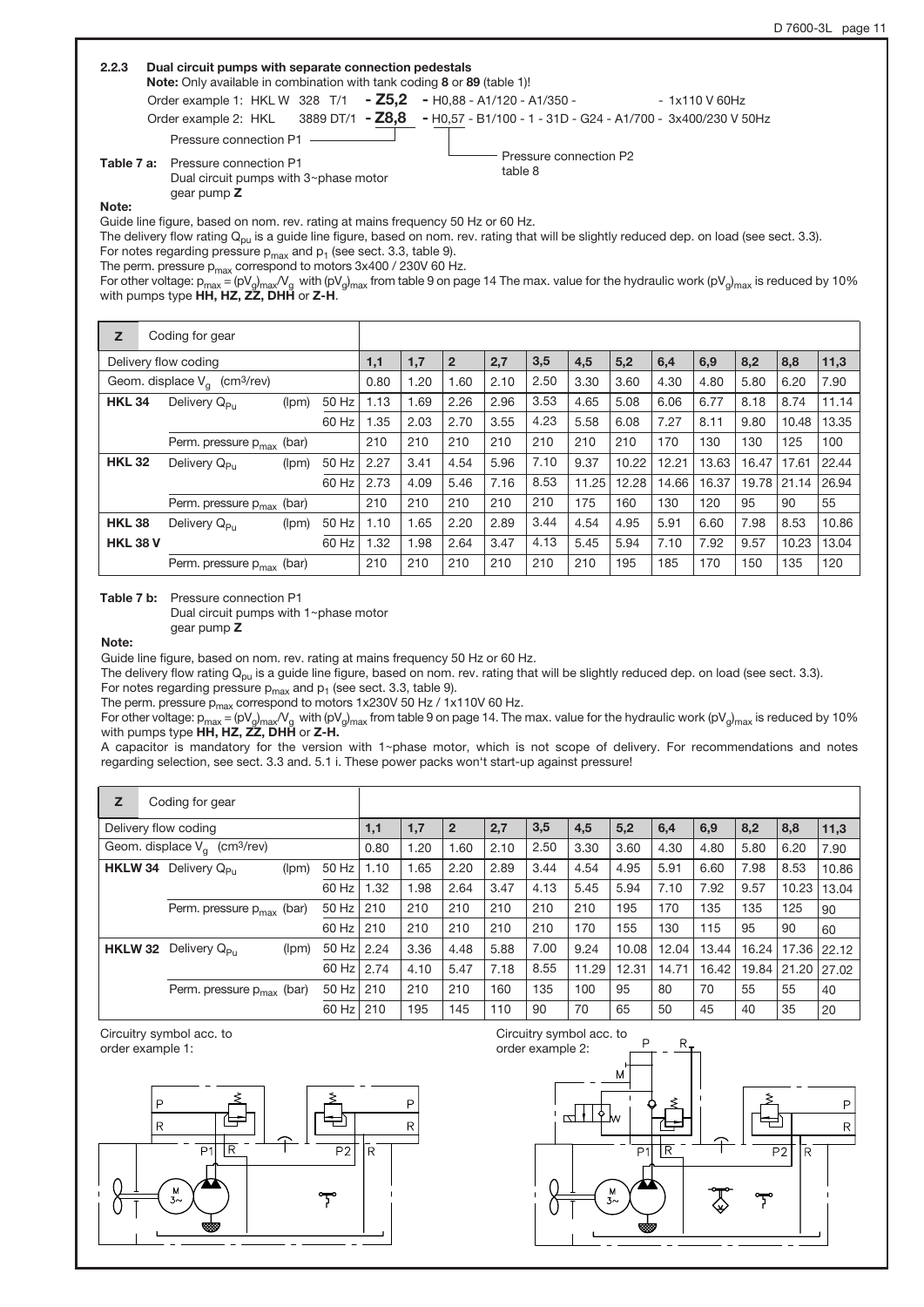| Continuation sect. 2.2.3             |                                                                                                |                                                                                                                  |
|--------------------------------------|------------------------------------------------------------------------------------------------|------------------------------------------------------------------------------------------------------------------|
| Order example 1:<br>Order example 2: | $-25.2$<br>HKL W 328 T/1<br>3889 DT/1 - Z8.8<br>HKL                                            | $- H 0,88 - A1/120 - A1/359 -$<br>$-1x110V60Hz$<br>- H 0,57 - B1/100 - 1 - 31D - G24 - A1/700 - 3x400/230 V 50Hz |
| table 7                              | Pressure connection P1                                                                         |                                                                                                                  |
| Table 8 a:                           | Pressure connection P2<br>Dual circuit pumps with 3~phase motor<br>Radial piston pump <b>H</b> |                                                                                                                  |

Note:

Guide line figure, based on nom. rev. rating at mains frequency 50 Hz or 60 Hz.

The delivery flow rating  $Q_{pu}$  is a guide line figure, based on nom. rev. rating that will be slightly reduced dep. on load (see sect. 3.3).

For notes regarding pressure  $p_{max}$  and  $p_1$  (see sect. 3.3, table 9).

The perm. pressure  $p_{max}$  correspond to motors 3x400 / 230V 60 Hz.

For other voltage:  $p_{max} = (pV_g)_{max}V_g$  with  $(pV_g)_{max}$  from table 9 on page 14. The max. value for the hydraulic work (pV $_{\rm g})_{\rm max}$  is reduced by 10% with pumps type **HH, HZ, ZZ, DHH** or **Z-H.** 

| н                                           |                                       |                                |       |       |      |      | Piston diameter (mm) |      |                |      |      |
|---------------------------------------------|---------------------------------------|--------------------------------|-------|-------|------|------|----------------------|------|----------------|------|------|
| Coding for radial piston pump               |                                       |                                |       |       | 4    | 4/5  | 5                    | 6    | $\overline{7}$ | 8    | 9    |
| Delivery flow coding                        |                                       |                                |       |       | 0,37 | 0,47 | 0,57                 | 0,88 | 1,12           | 1,42 | 1,82 |
| Geom. displace $V_a$ (cm <sup>3</sup> /rev) |                                       |                                |       |       | 0.25 | 0.32 | 0.39                 | 0.57 | 0.77           | 1.01 | 1.27 |
| <b>HKL 34</b>                               |                                       | Delivery Q <sub>Pu</sub>       | (lpm) | 50 Hz | 0.35 | 0.45 | 0.55                 | 0.80 | 1.09           | 1.42 | 1.79 |
|                                             |                                       |                                |       | 60 Hz | 0.42 | 0.54 | 0.66                 | 0.96 | 1.30           | 1.70 | 2.15 |
|                                             |                                       | Perm. pressure $p_{max}$ (bar) |       |       | 700  | 700  | 700                  | 700  | 700            | 700  | 550  |
| <b>HKL 32</b>                               |                                       | Delivery Q <sub>Pu</sub>       | (lpm) | 50 Hz | 0.71 | 0.90 | 1.12                 | 1.61 | 2.19           | 2.86 | 3.61 |
|                                             |                                       |                                |       | 60 Hz | 0.86 | 1.08 | 1.34                 | 1.93 | 2.62           | 3.43 | 4.34 |
|                                             |                                       | Perm. pressure $p_{max}$ (bar) |       |       | 700  | 700  | 700                  | 700  | 700            | 570  | 450  |
| <b>HKL 38</b>                               |                                       | Delivery $Q_{\mathsf{P}_{11}}$ | (lpm) | 50 Hz | 0.35 | 0.44 | 0.54                 | 0.78 | 1.06           | 1.38 | 1.75 |
| <b>HKL 38 V</b>                             |                                       |                                |       | 60 Hz | 0.41 | 0.52 | 0.65                 | 0.93 | 1.27           | 1.66 | 2.10 |
|                                             | Perm. pressure p <sub>max</sub> (bar) |                                |       |       |      | 700  | 700                  | 700  | 700            | 700  | 700  |

Table 8 b: Pressure connection P2

Dual circuit pumps with  $1$  ~phase motor

Radial piston pump H

Note:

Guide line figure, based on nom. rev. rating at mains frequency 50 Hz or 60 Hz.

The delivery flow rating  $Q_{pu}$  is a guide line figure, based on nom. rev. rating that will be slightly reduced dep. on load (see sect. 3.3).

For notes regarding pressure  $p_{max}$  and  $p_1$  (see sect. 3.3, table 9).

The perm. pressure  $p_{max}$  correspond to motors 1x230V 50 Hz / 1x110V 60 Hz.

For other voltage:  $p_{max} = (pV_g)_{max}V_g$  with  $(pV_g)_{max}$  from table 9 on page 14. The max. value for the hydraulic work (pV<sub>g</sub>)<sub>max</sub> is reduced by 10% with pumps type **HH, HZ, ZZ, DHH** or **Z-H.** 

A capacitor is mandatory for the version with 1~phase motor, which is not scope of delivery. For recommendations and notes regarding selection, see sect. 3.3 and. 5.1 i. These power packs won't start-up against pressure!

| н                                           | Coding for radial piston pump |                          |       | Piston diameter (mm) |                |      |      |      |      |      |      |
|---------------------------------------------|-------------------------------|--------------------------|-------|----------------------|----------------|------|------|------|------|------|------|
|                                             |                               |                          |       |                      | $\overline{4}$ | 4/5  | 5    | 6    |      | 8    | 9    |
| Delivery flow coding                        |                               |                          |       | 0,37                 | 0.47           | 0,57 | 0,88 | 1,12 | 1,42 | 1,82 |      |
| Geom. displace $V_a$ (cm <sup>3</sup> /rev) |                               |                          |       | 0.25                 | 0.32           | 0.39 | 0.57 | 0.77 | 1.01 | 1.27 |      |
| <b>HKLW34</b>                               |                               | Delivery Q <sub>Pu</sub> | (lpm) | 50 Hz                | 0.35           | 0.44 | 0.54 | 0.78 | 1.06 | 1.38 | 1.75 |
|                                             |                               |                          |       | 60 Hz                | 0.41           | 0.52 | 0.65 | 0.93 | 1.27 | 1.66 | 2.10 |
|                                             |                               | Perm. pressure $p_{max}$ | (bar) | 50 Hz                | 700            | 700  | 700  | 700  | 700  | 700  | 610  |
|                                             |                               |                          |       | 60 Hz                | 700            | 700  | 700  | 700  | 700  | 560  | 440  |
| <b>HKLW32</b>                               |                               | Delivery Q <sub>Pu</sub> | (lpm) | 50 Hz                | 0.70           | 0.89 | 1.10 | 1.58 | 2.16 | 2.81 | 3.56 |
|                                             |                               |                          |       | 60 Hz                | 0.86           | 1.09 | 1.34 | 1.93 | 2.63 | 3.44 | 4.35 |
|                                             |                               | Perm. pressure $p_{max}$ | (bar) | 50 Hz                | 700            | 700  | 700  | 600  | 440  | 335  | 265  |
|                                             |                               |                          |       | 60 Hz                | 700            | 700  | 590  | 410  | 300  | 230  | 180  |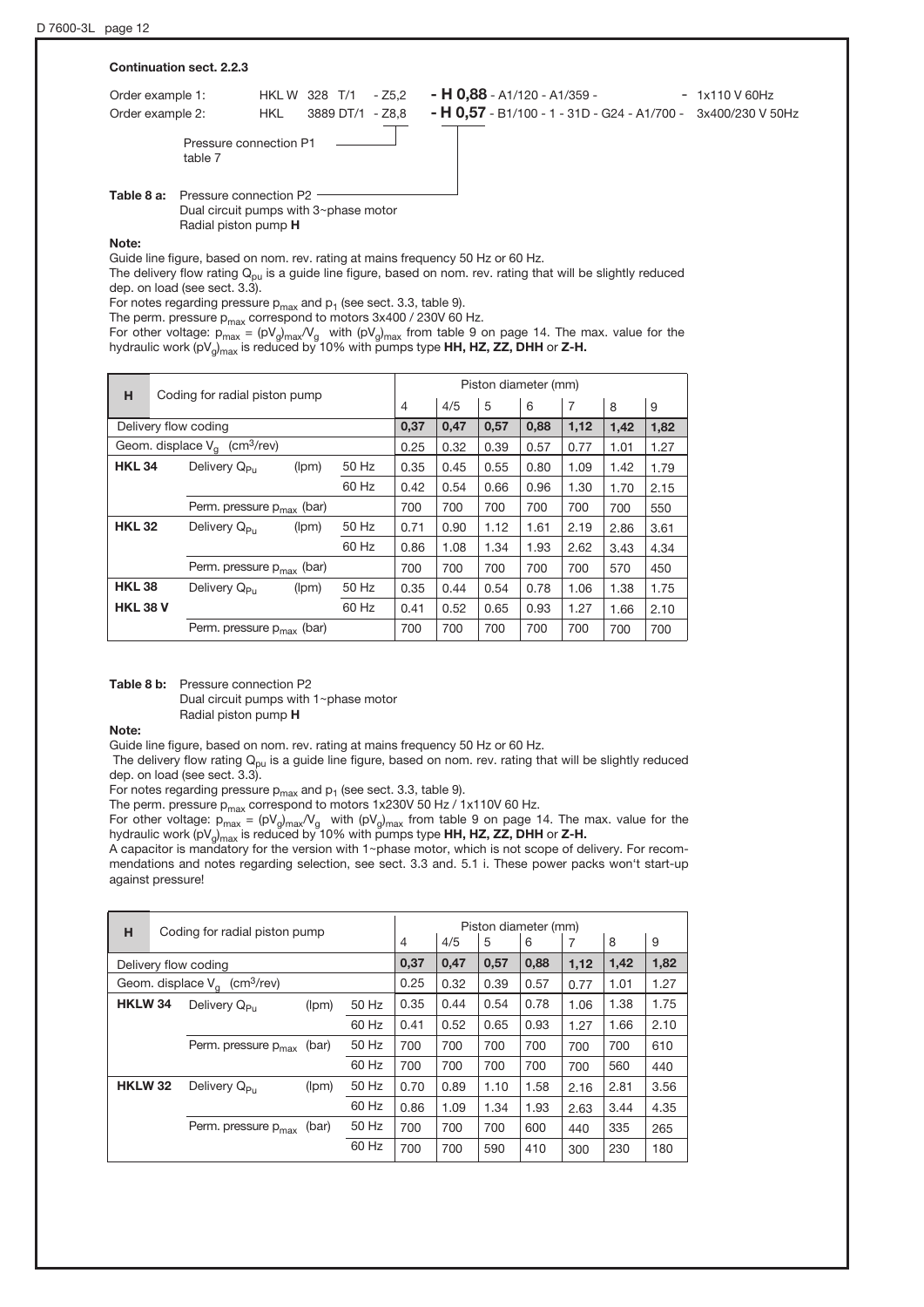# 3. Further characteristic data

# $3.1$

| uenerai                   |                                                                                                                                    |                                              |                               |                      |                     |                                                                                                             |                                                                                                                                                                                                                    |  |  |
|---------------------------|------------------------------------------------------------------------------------------------------------------------------------|----------------------------------------------|-------------------------------|----------------------|---------------------|-------------------------------------------------------------------------------------------------------------|--------------------------------------------------------------------------------------------------------------------------------------------------------------------------------------------------------------------|--|--|
| Nomenclature              | Constant delivery pump                                                                                                             |                                              |                               |                      |                     |                                                                                                             |                                                                                                                                                                                                                    |  |  |
| Design                    | Valve controlled radial piston pump or gear pump                                                                                   |                                              |                               |                      |                     |                                                                                                             |                                                                                                                                                                                                                    |  |  |
| Direction of rotation     | Radial piston pump -- Any                                                                                                          |                                              |                               |                      |                     |                                                                                                             |                                                                                                                                                                                                                    |  |  |
|                           | starting the motor when looking through the perforation of the fan shroud.                                                         |                                              |                               |                      |                     |                                                                                                             | Gear pump - Counter clock-wise, as indicated by an arrow on the fan shroud. It is therefore necessary<br>to check the rotation direction of the motor. The fan wheel has to rotate counter clockwise after briefly |  |  |
| Speed range               | Radial piston pump H: 200  3500 min-1                                                                                              |                                              |                               |                      |                     |                                                                                                             |                                                                                                                                                                                                                    |  |  |
|                           | Gear pump                                                                                                                          |                                              | Z 1.1  Z 3.5: 500  4500 min-1 |                      | $Z$ 4.5 $Z$ 5.2:    |                                                                                                             | 500  3200 min-1                                                                                                                                                                                                    |  |  |
|                           |                                                                                                                                    | $Z$ 6.4 $Z$ 6.9: 500  2400 min <sup>-1</sup> |                               |                      | $Z$ 8.2 $$ $Z$ 8.8: |                                                                                                             | $500$ 1800 min <sup>-1</sup>                                                                                                                                                                                       |  |  |
|                           |                                                                                                                                    | $Z$ 11.3:                                    | $500$ 1500 min <sup>-1</sup>  |                      | $Z$ 6.5 $Z$ 21:     |                                                                                                             | $500$ 3500 min <sup>-1</sup>                                                                                                                                                                                       |  |  |
| Mounting                  | via four supports with holes $\varnothing$ 9 mm, see also sect. 5.2.6                                                              |                                              |                               |                      |                     |                                                                                                             |                                                                                                                                                                                                                    |  |  |
| Mass (weight)             | Basic type                                                                                                                         | H                                            | Z                             | $HZ, HH, DHH, Z - H$ |                     |                                                                                                             |                                                                                                                                                                                                                    |  |  |
| (without hydraulic fluid) | HKL <sub>3</sub>                                                                                                                   | 19.7 kg                                      | 19.7 kg                       | 20.5 kg              |                     |                                                                                                             |                                                                                                                                                                                                                    |  |  |
|                           | HKLW 3.                                                                                                                            |                                              |                               |                      |                     |                                                                                                             |                                                                                                                                                                                                                    |  |  |
|                           | <b>HKL 3.7</b><br><b>HKLW 3.7</b>                                                                                                  | 21.9 kg                                      | 21.9 kg                       | 22.7 kg              |                     |                                                                                                             |                                                                                                                                                                                                                    |  |  |
|                           | <b>HKL 3.8</b><br><b>HKLW 3.8</b>                                                                                                  | 27 kg                                        | 27 kg                         | 27.5 kg              |                     | For mass (weight) of the connec-                                                                            |                                                                                                                                                                                                                    |  |  |
|                           | <b>HKL 3.9</b><br><b>HKLW 3.9</b>                                                                                                  | 21.5 kg                                      | $21.5$ kg                     | 22.3 kg              |                     | tion blocks an d valve banks, see<br>the respective pamphlets (see listing<br>in sect. $5.1$ k and $5.1$ l) |                                                                                                                                                                                                                    |  |  |
|                           | <b>HKL 3.79</b><br><b>HKLW 3.79</b>                                                                                                | 23.7 kg                                      | 23.7 kg                       | 24.5 kg              |                     |                                                                                                             |                                                                                                                                                                                                                    |  |  |
|                           | <b>HKL 3.89</b><br><b>HKLW 3.89</b>                                                                                                | 28.8 kg                                      | 28.8 kg                       | 29.3 kg              |                     |                                                                                                             |                                                                                                                                                                                                                    |  |  |
| Pipe connection           | only via directly mounted connection blocks, see selection table in section 5.1 k<br>Basic pump: Port hole pattern see section 4.3 |                                              |                               |                      |                     |                                                                                                             |                                                                                                                                                                                                                    |  |  |

Running noise



Measuring conditions:

Work room, interference level approx. 50 dB(A); Measuring point 1m above the floor; 1 m object clearance, pump fixed with 4 silentblocs Ø40x30 65 Shore, (co. silentbloc No. 20291/V).

Measuring device:

Precision sound pressure level measuring instrument IEC 651class I

Viscosity of the oil: Approx. 60 mm2/s

#### Note:

Pumps with smaller delivery flows tend as a rule to the lower, whereas larger ones tend to the upper limit. The noise level of dual circuit pumps are similar to the one of single circuit radial piston pumps, if the total delivery flow is rather identical.

#### 3.2 Hydraulic

| Pressure                  | Delivery side (outlet ports P, P1 und P3) depending on pump design and delivery flow, see sect. 2.2<br>Suction side (inside the tank): ambient pressure. Not suitable for charging.                                                                                                                                                                                                                                                                                                                                         |                                                                                                                                                                                    |                                   |                                                 |  |  |  |  |
|---------------------------|-----------------------------------------------------------------------------------------------------------------------------------------------------------------------------------------------------------------------------------------------------------------------------------------------------------------------------------------------------------------------------------------------------------------------------------------------------------------------------------------------------------------------------|------------------------------------------------------------------------------------------------------------------------------------------------------------------------------------|-----------------------------------|-------------------------------------------------|--|--|--|--|
| Start-up against pressure |                                                                                                                                                                                                                                                                                                                                                                                                                                                                                                                             | Versions with 3~phase motor will start-up against pressure $p_{max}$ !<br>Whereas versions with $1$ ~phase motor will start-up only against slight pressure (see note in sect. 5)! |                                   |                                                 |  |  |  |  |
| Pressure fluid            | Hydraulic oil conforming DIN 51 524 part 1 to 3; ISO VG 10 to 68 conforming DIN 51 519<br>Opt. operation range: Radial piston pump H:<br>$10500$ mm <sup>2</sup> /s<br>20  100 mm <sup>2</sup> /s<br>Gear pump Z:<br>Viscosity range: min. approx. 4; max. approx. 800 mm <sup>2</sup> /s<br>Also suitable are biologically degradable pressure fluids type HEES (Synth. Ester) at service tempera-<br>tures up to approx. +70°C. Electrically hazardous: Any fluid types containing water must not be used<br>(short-cut). |                                                                                                                                                                                    |                                   |                                                 |  |  |  |  |
| Temperature               | Ambient: approx. -40 $+60^{\circ}$ C; Fluid: -25 $+80^{\circ}$ C. Note the viscosity range !<br>Permissible temperature during start: -40°C (observe start-viscosity!), as long as the service tempera-<br>ture is at least 20K higher for the following operation. Biologically degradable pressure fluids: Observe<br>manufacturer's specifications. By consideration of the compatibility with seal material not over +70°C.                                                                                             |                                                                                                                                                                                    |                                   |                                                 |  |  |  |  |
| Filling and usable volume | Tank size                                                                                                                                                                                                                                                                                                                                                                                                                                                                                                                   | Filling volume                                                                                                                                                                     | Usable filling volume             |                                                 |  |  |  |  |
|                           | Coding                                                                                                                                                                                                                                                                                                                                                                                                                                                                                                                      | $V_{\text{filling}}$                                                                                                                                                               | $V_{\text{usable}}$ (coding H, Z) | $V_{\text{usable}}$ (coding HZ, HH, DHH, Z - H) |  |  |  |  |
|                           |                                                                                                                                                                                                                                                                                                                                                                                                                                                                                                                             | 3.71                                                                                                                                                                               | 1.71                              | 1.71                                            |  |  |  |  |
|                           | 7                                                                                                                                                                                                                                                                                                                                                                                                                                                                                                                           | 4.11                                                                                                                                                                               | 2.11                              | 1.71                                            |  |  |  |  |
|                           | 8                                                                                                                                                                                                                                                                                                                                                                                                                                                                                                                           | 5.51                                                                                                                                                                               | 2.61                              | 1.7 <sub>1</sub>                                |  |  |  |  |
|                           | $\overline{9}$                                                                                                                                                                                                                                                                                                                                                                                                                                                                                                              | 11.21                                                                                                                                                                              | 8.21<br>8.21                      |                                                 |  |  |  |  |
|                           | 79                                                                                                                                                                                                                                                                                                                                                                                                                                                                                                                          | 11.61                                                                                                                                                                              | 8.61                              | 8.21                                            |  |  |  |  |
|                           | 89                                                                                                                                                                                                                                                                                                                                                                                                                                                                                                                          | 131                                                                                                                                                                                | 9.11                              | 8.21                                            |  |  |  |  |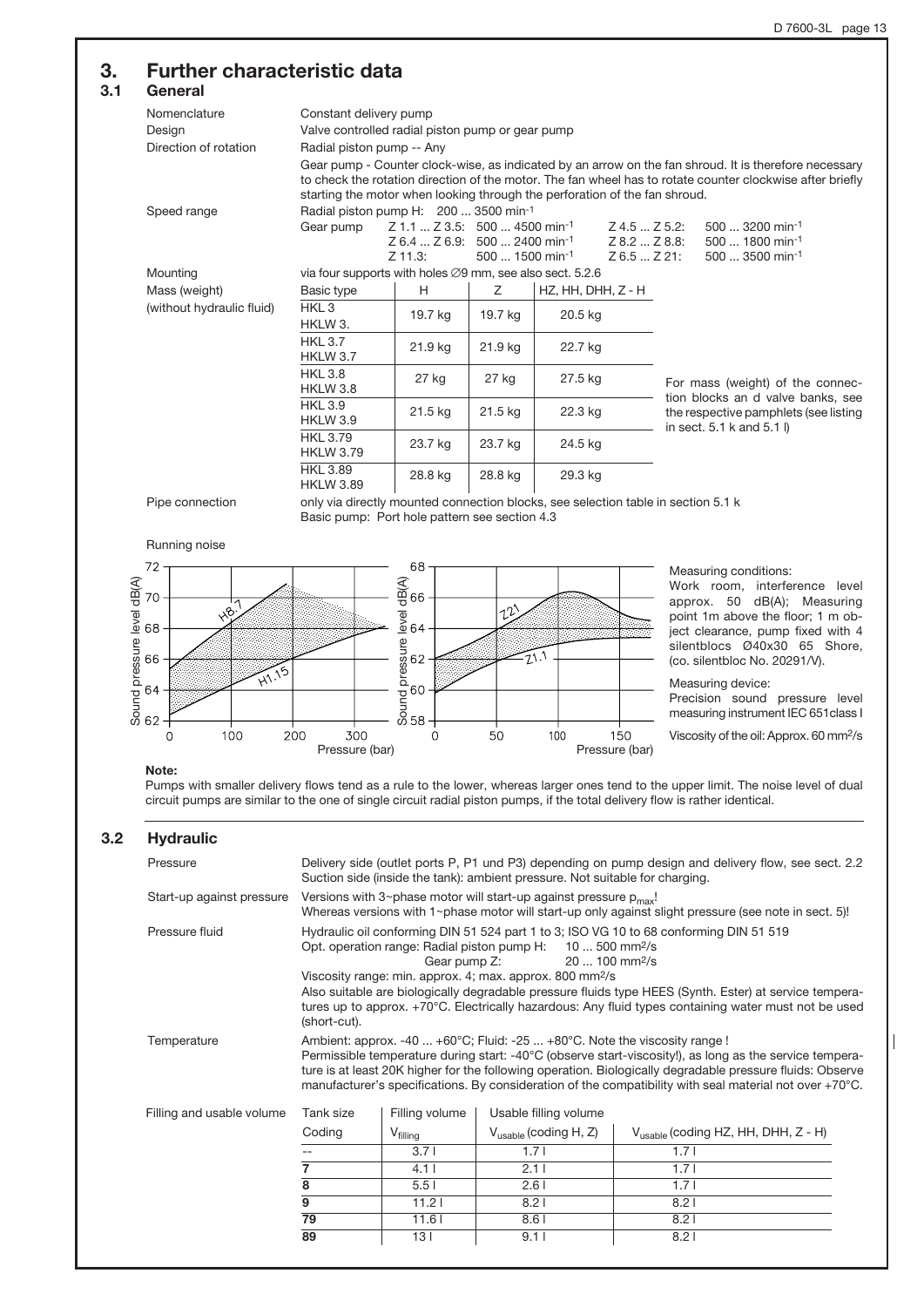# 3.3 Electrical data

The drive motor and pump form a closed, not separable unit, see description section 1.

| Connection       | • Version with terminal box.<br>WAGO CAGE CLAMP®S, cable 1.5 mm <sup>2</sup> 3 mm <sup>2</sup><br>(Cable gland M20x1.5 is customer furnished)<br>• Version with central plug (Co. HARTING), cable 1.5 mm <sup>2</sup><br>• Version with terminal box and blade type terminals, blade type terminals (female) 6.3 (Co. AMP)<br>(cable gland M20x1.5 is customer furnished) |
|------------------|---------------------------------------------------------------------------------------------------------------------------------------------------------------------------------------------------------------------------------------------------------------------------------------------------------------------------------------------------------------------------|
| Protection class | IP 54 conf. IEC 60529, apply to the complete hydraulic power pack (as a reference protection class<br>to pure electrical machinery)                                                                                                                                                                                                                                       |
| Safety class     | VDE 0100 Safety class 1                                                                                                                                                                                                                                                                                                                                                   |
| Insulation       | Design conf. EN 60664-1<br>• for mains with 4 or 3 conductors $L1 \sim L2 - L3 \sim PE$ (3 $\sim$ phase mains) with grounded neutral point up to<br>500V AC nom. phase voltage conductor - conductor<br>$\bullet$ for mains with 4 or 3 conductors L1~L2-L3 (3~phase mains) without grounded neutral point up to<br>300V AC nom. phase voltage conductor - conductor      |

o for 1~phase mains with 2 conductors L-N up to 300V AC nom. voltage.

#### Table 9: Motor data

| <b>Type</b>     | Nom. voltage and<br>mains frequency<br>$U_N$ (V), f (Hz) | Nominal<br>power<br>$P_N(kW)$ | Nom.<br>speed<br>$n_N$<br>(rpm) | Nom.<br>current<br>$I_N(A)$ | Start current<br>ratio<br>$I_A/I_N$ | Power<br>factor<br>$\cos \varphi$ | Rec.<br>operating<br>capacitor<br>$C_{\rm B}(\mu F)$ | max.<br>hydraulic<br>work $(pV_g)_{max}$<br>(bar/cm <sup>3</sup> ) |
|-----------------|----------------------------------------------------------|-------------------------------|---------------------------------|-----------------------------|-------------------------------------|-----------------------------------|------------------------------------------------------|--------------------------------------------------------------------|
| <b>HKL 34</b>   | 3x400/230 V 50 Hz YA                                     | 1.5                           | 1410                            | 3.5/6.1                     | 5.3                                 | 0.83                              |                                                      | 1150                                                               |
| HKL34 V         | 3x460/265V 60 Hz YA                                      | 1.8                           | 1690                            | 3.6/6.2                     | 5.0                                 | 0.83                              |                                                      | 1150                                                               |
|                 | 3x200 V 50 Hz Y                                          | 1.5                           | 1410                            | 7.2                         | 5.0                                 | 0.81                              |                                                      | 1050                                                               |
|                 | 3x220 V 60 Hz Y                                          | 1.5                           | 1700                            | 7.2                         | 5.2                                 | 0.87                              |                                                      | 840                                                                |
| <b>HKL 32</b>   | 3x400/230 V 50 Hz YA                                     | 1.5                           | 2840                            | 3.3/5.8                     | 6.3                                 | 0.86                              |                                                      | 600                                                                |
|                 | 3x460/265 V 60 Hz Y△                                     | 1.8                           | 3410                            | 3.4/5.9                     | 6.1                                 | 0.86                              |                                                      | 600                                                                |
|                 | 3x200 V 50 Hz Y                                          | 1.5                           | 2840                            | 6.6                         | 6.4                                 | 0.86                              |                                                      | 580                                                                |
|                 | 3x220 V 60 Hz Y                                          | 1.5                           | 3440                            | 6.0                         | 7.0                                 | 0.86                              |                                                      | 400                                                                |
| <b>HKL 38</b>   | 3x400/230 V 50 Hz Y△                                     | 2.2                           | 1375                            | 4.6/8.0                     | 5.4                                 | 0.9                               |                                                      | 1470                                                               |
| <b>HKL 38 V</b> | 3x460/265 V 60 Hz $\Upsilon\Delta$                       | 2.65                          | 1650                            | 4.6/8.0                     | 5.0                                 | 0.9                               |                                                      | 1470                                                               |
| <b>HKLW34</b>   | 1x230 V 50 Hz                                            | 1.5                           | 1375                            | 10.1                        | 3.3                                 | 0.94                              | 40                                                   | 820                                                                |
|                 | 1x110 V 60 Hz L                                          | 1.5                           | 1690                            | 20                          | 4.5                                 |                                   | 120                                                  | 590                                                                |
|                 | 1x115 V 50 Hz I                                          | 1.5                           | 1375                            | 21                          | 3.3                                 | 0.94                              | 120                                                  | 680                                                                |
|                 | 1x220 V 60 Hz                                            | 1.5                           | 1690                            | 10                          | 4.5                                 | 0.94                              | 30                                                   | 790                                                                |
| <b>HKLW 32</b>  | 1x230 V 50 Hz $\perp$                                    | 1.5                           | 2800                            | 10.5                        | 3.3                                 | 0.94                              | 25                                                   | 355                                                                |
|                 | 1x110 V 60 Hz L                                          | 1.5                           | 3420                            | 20.5                        | 4.5                                 | 0.95                              | 110                                                  | 240                                                                |
| <b>HKLW 36</b>  | 1x110 V 60 Hz                                            | 2.0                           | 3420                            | 26                          | 4.5                                 | 0.95                              | 120                                                  | 380                                                                |

#### Note :

o The current consumption of the motor depends strongly on its load. The nominal figures apply strictly to one operating point only. The pump may work continuously against pressure  $p_1$ , see sect. 2.2 (= continuous operation S1). Up to 1.8s of the nominal power of the motor can be exploited during load / no load operation (= operation mode S2, S3 or S6). The increased heat built-up under these conditions gets intensively radiated during the idle or stand-still periods.

o The respective current consumption can be estimated via the middled and max. figures for the hydraulic work  $(pV_q)_m$  and  $(pV_q)_{max}$ .

 $\bullet$  The max. value for the hydraulic work (pV<sub>g</sub>)<sub>max</sub> is reduced by 10% with pumps type **Z, HH, HZ, ZZ, DHH** or **Z-H.** 

o The respective load is determining for the current consumption of dual circuit pumps. The hydraulic work of the individual circuits have to be determined and added up.

All pressure outlets pressureized:



Dual circuit pumps (pV<sub>g</sub>) <sub>calc</sub> =  $p_1 V_{q1} + \Delta p_L V_{q3}$ One pressure outlet is pressureized, the other one in idle circulation mode:



Dual circuit pumps (pV<sub>g</sub>) <sub>rechn.</sub> =  $p_1 V_{g1} + p_3 V_{g3}$ 

- Versions with 1~phase motors. The actual current consumption also depends on the size of the operating capacitor. The operating capacitor is not scope of delivery. For selection, see sect. 5.1 e
- $\bullet$  Tension tolerances:  $\pm 10\%$  (IEC 38), at 3 x 460/265V 60 Hz  $\pm 5\%$

It is possible to use the power pack with reduced voltage, but this will cause a reduced performance, see sect. 5.1 e!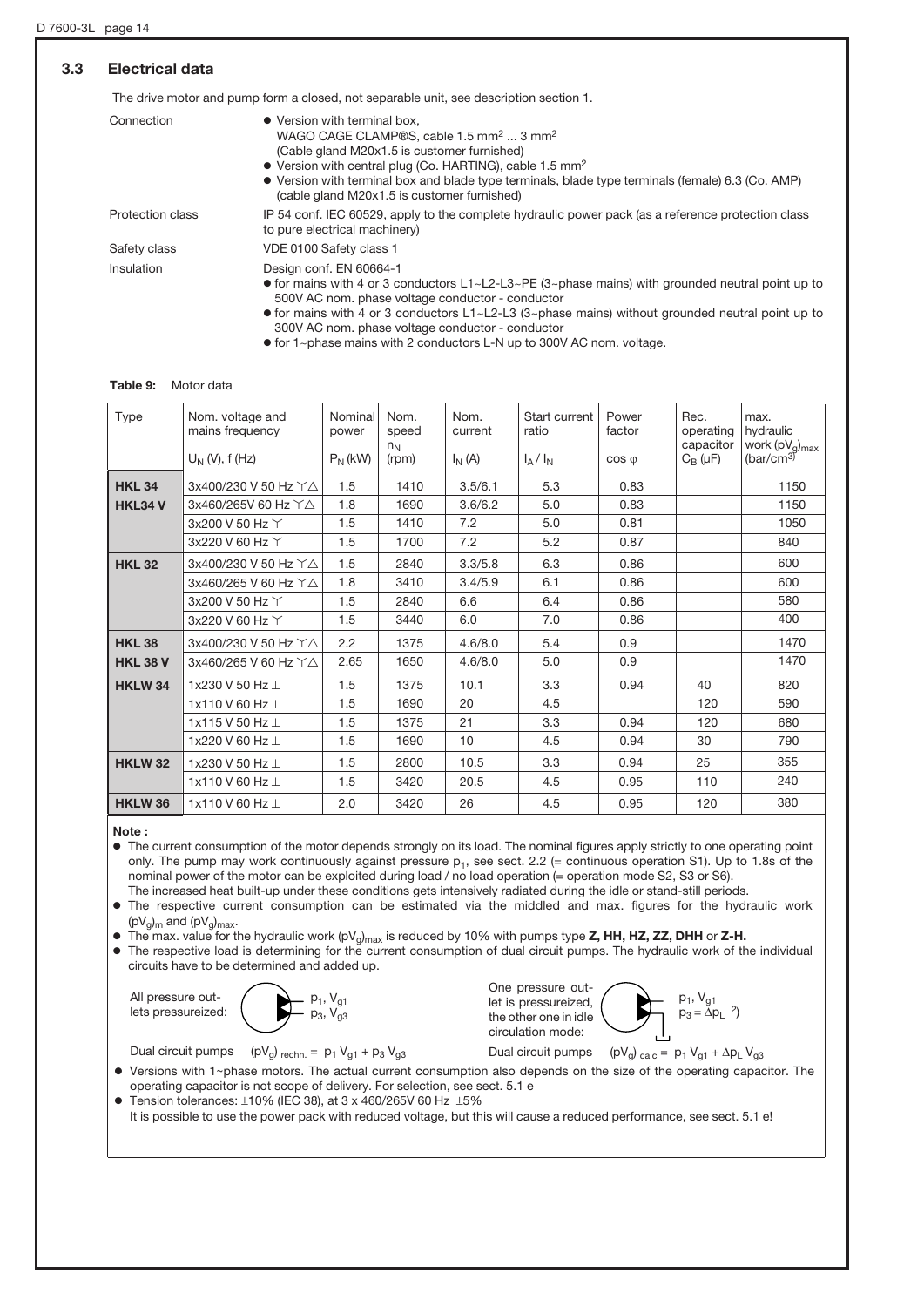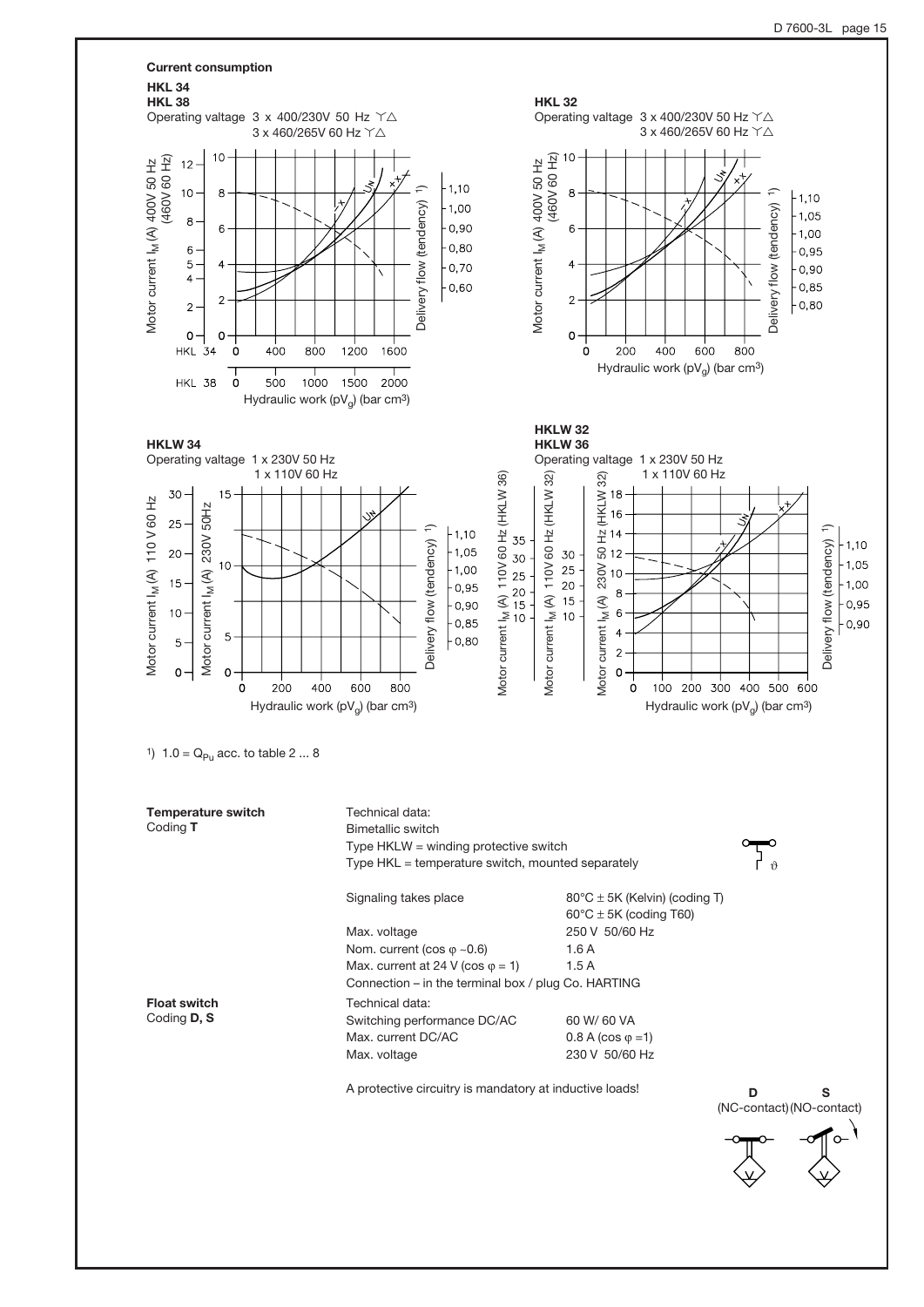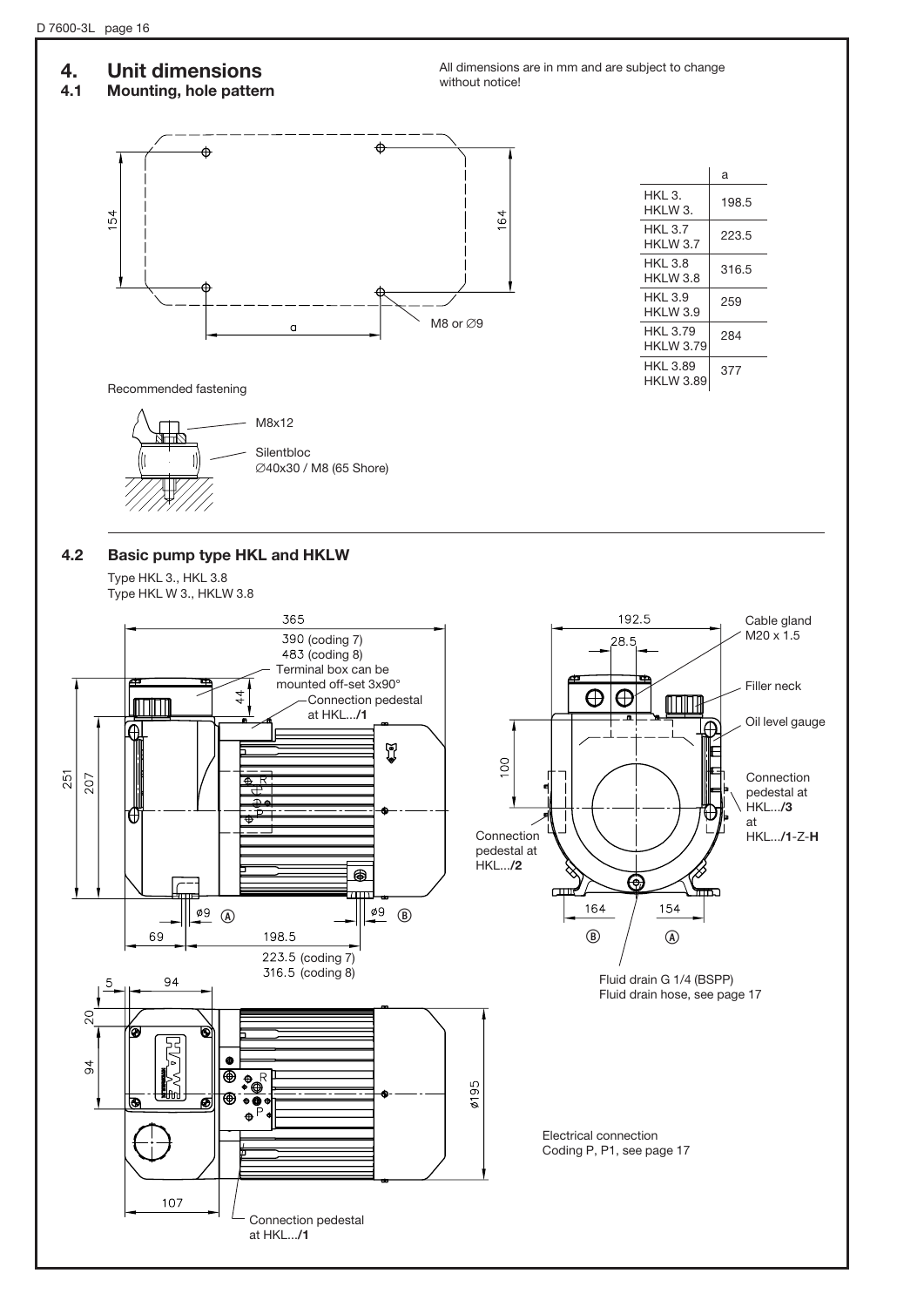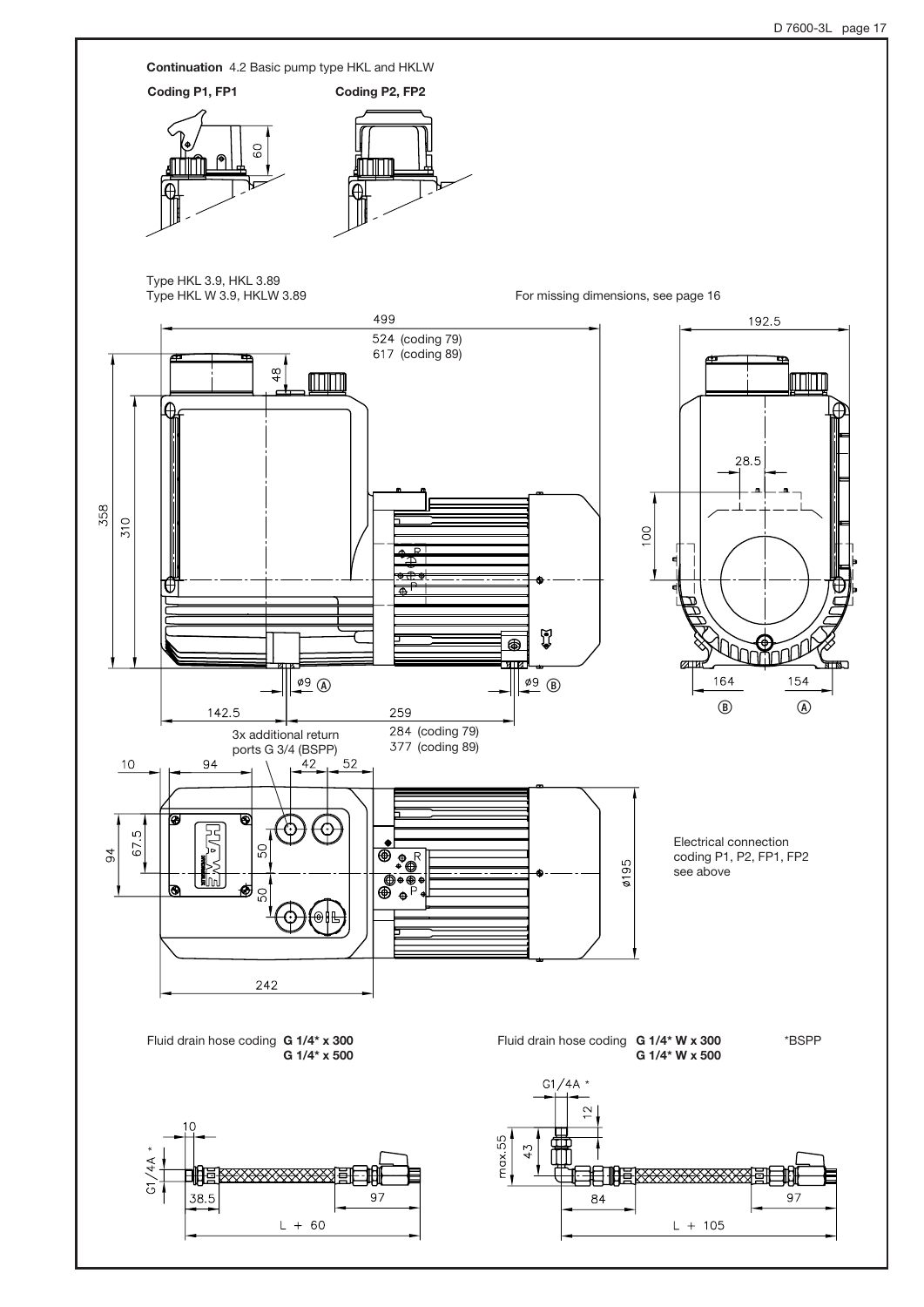## 4.3 Electrical and hydraulical connection Hydraulical



Ports at a customer furnished connection block

Dual circuit pump common connection pedestal (sect. 2.2.2, table 3 ... 6) For missing dimensions, see above!





Sealing of ports: P and P1 = Kantseal  $6.07 \times 1.68$  NBR 90 Sh P3 and R =  $8x2$  NBR 90 Sh

### Electrical

Terminal box (without coding) WAGO CAGE CLAMP®S, cable 1.5 mm2 ... 3 mm2





3~phase motor 1-phase motor



 $C_B$  - Operating capacitor is not scope of delivery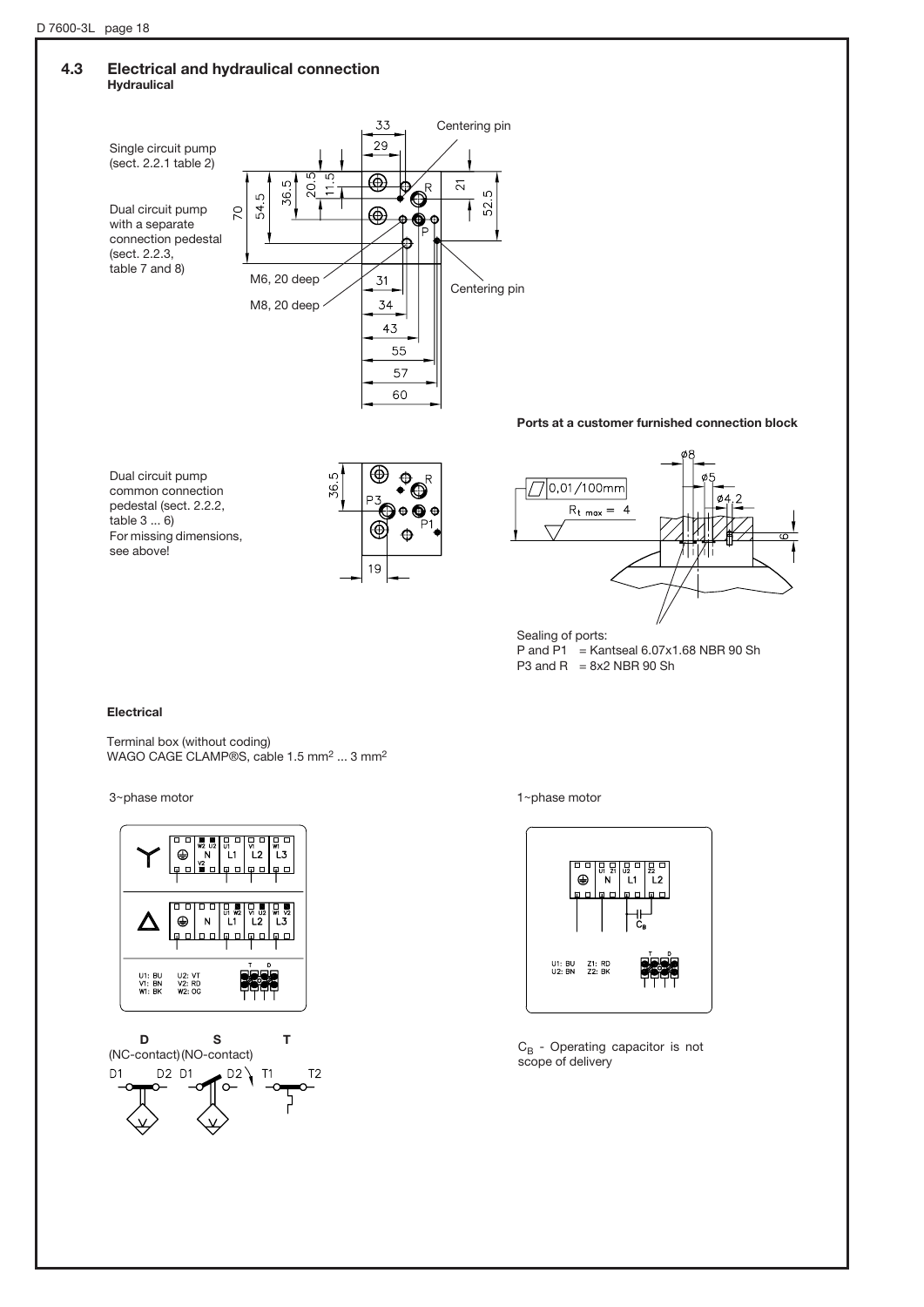

Coding F Blade type terminals, blade type terminals (female) 6.3 AMP

![](_page_18_Figure_3.jpeg)

D (NC-contact) (NO-contact) S

![](_page_18_Figure_5.jpeg)

![](_page_18_Picture_6.jpeg)

 $C_B$  - Operating capacitor is not scope of delivery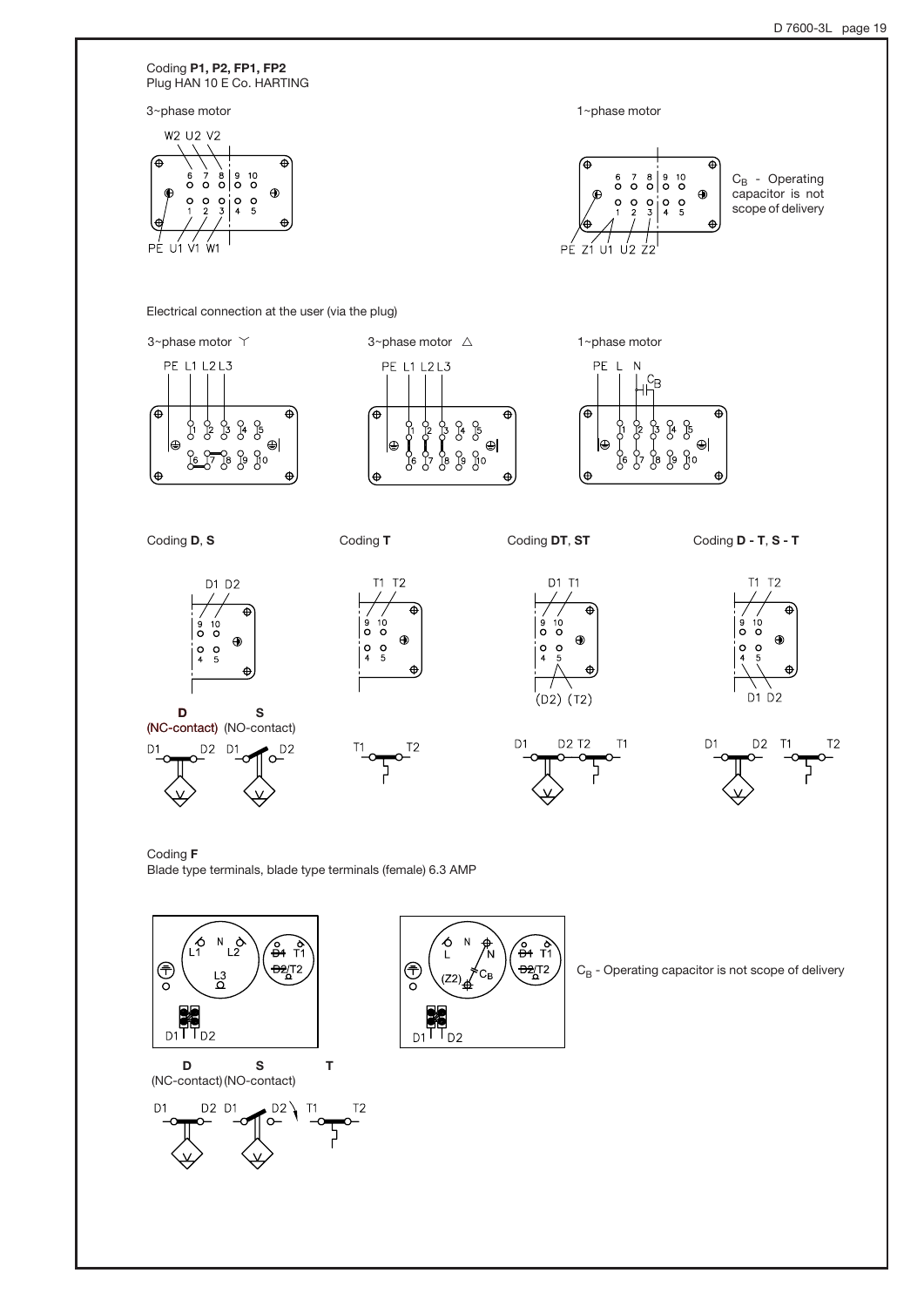# 5. Appendix

### 5.1 Notes regarding selection

The following shows how to select a suitable hydraulic power pack with directly mounted valves. Usually an optimum solution is found when the following iteration steps have been passed.

#### a) Creation of a function diagram

The necessary or desired functions (hydraulically actuated) are the base for the function diagram.

#### b) Specification of pressure and flow

- o Dimensioning and selection of the hydraulic consumers according to the required forces
- o Calculation of the individual flows depending on the desired speed profiles

Note:

Take into account the necessary time for return for spring loaded clamping cylinders!

The return time of spring loaded clamping cylinders at time sensitive clamping applications, can often be even more long, than the time for clamping. In these cases, the strengths of the return spring exclusively determines the return times here. They force the piston back to its idle posiotion opposed by the back pressure caused by valves and pipes. This has to be taken into account when dimensioning hoses, tubes and valves.

- Calculation of the individual necessary operation pressures
- Calculation of the max. necessary (pump) delivery flow  $- Q$  (lpm)
- o Calculation of the max. necessary operating (system) pressure –  $p_{max}$  (bar)

#### c) Creation of the hydraulic circuit diagram

- **·** Criteria:
	- Single circuit system
	- Dual circuit system with independently operated hydraulic circuits

- Dual circuit system with one joint hydraulic circuit (e.g. press brakes or hydraulic tools with high-/low pressure or handling systems with rapid traverse and creeping) - Utilization of a hydraulic accumulator for brief support of the pump delivery

#### d) Creation of a time/load-diagram based on the function diagram

- $\bullet$  The operation mode of the hydraulic power pack is selected according to this time/load-diagram
	- calculation of %ED
	- S1 permanent operation (detailed evaluation for compact power packs required)
	- S2 Short time operation
	- S3 ON/OFF service
	- S6 Permanent operation with intermittent load

![](_page_19_Figure_27.jpeg)

F – force

![](_page_19_Figure_29.jpeg)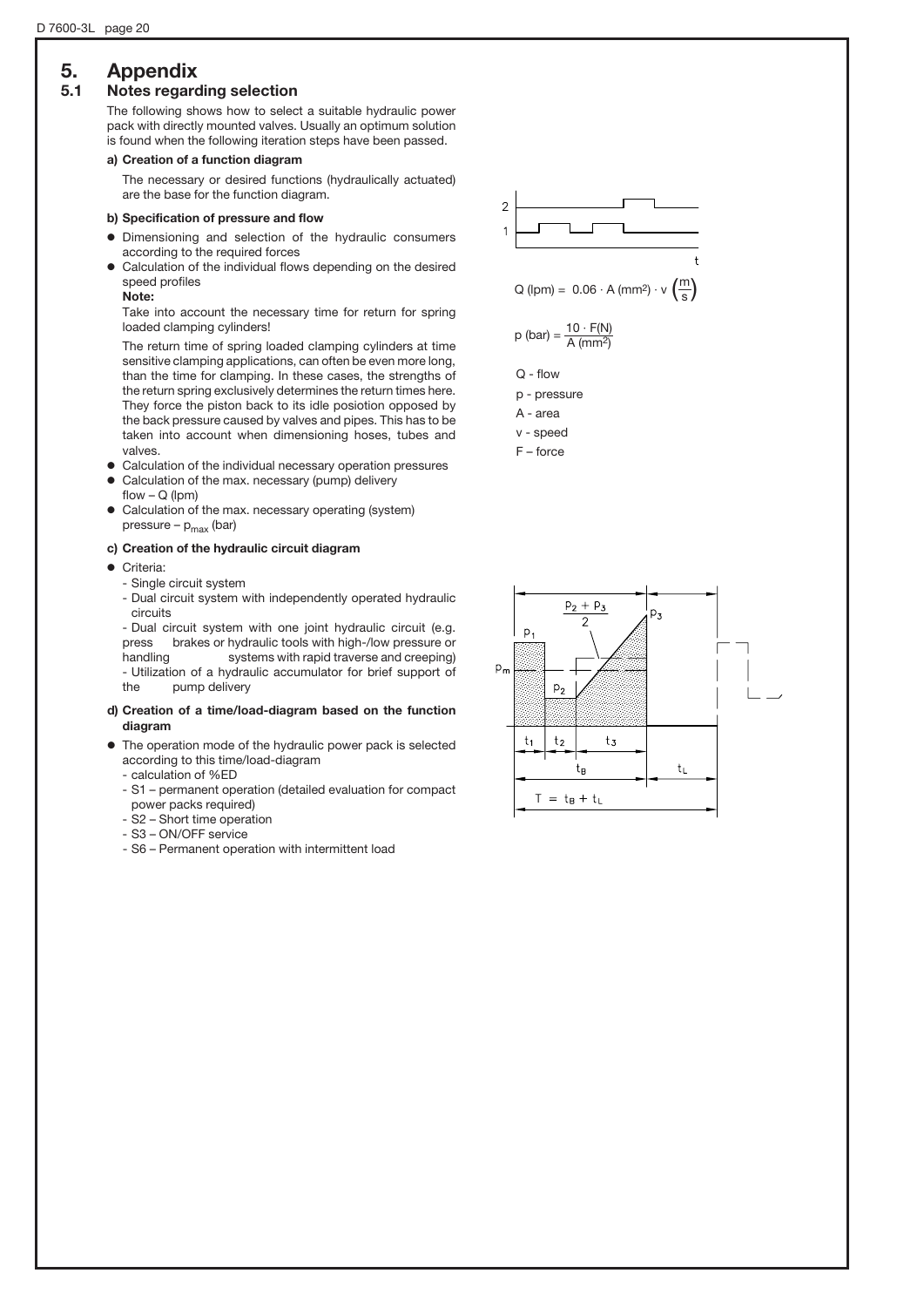#### e) Selection of a hydraulic power pack

- Selection of the basic type based on the power supply - 3~phase mains type HKL
	- 1~phase mains type HKLW
- **•** Motor selection
- Voltage tolerances:
	- $\pm$ 10% (IEC 38), at 3 x 460/265V 60 Hz  $\pm$ 5%
- A 3+phase motor for 400 V 50 Hz can be used also at mains 460 V 60 Hz without any restrictions.
- 1~phase motors can be used only at mains where the nom. voltage and frequency specifications are apparent. - Operation with reduced voltage is possible, but there will
- be performance restrictions
- $p_{\text{max red}} = p_{\text{max}} * k$
- $p_{max}$  (bar) max. operating pressure according to the selection tables
- p max red (bar) reduced max. operating pressure
- k Correction factor from diagram
- Version with moulded stator Intended for use at hydraulic circuits where the hydraulic fluid contains up to 0.3% water.
- Electrical connection
	- The cable feedthrough especially sealed with coding F, FP1 and FP2 (table 1). This enable the power pack to be positioned in tilted position or to be heated.
- Selection of the pump layout (radial piston pump, gear pump, pump combination)
- Selection of the pump delivery coding taking into account the respective perm. operating pressure of the design and selection of basic type and motor size
- o Assessing the noise level acc. to the diagrams in sect. 3.1

#### f) Calculation of the hydraulic work

- Calculation of the middled pressure
- Calculation of the middled hydraulic work (middled oper. pressure x delivery flow)
- Calculation of the max. hydraulic work (max. oper. pressure x delivery flow)

#### g) Determining the heat built-up

Attention: Observe the max. perm. fluid temperature of 80°C!

The persistent service temperature is reached after approximately one hour of operating time. Influence-factors:

- Pressure distribution during the load duration (middled pressure)
- share of the idle period
- additional throttle losses, when exceeding usual figures (approx. 30%) of back pressure for pipes and valves. These influences only have to be taken into account if they are effective for a longer period within the operating cycle (load duration). This may be e.g. workinagainst the pressure limiting valve (loss 100%)

The two most essential parameter, middled hydraulic work of the pump  $(p_mV_q)$  and load duration per operating cycle (%ED) are usually sufficient for a rough re-check of the expected persistent fluid service temperature.

The persistant over temperature will be 15% lower with tanks coding 8 and 89.

![](_page_20_Figure_32.jpeg)

 $p_m$  (bar) = calculated, middled pressure per cycle during while load is applied

$$
t_{B} = t_{1} + t_{2} + t_{3} + ...
$$
  
\n
$$
p_{m} = \frac{1}{t_{B}} \left( p_{1} \cdot t_{1} + p_{2} \cdot t_{2} + \frac{p_{2} + p_{3}}{2} \cdot t_{3} + ... \right)
$$

$$
V_g
$$
 = geom. displacement acc, to tables in sect. 2.2

$$
pV_{\text{g max}}
$$
 (bar cm<sup>3</sup>) = p<sub>max</sub> \* V<sub>g</sub>

![](_page_20_Figure_38.jpeg)

$$
\vartheta_{\text{oil }B} = \Delta \vartheta_B + \vartheta_U
$$

 $p_m V_g$ 

 $\Delta\vartheta_B$  (K) - Excess temperature after applied load, diagram  $\vartheta_U$  (K) - Ambient temperature in the installation area - Ambient temperature in the installation area  $\vartheta_{\text{oil B}}$  (°C) - Persistent service temperature of the oil filling Attention: Observe the max. fluid temperature of 80°C!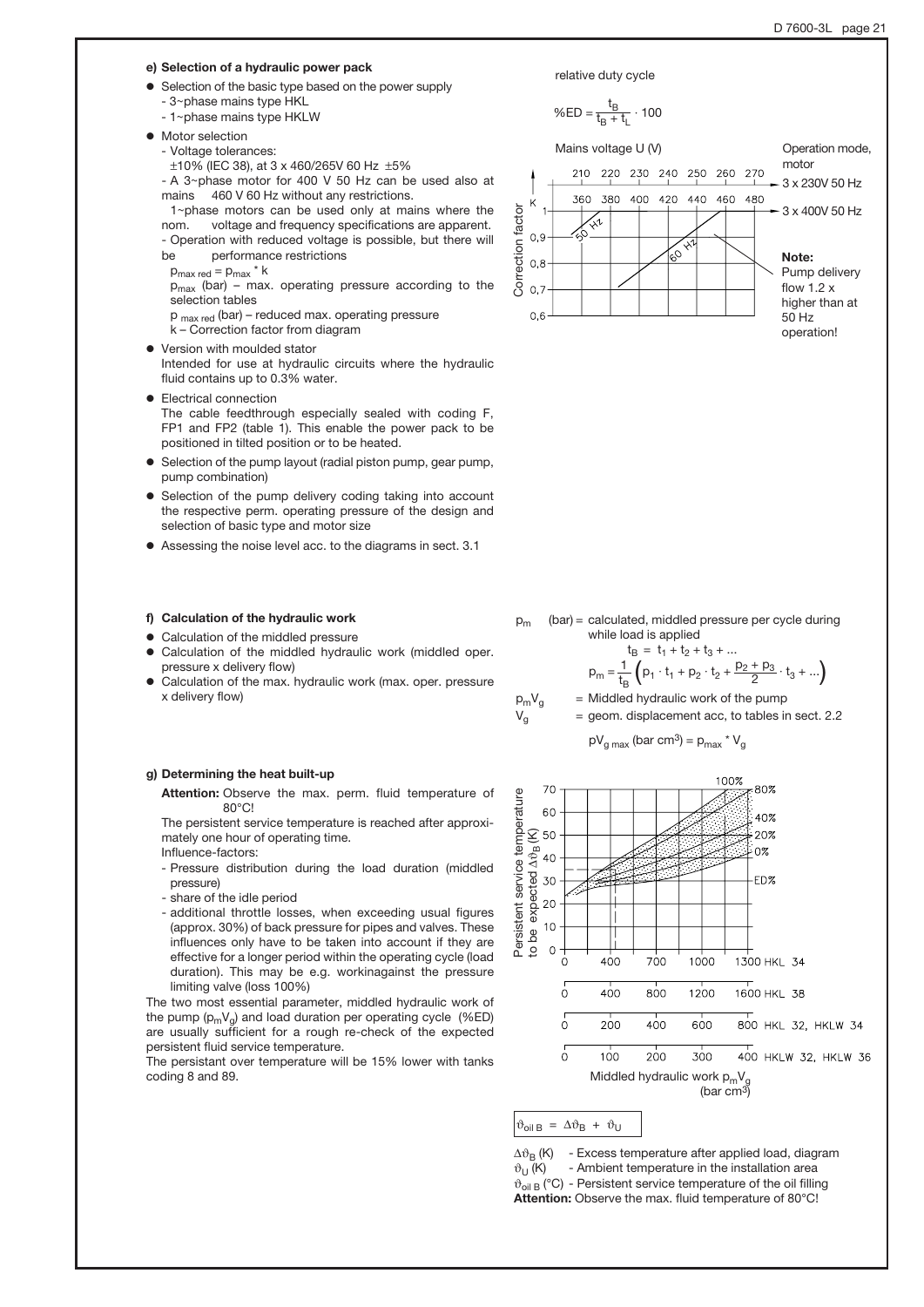#### h) Determining the max. current consumption

see curves in sect. 3.3 For setting of the motor protective switch, see sect. 5.2 c

#### i) Selection of the proper operation capacitor with type HKLW

A capacitor is mandatory for the version with  $1$ ~phase motor. The recommendations in sect. 3.3 table 9 ensure that the max. pressure rating specified are achieved.

The electric loss can be minimized by utilizing a smaller capacitor (- 30%) as long as only 75% of the specified max. hydraulic work  $(pV_q)$  is employed

Note: The capacitor is not scope of delivery.

Selection of the capacitor

| Motor voltage  | Reference voltage |  |  |
|----------------|-------------------|--|--|
| 1 x 230V 50 Hz |                   |  |  |
| 1 x 220V 60 Hz | 400V DB           |  |  |
| 1 x 110V 60 Hz | 230V DB           |  |  |
| 1 x 115V 50 Hz |                   |  |  |

#### j) Run-down

A certain pressure rise will occur due to pump motor run-down, if the pump is directly connected to a hydraulic cylinder via a pipe, such as e.g. in the typical connection pattern for clamping equipment (connection block B...) and if the power unit is switched off by a pressure switch as soon as a pre-selected pressure is achieved. The extent of this additional pressure rise depends on the pre-selected pressure, the volume of the connected consumers and the pump delivery rate. If such pressure rises are undesired, it will be necessary to reset the pressure limiting valve to match the shut-off point of the pressure switch. The result will be that all excess delivery of the pump during run-down will be conducted to the tank via the pressure limiting valve.

Procedure for matching is as follows:

1. Fully open the pressure limiting valve.

2. Adjusting the pressure switch on highest value (turning the adjustment screw clockwise up to the stop).

3. Start the pump (pressure gauge and all consumers connected) and turn up the pressure limiting valve until the pressure gauge shows the desired final operation pressure.

4. Turn back the pressure switch until the pump is switched off at the preset pressure (see sect. 3.)

5. Lock pressure switch and pressure limiting valve in position.

The effect of excessive run-down pressure may also be minimized by utilizing an accumulator or providing additional volume in the consumer line.

If the compact hydraulic power pack is running under full load, i.e. the preset pressure is close to the maximum permissible pressure as listed in sect. 2.1 and 2.2, then effectively no run-down will occur, as the pump will stop almost immediately after shut-off.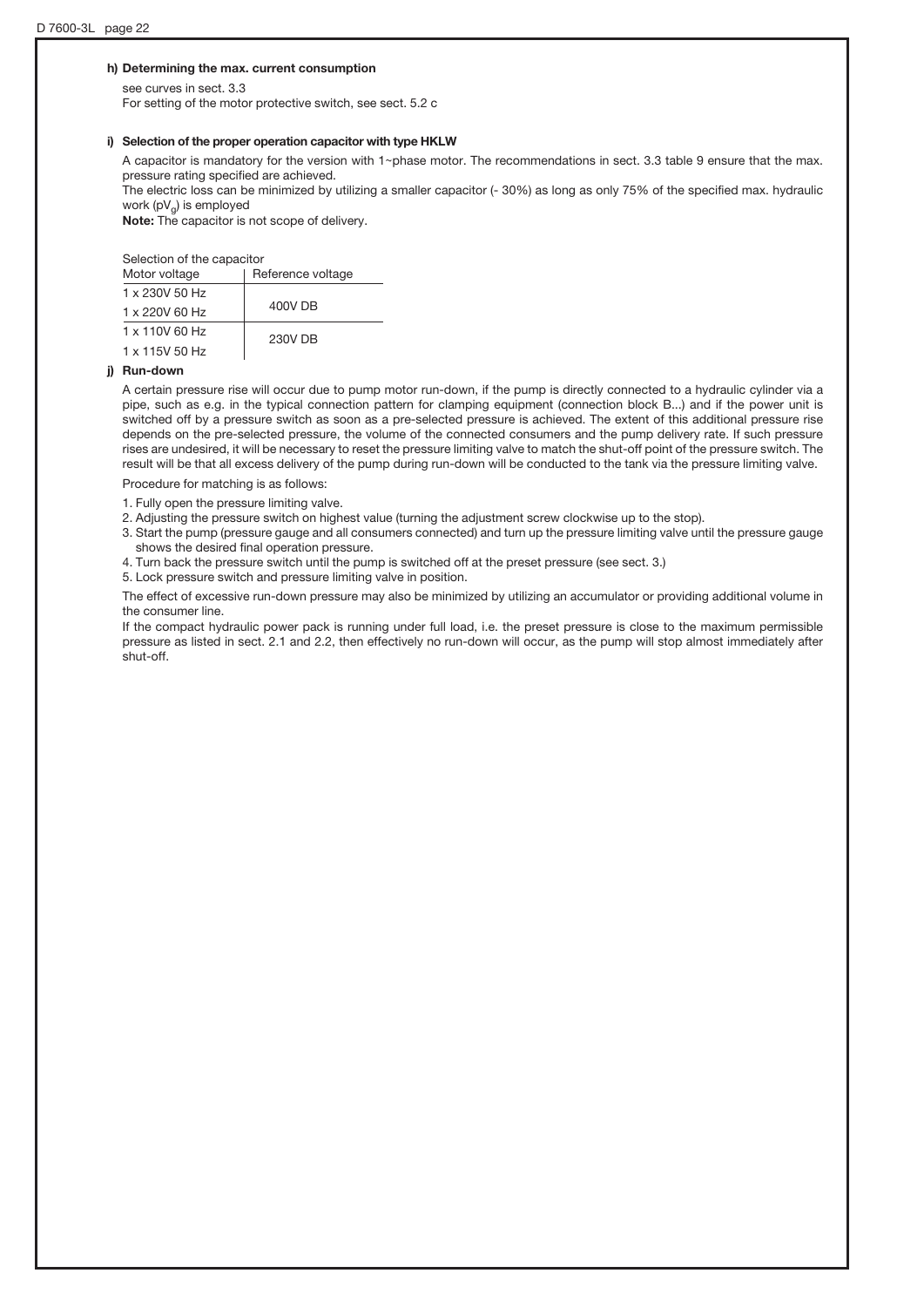#### k) Selection of a connection block

A connection block is mandatory for the hydraulic connection of the hydraulic power pack

| <b>Type</b>                       | Description                                                                                                                                                                                                                                                                                | Pamphlet   |
|-----------------------------------|--------------------------------------------------------------------------------------------------------------------------------------------------------------------------------------------------------------------------------------------------------------------------------------------|------------|
| A, AL, AM, AK,<br>AS, AV, AP      | For single circuit pumps<br>with pressure limiting valve and the possibility for direct<br>mounting of directional valve banks<br>Optional:<br>- pressure resistant filter or return filter<br>- idle circulation valve<br>- accumulator charging valve<br>- Prop. pressure limiting valve | D 6905 A/1 |
| AN, AL, NA,<br><b>C30, SS, VV</b> | For dual circuit pumps<br>with pressure limiting valve and where directional valve<br>banks can be directly mounted in some cases<br>Optional:<br>- accumulator charging valve<br>- two stage valve<br>- idle circulation valve                                                            | D 6905 A/1 |
| <b>AX</b>                         | For single circuit pumps<br>with pressure limiting valve (type approved) and the<br>possibility for direct mounting of directional valve banks<br>(for use at accumulator charged systems)<br>Optional:<br>- pressure resistant filter or return filter<br>- idle circulation valve        | D 6905 TÜV |
| B                                 | For single circuit pumps<br>for actuating single acting cylinders with pressure limiting<br>valve and drain valve<br>Optional:<br>- throttle valve                                                                                                                                         | D 6905 B   |
| C                                 | For single circuit pumps<br>with ports P and R for direct piping                                                                                                                                                                                                                           | D 6905 C   |

#### l) Selection of the directional valve banks

The direct mounting of directional valves to the connection blocks type A enables creation of compact hydraulic units without additional piping.

| Type            | Description                                                                                                               | Pamphlet       |
|-----------------|---------------------------------------------------------------------------------------------------------------------------|----------------|
| <b>VB</b>       | Directional seated valves up to 700 bar                                                                                   | D 7302         |
| <b>BWN, BWH</b> | Directional seated valves up to 450 bar                                                                                   | D 7470 B/1     |
| <b>BVZP</b>     | Directional seated valves up to 450 bar                                                                                   | D 7785 B       |
| SWR, SWS        | Directional spool valves up to 315 bar                                                                                    | D 7451, D 7951 |
| <b>BA</b>       | Valve bank for the combination of different directional valves<br>with connection hole pattern NG 6 acc. to DIN 24 340-A6 | D 7788         |
| <b>NBVP</b>     | Directional seated valves                                                                                                 | D 7765 N       |
| <b>NSWP</b>     | Directional spool valves                                                                                                  | D 7451 N       |
| <b>NSMD</b>     | Clamping modules<br>(Directional spool valve with pressure reducing valve and<br>feedback signal)                         | D 7787         |
| <b>NZP</b>      | Intermediate plate<br>with connection hole pattern Ng 6 acc. to DIN 24 340-A6                                             | D 7788 Z       |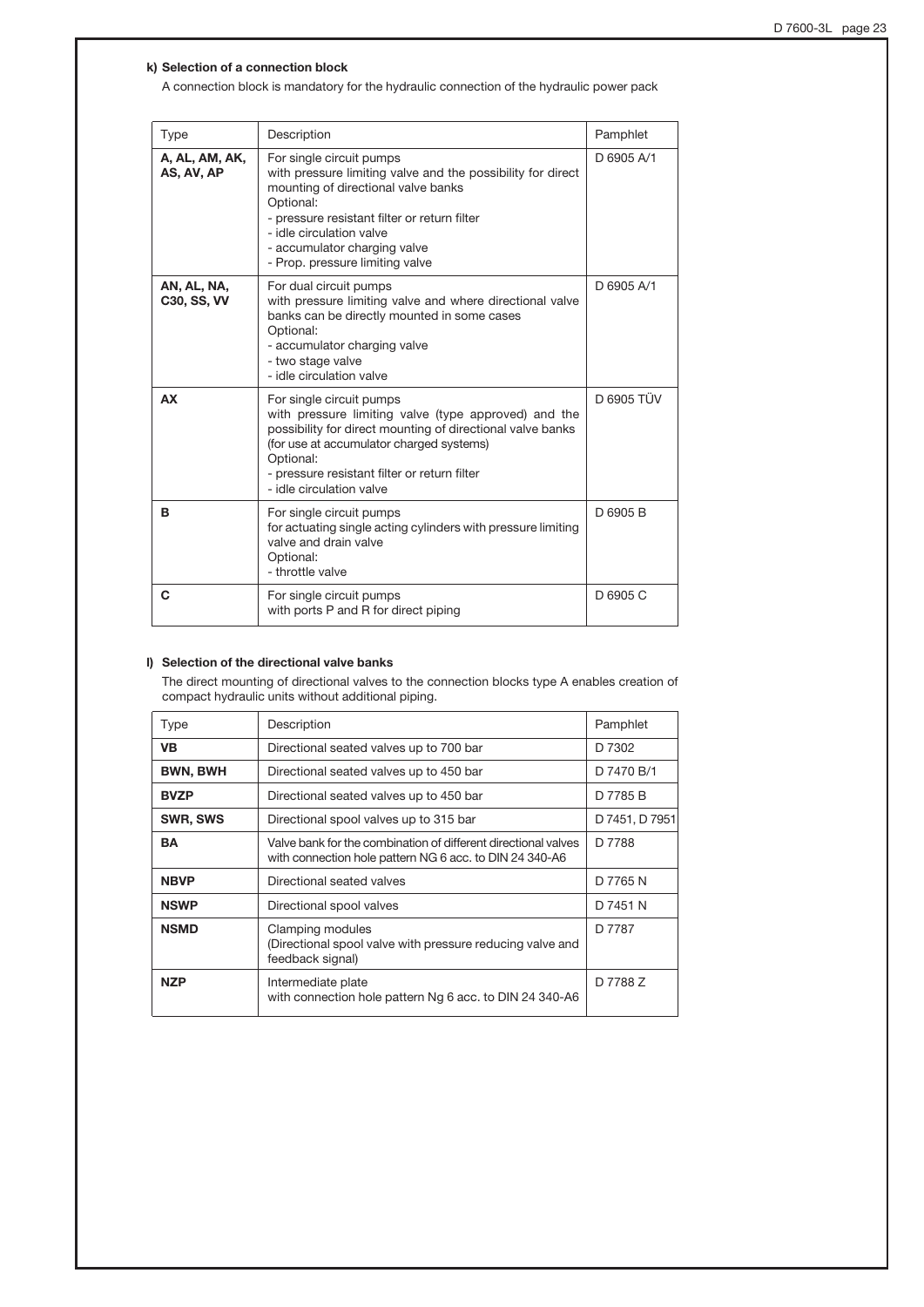## 5.2 Assembly and installation notes

Attention: The compact hydraulic power pack has to be installed and connected by a qualified technician, who is familiar with and works according to the generally accepted engineering standards and the latest legal regulations and standards.

The following guidelines and standards have to be taken into account:

- VDI 3027 "Initial operation and maintenance of hydraulic systems"
- DIN 24346 "Hydraulic systems"
- ISO 4413 "Hydraulic fluid power -- General rules relating to systems"
- D 5488/1 Pressure fluids notes for selection
- B 5488 General operating manual for the assembly, initial operation and maintenance of hydraulic components and systems

#### a) Identification

see type plate or selection table in section 2

### b) Installation and mounting

 $\bullet$  Mounting hole pattern

The hydraulic power pack incl. the solenoids of the directional valves can become hot during operation  $\rightarrow$  Risk of injury!

Care has to be taken that fresh air can be drawn in and the warm air can escape. Modifications of any kind (mechanical, welding or soldering works) must not be performed.

- $\bullet$  Installed position only horizontally
- o For dimensions, see sect.. 4.2
- o For mounting hole pattern, see sect. 4.1
- o Recommended fastening

![](_page_23_Figure_19.jpeg)

o Mass (for the basic power pack without valve assembly and fluid)

| Basic type                          | н       | Ζ       | HZ, HH, DHH, Z - H |
|-------------------------------------|---------|---------|--------------------|
| HKI 3<br>HKLW 3.                    | 19.7 kg | 19.7 kg | 20.5 kg            |
| <b>HKL 3.7</b><br>HKLW 3.7          | 21.9 kg | 21.9 kg | 22.7 kg            |
| <b>HKL 3.8</b><br>HKLW 3.8          | 27 kg   | 27 kg   | 27.5 kg            |
| HKI 3.9<br>HKLW 3.9                 | 21.5 kg | 21.5 kg | 22.3 kg            |
| <b>HKL 3.79</b><br><b>HKLW 3.79</b> | 23.7 kg | 23.7 kg | 24.5 kg            |
| <b>HKL 3.89</b><br><b>HKLW 3.89</b> | 28.8 kg | 28.8 kg | 29.3 kg            |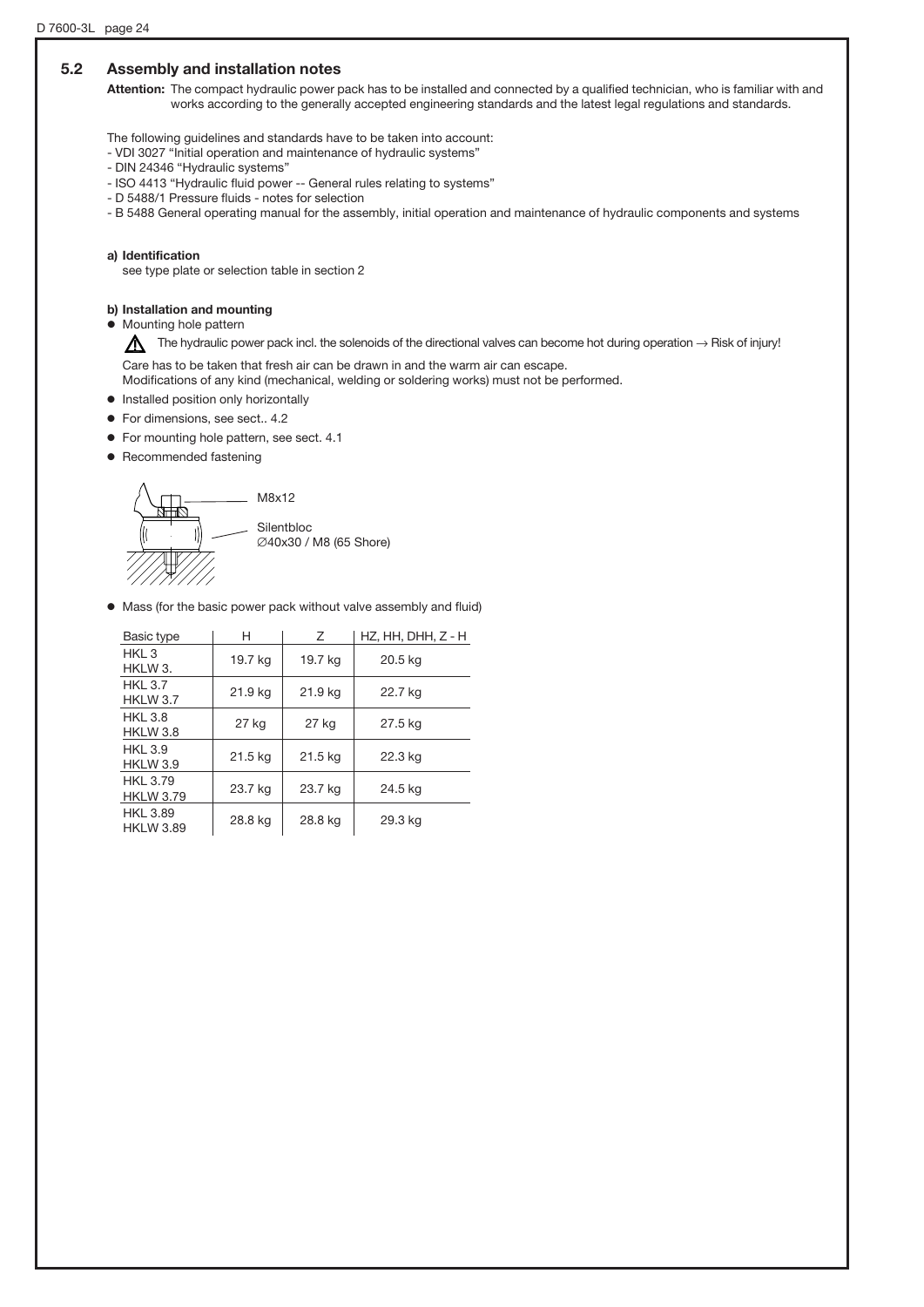#### c) Electrical connection and setting of the protective motor switch

- o For connection of the electric motor, see sect. 4.3
- For connection of the float and fluid level switch, see sect. 4.3

Note: The temperature switch will trigger at a fluid temperature of approx. 95°C.

Note: The signal has to be delayed sufficiently (time lag relay) if the lay-out of the system features an operation cycle where the pump is emptied below the min. level and replenished by the reflow from the consumer within one cycle.

- o Adjustment of the protective motor switch
	- S1-operation (pressure  $\leq$   $p_1$ )

The protective motor switch should be set for the corresponding current, required to achieve the adjusted pressure of the pressure limiting valve (see  $I_M$ -(p<sub>V</sub>) calc.- curve sect. 3.3), however not higher than the nom. current IN. This motor protection covers only a possible mechanical blockade of the motor.

- S6-operation (pressure  $<= p_{max}$ )

In most cases it is sufficient, to set the response current to approx.  $(0.85...0.9)$  of  $I_N$ . This makes sure that on one hand the bimetallic switch does not trigger too early during normal operation but on the other hand the oil temperature doesn't rise too high due to a prolonged response time after the pressure limiting valve is in action.

- Test the setting of the motor protective switch during a test run. Temperature switches, float switches and pressure switches are further safety measures against malfunctions.

#### d) Notes to ensure EMC (Electromagnetic compatibility)

No impermissible spikes are emitted (EN 60034-1 sect. 19) when hydraulic power packs (inductive motor acc. to EN 60034-1 sect. 12.1.2.1) are connected to a system (e.g. power supply acc. to EN 60034-1 sect. 6). Tests regarding the conformity with EN 60034-1 sect. 12.1.2.1 and/or VDE 0530-1 are not required. Electro-magnetic fields may be generated during switching the motor ON/OFF. This effect can be minimized by means of a filter e.g. type 23140, 3 · 400V AC 4kW 50-60Hz (Co. Murr-Elekronik, D-71570 Oppenweiler)

#### e) Putting into operation

- $\bullet$  Check, whether the compact hydraulic power pack is professionally connected.
	- Electrically: Power supply, controls
	- Hydraulically: Piping, hoses, cylinders, motors
	- Mechanically: Fastening at the machine, the frame, and the rack
- o A protective motor switch should be employed to safeguard the electric motor. For current setting, see sect. 5.2 c

o The pressure fluid to top-up the power pack should have passed the system filter or be fed via a filter unit always. Only mineral oils conforming DIN 51524 part 1 to 3, type HL or HLP, with a viscosity of ISO VG 10 to 68 acc. to DIN 51519 are suited for use with this power pack. The water content must not exceed 0.1% (Danger of short-cut!) Also suitable are biologically degradable pressure fluids type HEES (Synth. Ester) at service temperatures up to approx. +70°C. Electrically hazardous: Any fluid types containing water must not be used (short-cut) i.e. fluids type HEPG and HETG are not suitable! The compact hydraulic power pack has to be topped-up to the max. marking of the fluid level gauge/dip-stick.

| $\bullet$ Filling and | Tank size | Filling volume       | Usable filling volume |                                                                                    |  |  |  |
|-----------------------|-----------|----------------------|-----------------------|------------------------------------------------------------------------------------|--|--|--|
| usable volume         | Coding    | V <sub>filling</sub> |                       | $V_{\text{usable}}$ (coding H, Z) $ V_{\text{usable}}$ (coding HZ, HH, DHH, Z - H) |  |  |  |
|                       |           | 3.71                 | 1.71                  | 1.7 I                                                                              |  |  |  |
|                       |           | 4.11                 | 2.11                  | 1.7 I                                                                              |  |  |  |
|                       | 8         | 5.51                 | 2.61                  | 1.71                                                                               |  |  |  |
|                       | 9         | 11.21                | 8.21                  | 8.21                                                                               |  |  |  |
|                       | 79        | 11.61                | 8.61                  | 8.21                                                                               |  |  |  |
|                       | 89        | 13 I                 | 9.11                  | 8.21                                                                               |  |  |  |

 $\bullet$  Initial operation and bleeding

The pump cylinders will be bled automatically if the pump is switched on and off several times while the connected directional valves are switched into a switching position where idle circulation is provided, if possible with your circuitry (see circuit diagram). Another way is to install a pipe fitting with a short piece of pipe and prolonged by a translucent tube. The other end of the tube should be put into the filler neck (breather removed), held firmly and sealed with a non-fluffing cloth. Now switch on the pump and let it run until no more bubbles are visible. Next after the pump cylinders are bled any air dragged into the system should be removed by opening the bleeder screws at the consumers (if provided) until no more bubble are detected or by operating all functions of the circuitry without load until all cylinders, motors, etc. move steadily and without any hesitation.

Pressure limitation and pressure reducing valves Do not a make any changes of the pressure setting without simultaneously checking the pressure with a pressure gauge!

#### o Directional valves

Solenoid valves apparent are to be connected to the controls according to the hydraulic wiring diagram and functional diagram.

• Accumulator charged systems

Accumulators have to be filled with appropriate equipment according to the pressure specifications of the hydraulic wiring diagram. The respective operating manuals have to be taken into account.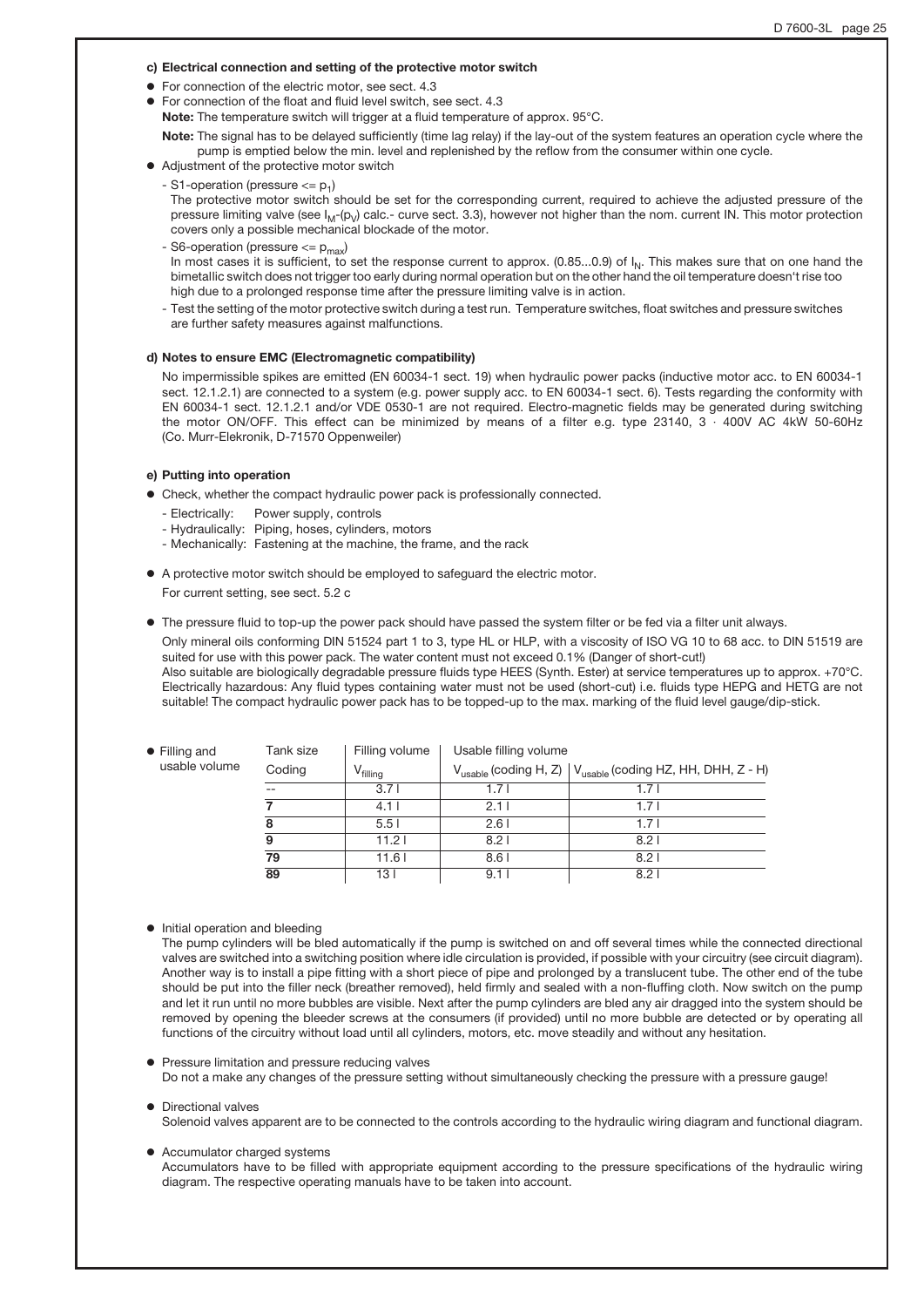### 5.3 Servicing

The hydraulic power packs type MP and the valves being directly mounted onto the hydraulic power pack are almost maintenance free. Only the fluid level should be checked regularly depending on operation conditions. The fluid should be exchanged every year as a general rule, but more frequently if tests show aging or contamination.

#### Attention:

Prior to maintenance and repair works the system has to be:

- depressurized (hydraulic side). This applies especially to systems with hydraulic accumulators

- cut-off or deenergized

#### Repairs and spare parts

Repairs (replacing service items) are possible by competent craftsmen. The motor can't be repaired or replaced by the customer. Therefore if the motor is defect, the complete pump should be returned to our facilities for an overhaul. There are spare parts lists available, pls. state your pump type acc. to the type plate either on the pump or on the cover plate.

#### 5.4 Declaration of conformity

Letter of conformity acc. to EC directive 2006/95/EG

"Electrical equipment designed for use within certain voltage limits"

The compact power packs are manufactured in conformity with EN 60 034 (IEC 34 – VDE 0530) and VDE 0110.

Notes conforming EC directive machinery safety 89/392 EC, appendix II, section B:

The components are produced conforming the harmonized standards EN 982, EN 983, EN 292 and EN 60204-1. The setting in operation is forbidden until it is verified that the machine where this component is utilized fulfils the requirements in safety of Machinery Directive 89/392/EEC incl. appendix.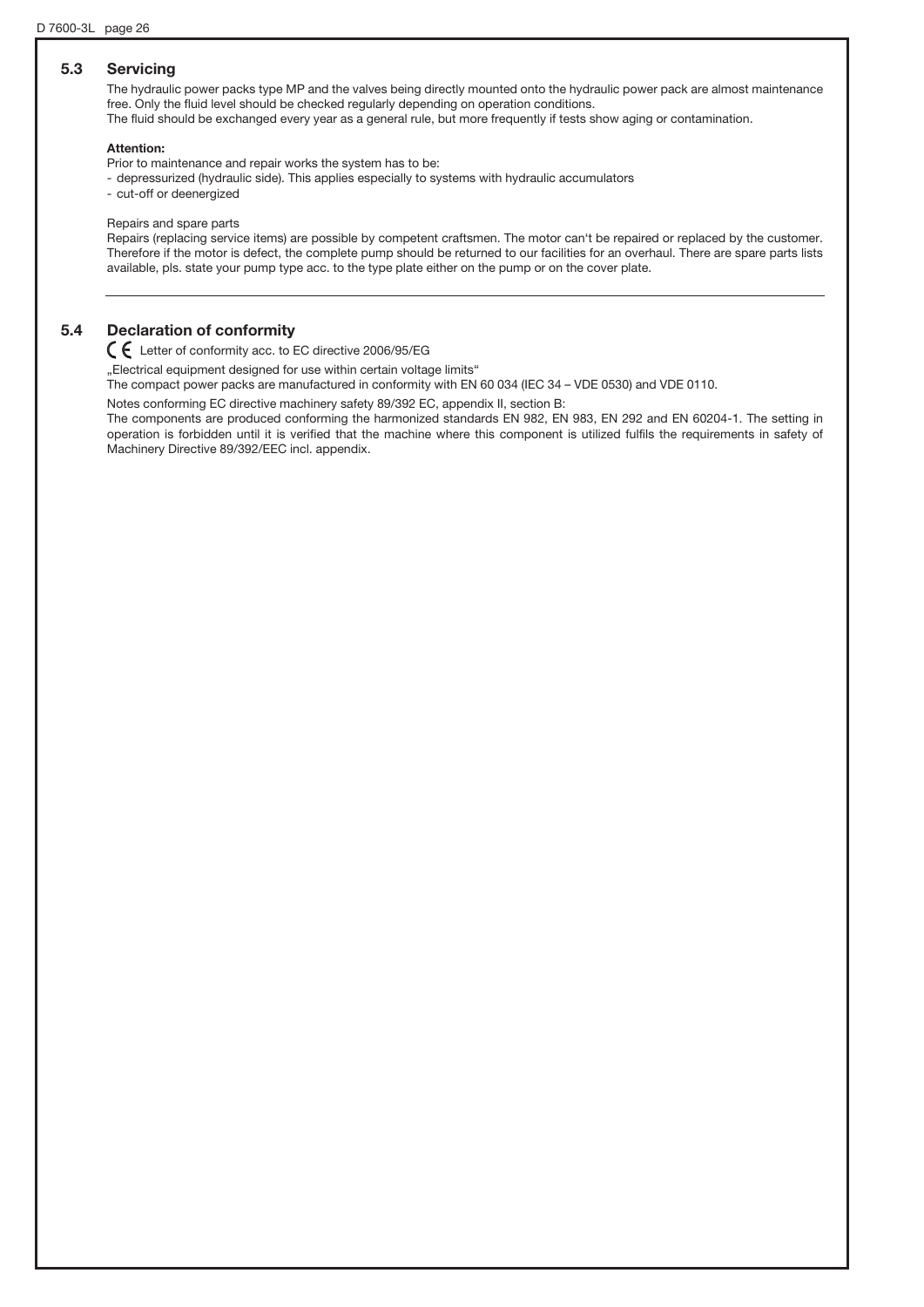![](_page_26_Picture_1.jpeg)

HAWE Hydraulik SE Postfach 80 08 04, D-81608 München

München, 01.11.2011

# **Declaration of Incorporation within the meaning of the Machinery Directive 2006/42/ EC, appendix II, No.1 B**

### **Compact hydraulic power pack type HK(L) and HKF** acc. to our pamphlet **D 7600-2, D 7600-3, D 7600-3L and D 7600-4** (latest release)

is an incomplete machine (acc. to article 2g), which is exclusively intended for installation or assembly of another machinery or equipment.

The specific technical documents, necessary acc. to appendix VII B, were prepared and are transmitted in electronic form to the responsible national authority on request. Risk assesment and analysis are implemented according to appendix I of the Machinery Directive. The dept. MARKETING is authorized to compile the specific technical documents necessary acc. to appendix VII B

HAWE Hydraulik SE Dept. MARKETING Streitfeldstraße 25 D-81673 München

The following basic safety and health protection requests acc. to appendix 1 of below guideline do apply and are complied with:

#### *DIN EN ISO 4413:2010*

*"Hydraulic fluid power – General rules and safety requirements for systems and their components"*

We assume that the delivered equipment is intended for the installation into a machine. Putting in operation is forbidden until it has been verified that the machine, where our products shall be installed, is complying with the Machinery Directive 2006/42/ EC.

This Declaration of Incorporation is void, when our product has been modified without our written approval.

HAWE Hydraulik SE

i.A. Dipl.-Ing. A. Nocker (Produktmanagement)